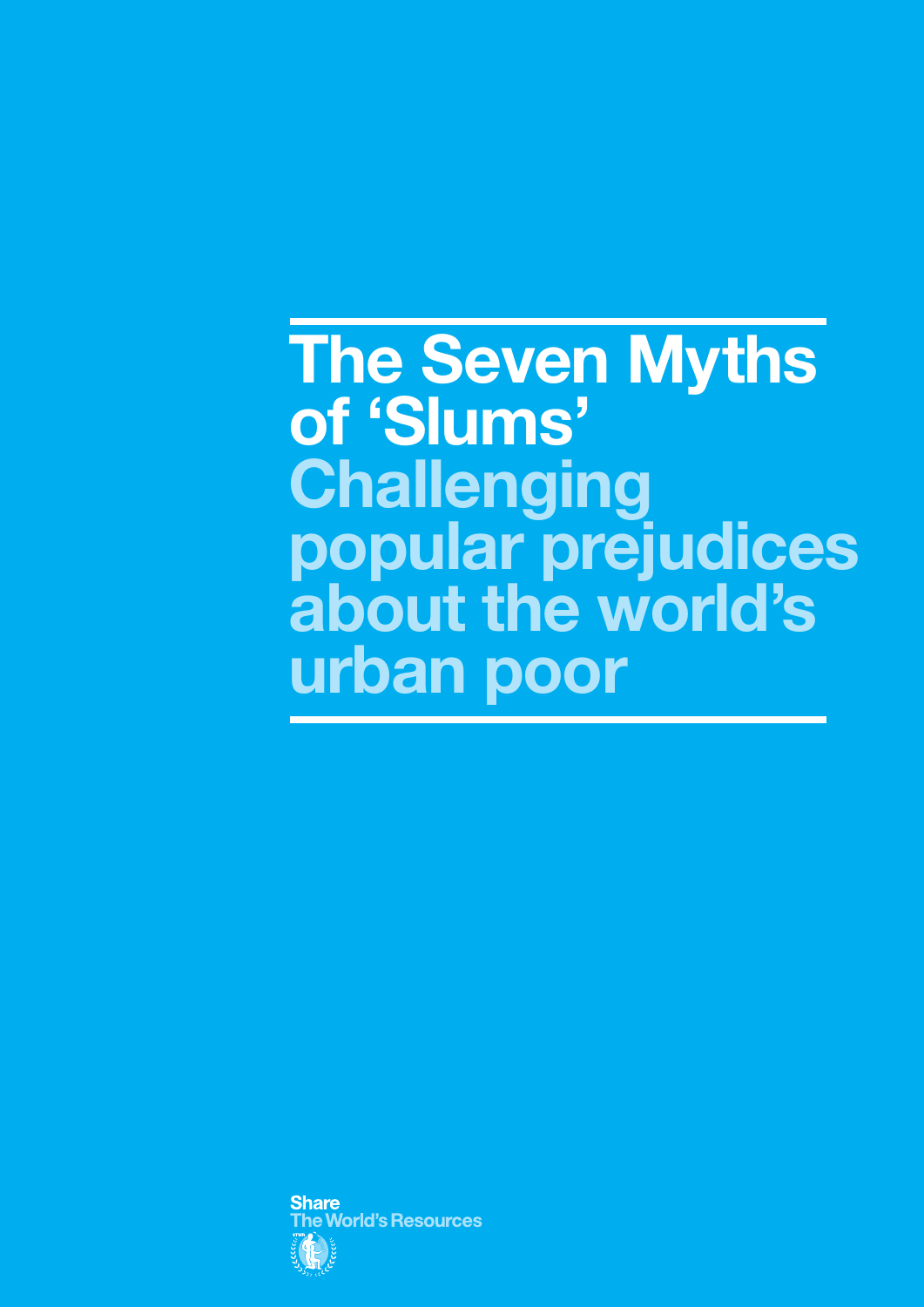# **Contents**

First published in the United Kingdom by Share The World's **Resources** 

December 2010

Registered office: Friendly House, Tabernacle Street, London EC2A 4NJ

Also published online at: www.stwr.org/sevenmyths

ISBN: (Print) 978-1-907121-02-9

ISBN: (Electronic ) 978-1-907121-03-6

| Introduction                                                                                                                                                                                       | 4               |
|----------------------------------------------------------------------------------------------------------------------------------------------------------------------------------------------------|-----------------|
| A summary of the seven myths                                                                                                                                                                       | 8               |
| Myth 1: There are too many people<br>Policy choices, not population growth<br>The failure of governments                                                                                           | 12 <sub>2</sub> |
| Myth 2: The poor are to blame<br>The Collective Power of the Urban Poor<br>Pro-Poor Change Through Cooperation<br>Clearing Out the Poor                                                            | 18              |
| Myth 3: Slums are places of crime, violence & social degradation<br>The language of 'slums'<br>The danger of over-emphasising 'community'                                                          | 28              |
| Myth 4: Slums are an inevitable stage of development<br>The unofficial history of 'development'<br>Reconceptualising the informal economy<br>The safety net of last resort<br>The bigger questions | 36              |
| Myth 5: The free market can end slums<br>The world class city<br>Urban management by market forces<br>Privatisation for the poor<br>The right role for governments                                 | 42              |
| Myth 6: International aid is the answer<br>Aiding or hindering the urban poor?<br>Beyond slum upgrading                                                                                            | 50              |
| Myth 7: There will always be slums<br>Misunderstanding the targets<br>Questioning the global statistics<br>Where the world is headed                                                               | 58              |
| Conclusion                                                                                                                                                                                         | 64              |
| Notes                                                                                                                                                                                              | 68              |
| Further resources                                                                                                                                                                                  | 74              |
| Box 1:<br>Case studies in aided self-help: Thailand and Argentina                                                                                                                                  | 22              |
| Box 2:<br>Using 'slum' rhetoric to discriminate against the urban poor                                                                                                                             | 31              |
| Box 3:<br>Kibera - a case study in aid ineffectiveness                                                                                                                                             | 54              |
|                                                                                                                                                                                                    |                 |

Copyright ©2010 Share The World's Resources

Any properly cited quotation of this work is encouraged.

Please request permission to reproduce any part of the report.

Design: Studio Blackbur n www.studioblackburn.com

Printed on recycled paper

Introduction

Further resources

**Share The World's Resources**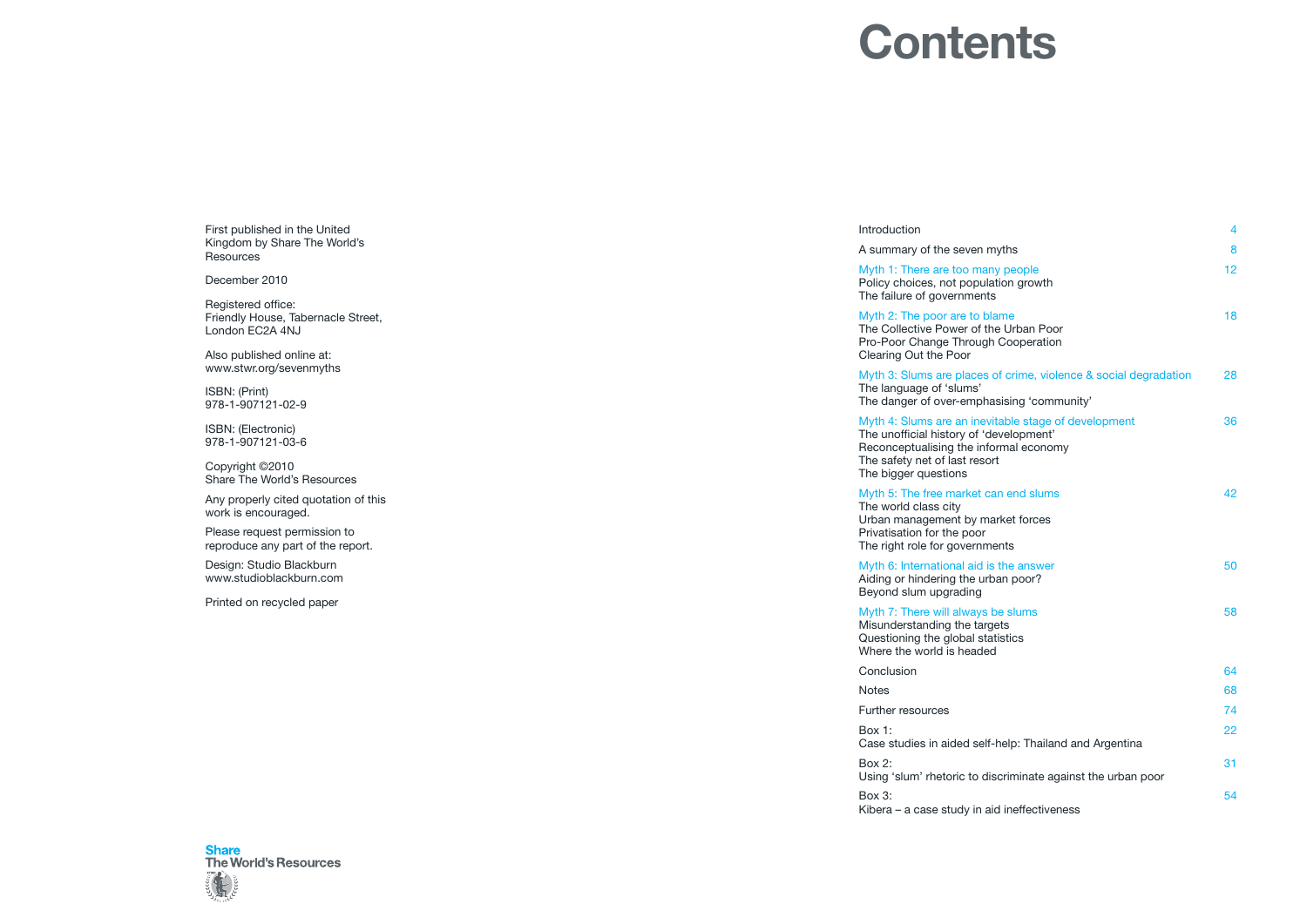For anyone who takes an interest in the problem of slums, a few basic facts will soon become clear. Firstly, the locus of global poverty is moving from rural areas to the cities, and more than half the world population now lives in urban areas for the first time in human history. Secondly, most of the world's urban population, most of its largest cities and most of its urban poverty is now located in Africa, Asia and Latin America – the so-called developing world. Thirdly, the growth in slums since the 1980s is both formidable and unprecedented (even though urban slums have existed in Europe since the Industrial Revolution ), and the future prospects for the growing number of slum-dwellers is currently less than optimistic.

Beyond these facts, there seems to be little awareness about the reality of slums in the popular imagination. Thanks to the tireless work of many activists and non-governmental organisations (NGOs ) over many decades, the issue of global poverty is now high on the international policy radar – but the issue of slums, which forms a major component of poverty in urbanising cities, still fails to register in most people's concerns. Part of the reason is the low priority given to slums compared to other development concerns, which often have high-profile celebrities and international charities backing their cause. It is more difficult to generate widespread interest in the gritty problem of inadequate housing than in such issues as gender equality, primary healthcare and education, or human rights violations like child labour and human trafficking. There is also a lack of general agreement about the seriousness of slum formation; for some writers, the ingenuity and resourcefulness witnessed in many slums is even viewed as a model for social organisation in wealthy nations. At the same time, governments and policymakers appear at a loss to understand how to respond to the problem at a global level, as reflected by the Millennium Development Goal on slums that aims merely to "improve the lives" of 100 million slum-dwellers by 2020 (one in 10 of the total number when the target was drawn ), which effectively accepts that the burgeoning slums of the developing world are here with us to stay.

of powerlessness that result in insecurity and deprivation.<sup>1</sup> Any number of different myths about slums could have been chosen, but the ones selected aimed to give a general perspective on a range of key issues related to human settlements – including the impact of economic globalisation, the role of national governments, the significance of the informal sector of employment, the question of international aid, and the (little mentioned ) controversy surrounding global slum data and development targets.

For these reasons, this report is an attempt to help promote a wider interest in the challenge of slums and urban poverty. Much may be written about informal settlements in academic books and journals, but the depiction of slums in popular movies and literature often serves to reinforce a number of long-held prejudices against the urban poor. The complacent indifference expressed by many governments and middleclass citizens to the struggles faced by the millions of people living in slums can also lead to other forms of discrimination, as explored throughout the following chapters. It is on this basis that the material is structured around seven different 'myths'. As popularised through the brilliant book "Hunger: Twelve Myths" published by Food First in 1986, conventional thinking on development issues in the West is often characterised by many assumptions, clichés and rationalisations about the very poor who live in distant countries. In challenging some of these core myths, we are able to move beyond a response to poverty motivated by guilt or fear, and instead focus on the structural causes

This report is also meant as a counterpart to the book *Megaslumming* about life in Kibera, the famous low-income settlement based in Nairobi, Kenya. The purpose of this other STWR publication on slums was to help raise awareness about the reality of extreme urban poverty in sub-Saharan Africa, presenting a first-person narrative about the author's personal encounters with the communities' different residents. Although the short book gives an overview of the political and economic forces that have shaped the conditions of poverty in Kenya, its account was necessarily focused on the human stories within one particular lowincome community, and was less focused on the global picture and solution to slums. A key element that was missing from this account was the inspiring work of urban poor groups and community networks in many cities of the South – a cause that is championed by innumerable grassroots movements and many NGOs around the world. As outlined in several of the chapters that follow, the first step toward realising a 'world without slums' lies in supporting the resourcefulness, capacity and organisational ability of the people who actually live inside these settlements – a fact that is long recognised by development practitioners, but still ignored by many governments who continue to displace the urban poor from their places of living and livelihood.

A few words of clarification may be needed on the use of terminology, especially for anyone who objects to the word 'slum'. Many writers prefer to use alternative, less emotive phrases to describe these differing forms of inadequate or illegal housing, such as low-income communities, informal settlements, squatter colonies, shantytowns, or else the countryspecific names that often reflect either their rural character or material status, such as *bustee, bidonville, favella, katchi abadi, barrio* or *kampung*. While the word 'slum' is purposefully used throughout these seven myths (along with other synonyms for the sake of variety), it is by no means intended to carry any derogatory associations.On the contrary, the main reason for using this colloquial term is to draw people's attention to the many injustices that afflict the world's urban poor – hundreds of millions of whom live in conditions that would cause public outrage and moral indignation if replicated in the 'developed' world.**2** During another visit to East Africa in early 2010, it was a surprise to learn that most well-heeled citizens in globalising cities like Nairobi are equally as uninformed about the slums beyond their doorstep as their affluent counterparts in the West. This is not to deny that the word 'slum' may tell us something of the living conditions in unplanned shelters, but nothing about the qualities of the people who live there, or the many differences in informal settlements

# **Introduction**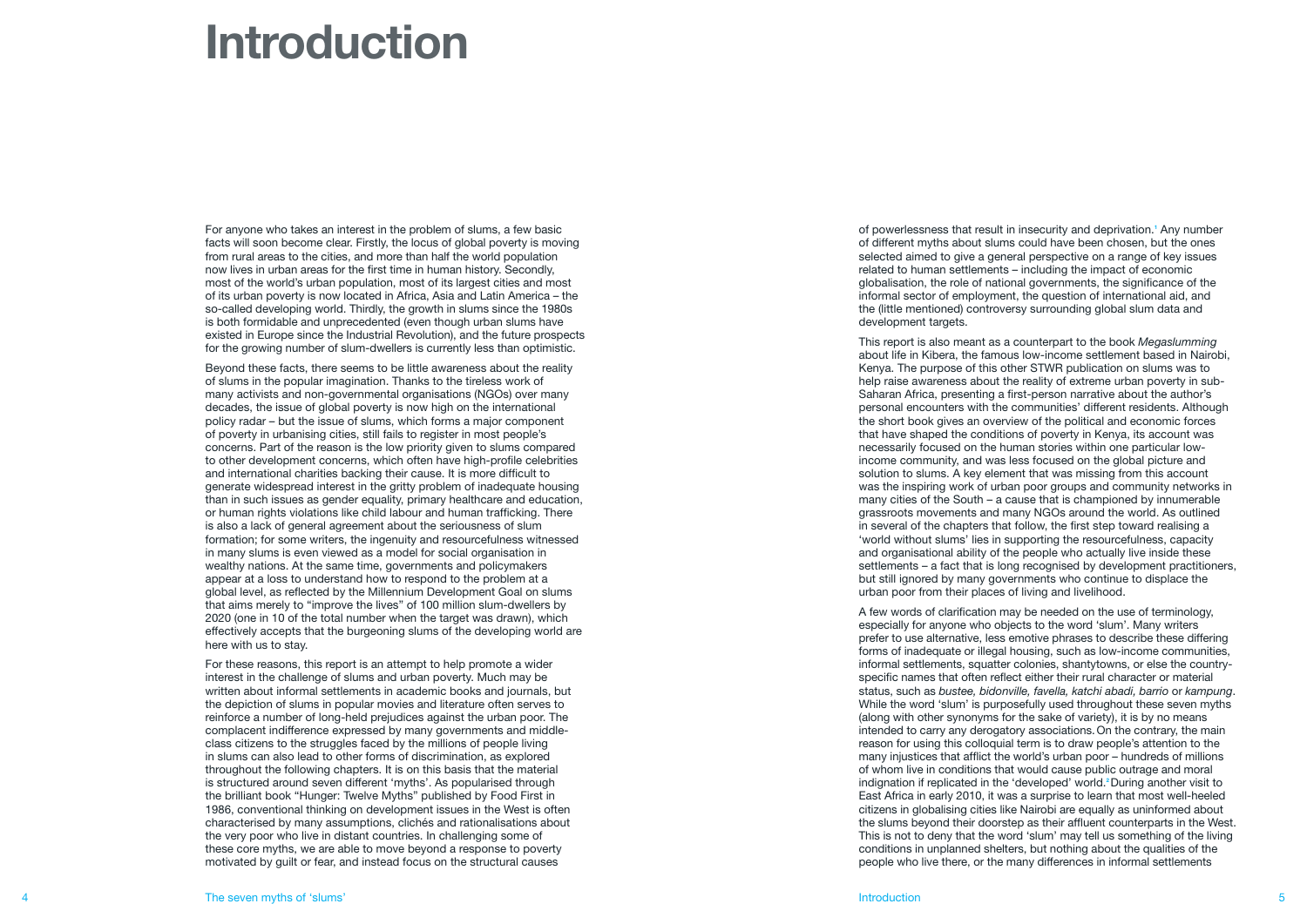throughout the developing world. In Myths 3 and 7, further attention is paid to the many conceptual problems and dangers of using the word 'slum', particularly in relation to the campaign slogan adopted by UN-HABITAT and other urban assistance agencies: "Cities Without Slums".

Another term used throughout these chapters that may need clarification is 'neoliberalism', or the policy of non-intervention by the state in the economy (often called 'market fundamentalism' ), which some people may consider obsolete in light of the failures of deregulatory policies that led to the world stock market crash of 2008. It is true that many governments have been forced to contradict the dominant ideology of recent decades by intervening in and regulating the economy, and even by nationalising many financial institutions. Various world leaders have declared that we are witnessing the end of *laissez-faire* economics and the so-called Washington Consensus, while the Financial Times opined during the run-up to the crisis that "the dream of global free-market capitalism has died".<sup>3</sup> But over two years later, it is clear that the priorities of most governments have not fundamentally altered. The incredible bank bailouts of late 2008 were used to help sustain rich financiers in city capitals, and conservative governments – newly elected in many countries – are now relentlessly cutting back on social welfare, public services and worker privileges. The same 'failed' banks continue to operate in global financial markets, while most governments continue to push all the major hallmarks of neoliberalism since the 1980s: more privatisation of industries and services, reduced barriers to trade and increased capital flows between states, a sustained reliance on exportled growth and supply-side economic policies. In other words, state interventions to shore up ailing financial sectors may have temporarily saved the free market global economy, but it far from constituted any structural change in economic relations. In fact, the underlying dynamic of international competition that characterises the world-market orientation of most governments is more entrenched than ever before.

This forms the main subject of critique throughout this report: the straight-jacket of economic globalisation that forces governments to turn their cities into an attractive home base for financial capital, at the expense of redistributive strategies that would directly benefit the excluded poor. So long as policymakers prioritise economic growth ahead of the basic human needs (and entitlements ) of the weakest members of society, the prevalence of slums will inevitably worsen across the Global South, as the following chapters set out to explain. This is perhaps the most interesting, if mystifying, aspect of the slums challenge. Just as climate change is leading countless people to question the limits of a growth-led, consumption-based globalised economy, the rapid growth of slums is a direct confrontation to the logic of competitive free markets. The current model of development is unsustainable not only because the planet cannot endure the environmental costs of unending pollution and resource depletion, but also because the continuing divide between rich and poor – expressed most visibly in the form of urban slums – is leading to social tensions and segregations that no society

can ultimately contain. Yet few people decry the rapid growth of slums and urban poverty, or forewarn the lack of planning by governments for how to accommodate this "surplus humanity" in the developing world. In its final conclusion, this report suggests that the hope for an urgent transformation of economic priorities rests with the goodwill and solidarity of a united global public voice, as much as with the organisational ability and political influence of the poor in developing countries.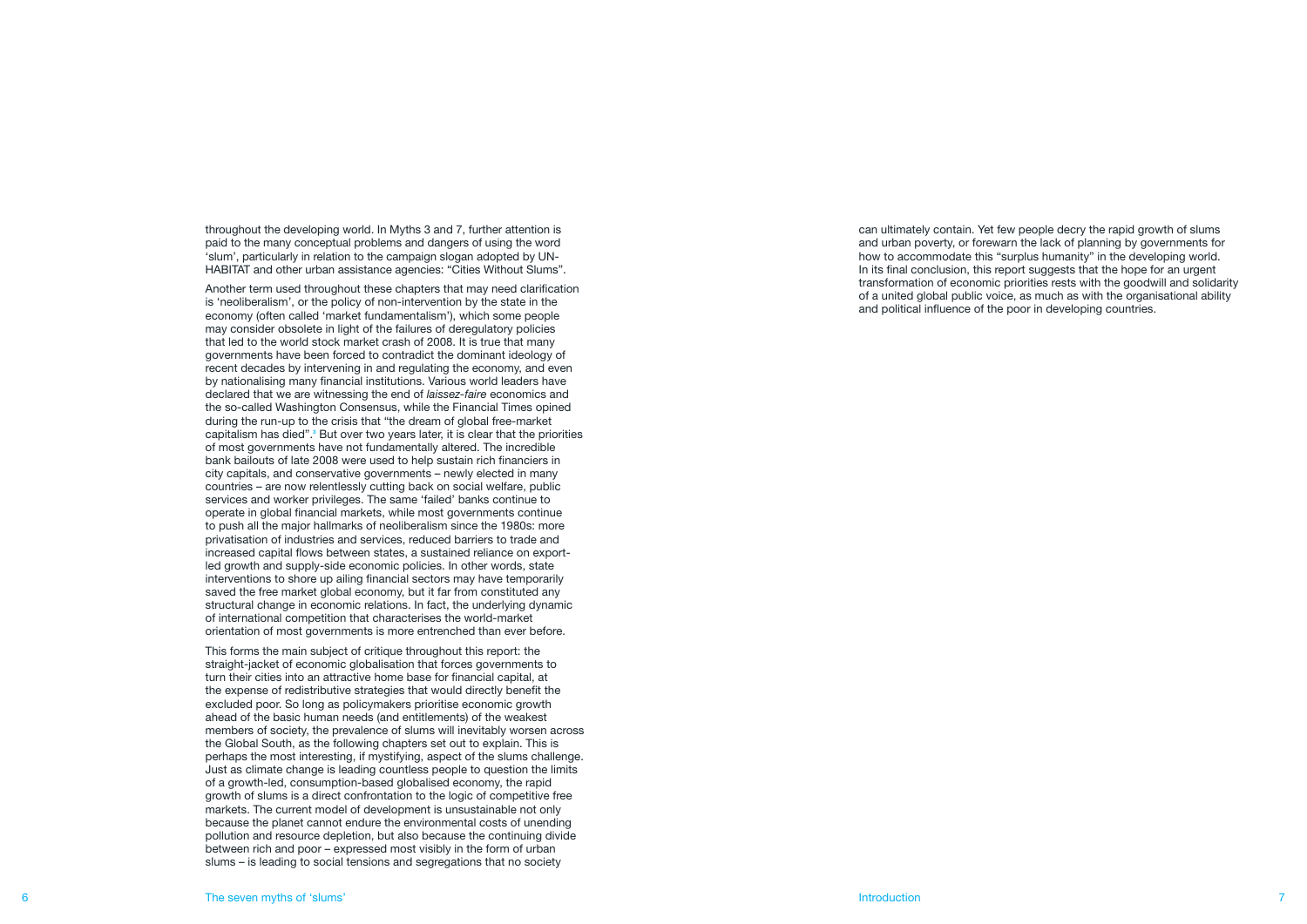#### Myth 1: There are too many people

It is easy to believe that urban slums are a consequence of too many people living in cities, or too many poor people migrating from rural to urban areas for governments to contend with the strain on housing. But the real problem is rooted in outdated institutional structures, inappropriate legal systems, incompetent national and local governance, and short-sighted urban development policies. From a wider perspective, the resurgence of a non-interventionist ideology in recent decades has weakened the role of national governments, and de-prioritised the importance of the state in planning for an equitable distribution of resources in cities. Crippled by debt, forced to prioritise loan repayments over basic services such as healthcare, and held in thrall to the socalled Washington Consensus policies that demanded a withdrawal of government from almost every sphere of public life, it has been impossible for initiatives by the state or international agencies to keep pace with the rate of urban slum formation since the 1980s. In the simplest terms, the existence of slums is not an inevitable consequence of overpopulation, but a result of the failure of policy at all levels – global, national and local – and the adoption of an international development paradigm that fails to prioritise the basic needs of the poor.

### Myth 2: The poor are to blame

Many people continue to blame the poor for their conditions of poverty. According to this deep-seated myth, the people who live in slums are antisocial, uneducated and unwilling to work, or else they would not be living in such conditions of squalor. In contrast to such popular prejudices, however, anthropologists and development practitioners have long observed that the poor are not a burden upon the urbanising city, but are often its most dynamic resource. While achieving considerable feats of inventiveness in self-help housing on an individual basis, the collective power of urban poor groups has produced exceptional results in building new homes and upgrading existing slum housing – as reflected in official development literature which recommends "participatory slum improvement" as the best practice for housing interventions in developing countries. Yet for every example of a successful communityled upgrading scheme, there are as many examples of slum clearance operations and forced evictions. This constitutes one of the most crucial questions in the fight against urban poverty: will governments together recognise and support the ability of the poor to organise and help develop an inclusive city, or will they continue to view slum-dwellers as being 'anti-progress' and a threat to established institutions?

### Myth 3: Slums are places of crime, violence & social degradation

A long-standing prejudice against the urban poor is the widespread view of slums as places of social degradation and despair, and of slumdwellers as perpetrators of violence and crime. Although high levels of crime may occur in many informal settlements in developing countries, the popular depiction of life in slums often fails to acknowledge the

# **A summary of the seven myths**

Many proponents of economic globalisation maintain a rigid faith in the power of market forces to end slums. Get the inefficient government out of the way, remains the assumption, and the beneficent power of the market mechanism and private capital will act as the levers of economic growth and widespread affluence. But after several decades of relying on the market as a cure-all for the ills of the twenty-first century, the increasing number of urban dwellers living in slums is sufficient evidence that the 'growth-first' strategy for development isn't working. Employing market forces as the arbiter of resource distribution is socially exclusive, and it does not function when there is a need to produce certain types of goods or services such as housing for the poor or welfare services

deeper causes of insecurity and violence – including the links between levels of crime and incidences of poverty, inequality, social exclusion, and youth unemployment. These causal factors (and most importantly, the responsibilities and failures of state institutions ) often go unacknowledged in films and media reports about slums. Many squatter settlements in the South also exhibit a communal solidarity that contradicts these negative stereotypes, along with innumerable examples of self-sacrifice, altruism and community service that serve as a laudable example for mainstream society. This is not to glorify or sentimentalise the urban poor and their self-help housing, as many slums can be equally characterised by the opposite qualities of ruthless individualism and petty-exploitation. But too often the stereotypical view of squatters as something 'other' – whether it be criminals, idlers, parasites, usurpers, prostitutes, the diseased, drunks or drug addicts – is the most common response to the urban poor.

### Myth 4: Slums are an inevitable stage of development

There is an underlying assumption to much of the debate surrounding slums and urban poverty: that the poor will get to our standard of living eventually, just so long as they follow our prescribed free market approach to development. Yet the policies for industrial growth followed by developed countries were not based on a *laissez-faire* ideology of free trade and state non-intervention, but instead used protectionist strategies for key industries in the earlier phases of development – which calls into question the neoliberal policy recommendations made to developing countries since the 1970s. The mainstream 'science' of economics is also based on the assumption that perpetual growth is the foundation of progress, even if common experience raises doubts about the environmental and social side-effects of unfettered capitalism. Furthermore, we can ask if it is acceptable to consider the appalling conditions and human abuses that defined cities all over Europe during the nineteenth century as an inevitable, even if disagreeable, part of progress in a modern industrialising city like Dhaka or Chang Hai. If not, our only choice is to consider alternative goals and more holistic models for development that prioritise social objectives ahead of the profit imperative and GDP, with a more equitable distribution of resources on the national and global level.

### Myth 5: The free market can end slums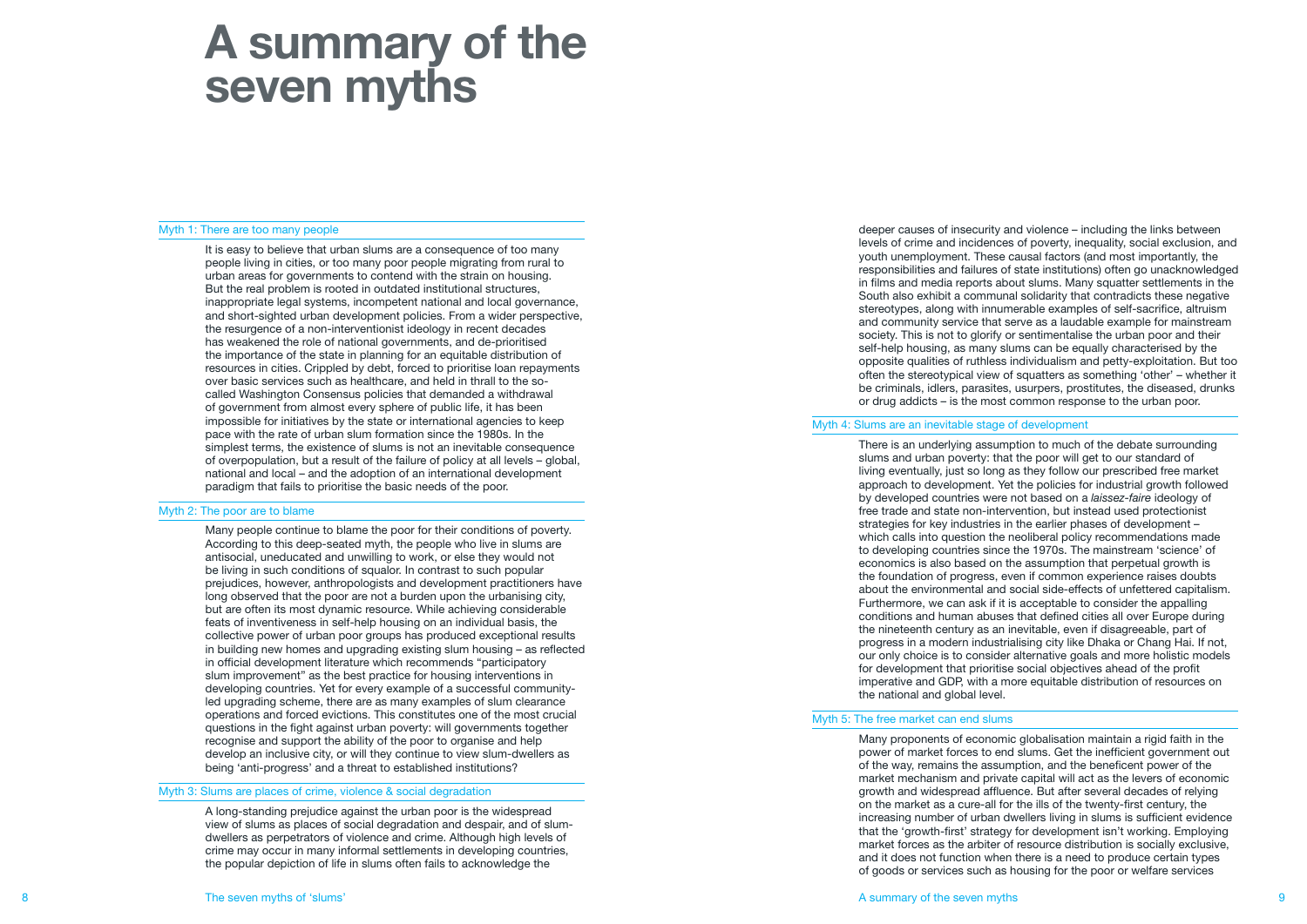for low-income groups. The deregulation and privatisation of public services serves to directly undermine social welfare provision, and further compromises the ability of public agencies to meet the needs of those who cannot afford the market price for housing, healthcare, education and sanitation. In short, the efficiency-oriented, growth-led and internationally competitive strategies of the 'city-enterprise' have failed to combat the problem of slums, and are more likely to exacerbate urban poverty than act as a solution in the future.

#### Myth 6: International aid is the answer

There may be more aid projects for improving the living conditions of the urban poor than ever before, but the current system of donor assistance has clearly failed to stem the tide of growing slum formation. The first problem is simply one of scale; urban poverty reduction is one of the lowest priorities for aid donations from most multilateral agencies and wealthy countries. A greater problem is the difference between the kind of assistance that is needed to ameliorate slums and the forms of action that are currently provided by international aid institutions. In particular, most official development assistance agencies have failed to develop relationships with slum residents and their representative organisations, and rarely assign any role to urban poor groups in the design and implementation of aid programmes. The priorities of aid agencies and development banks are also unlikely to favour the kind of redistributive policies that are central for giving the poor local control over the housing process. Although additional financial resources are imperative for upgrading slums in developing countries, it is doubtful that aid can successfully address the crisis in urban housing unless there is a transformation of goals and priorities by the major powers and the institutions that govern the global economy.

#### Myth 7: There will always be slums

Few writers on urban development issues imagine a 'world without slums' in the future. In the polarised debates on urban poverty, both the 'slums of hope' and 'slums of despair' viewpoints tacitly accept the continued existence of slums. Part of the problem is one of semantics, as it is difficult to conceive of an end to 'slums' when the language used to describe them is limited and generalised. The UN's Millennium Development Goal on slums – to "significantly improve the lives of 100 million slum-dwellers by 2020" – also implicitly accepts the existence of slums as an enduring reality, as achieving this (unacceptably low ) target would hardly result in cities without slums. If urbanisation trends and cities are to become socially inclusive and sustainable, the economic model that sustains them must be wholly reformed and reimagined. A first step lies in recognising the possibility of achieving a new vision of human progress based upon a fundamental reordering of global priorities – beginning with the immediate securing of universal basic needs. Only then can the twin goals enshrined in the Habitat Agenda of 1996 be translated into a concrete programme of action: "adequate shelter for all" and "sustainable human settlements development in an urbanising world".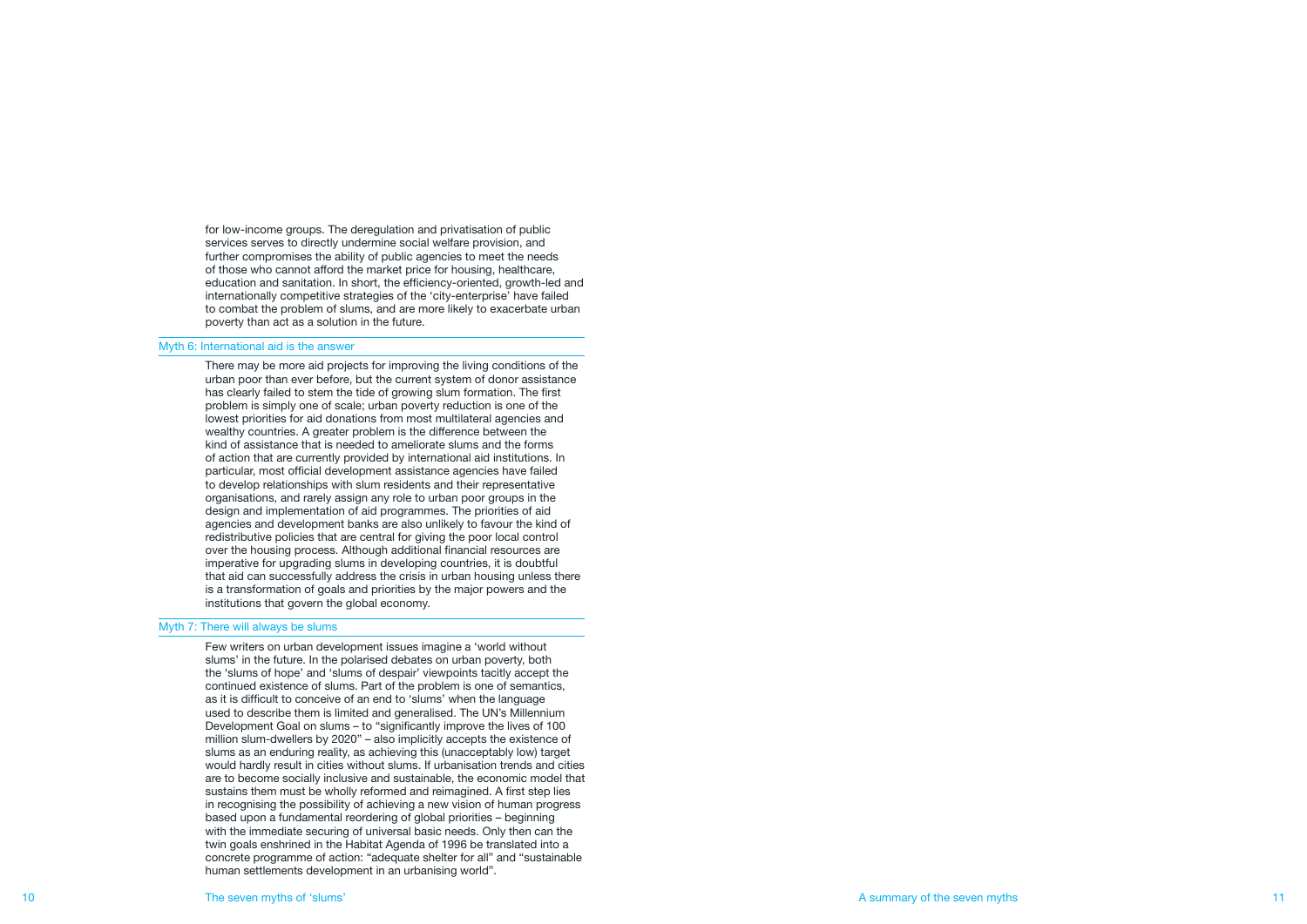*"Poor peasants and artisans have existed from time immemorial; but miserable and destitute villagers in their thousands and urban pavement dwellers in their hundreds of thousands – not in wartime or as an aftermath of war, but in the midst of peace and as a seemingly permanent feature – that is a monstrous and scandalous thing which is altogether abnormal in the history of mankind. We cannot be satisfied with the snap answer that this is due to population pressure." 1*

Since Thomas Malthus first warned of an impending population explosion in 1798, the idea that there are too many people in the world for everyone to share in the earth's bounty is one of the most persistent and widespread myths in popular thinking on development. When applied to the problem of informal housing and slums in developing countries, the implications are clear: that there are too many people sharing the land, and too many people migrating from rural to urban areas for governments to contend with the strain on housing, infrastructure and job provision. It is easy to agree with such a viewpoint when contemplating the foreboding statistics from the United Nations. At the beginning of the century it was estimated that 170,000 people were moving to cities on a daily basis, and they required about 30,000 new housing units per day. **2** As the latest figures from the UN's *State of the World's Cities* report suggest, the world slum population will probably grow by six million people each year unless drastic action is taken (equivalent to more than 115,000 people moving into a slum somewhere in Africa, Asia or Latin America each week, or more than 11 people each minute ) . **3**

In the face of such dramatic figures, it is perhaps understandable if politicians and more privileged citizens perceive that city authorities across the developing world simply lack the resources to provide such vast numbers of the immigrant poor with adequate housing; that governments lack the needed financial resources and capacity to provide basic infrastructure and services to the immigrant poor on such a scale; and that the existence of slums is an inevitable consequence of a mushrooming and increasingly mobile human population. But is it really true that governments are unable to provide adequate housing and public services for all residents in rapidly growing cities, or that population growth and overcrowding is the source of the problem of slums? Chelsea in London (UK), after all, is one of the highest-density urban concentrations in the world, yet it is a much sought after and exclusive district – at the density of Chelsea, you could fit the entire world into the area covered by Senegal.<sup>4</sup> There are also many examples of Western cities that grew at comparable rates to the developing world's fast-growing cities, but without comparable rates of poverty, malnutrition and disease (such as Los Angeles in contrast to Calcutta since 1900, or Tokyo in contrast to Mexico City) . **5**

The basic reason why shacks or houses are built on illegally occupied land in many low- and middle-income nations is straight forward; there is a gap between the cost of the cheapest 'legal' accommodation and what

large sections of the population can afford. Formal urban land markets are too expensive for most of the immigrant poor, while government regulations that influence the provision of land and its cost largely fail to account for the needs of newcomers to the city. The inevitable result is a high proportion of the population living in overcrowded tenements and informal settlements, most of which provide very poor quality housing on land sites that are occupied or built on illegally.<sup>6</sup> It may be tempting to view the sheer volume of poor urban migrants as 'the problem', but the real problem is the failure of urban governments to ensure there is sufficient land for new housing with infrastructure and services to support low-income residents. In other words, the manifest and pervasive urban squalor in many cities of the South is by no means an inevitable consequence of having too many people, but the outcome of outdated institutional structures, inappropriate legal systems, incompetent national and local governance, and short-sighted urban development policies. **7** The existence of slums is essentially the manifestation of a greater and fundamentally political problem of unequal land supply, discriminatory resource allocation and usage, and the age-old questions of social equity and distributive justice.

#### Policy choices, not population growth

To understand the deeper causes of rapid rural-urban migration and slum growth in cites of the South, it is necessary to examine the economic policies that have driven the process of development in recent decades. Although changes in the development policy paradigm are not uniform for all countries in the developing world, the impact of neoliberal economic reforms have contributed in large measure to increases in poverty and inequality since the late 1970s. Much has been said and written about the now-discredited Structural Adjustment Programmes (SAPs ) that were led by the International Monetary Fund (IMF ) and World Bank from the mid-1980s throughout the developing world. Most of the countries who committed to restructuring their economies were heavily indebted and reeling under the impact of soaring oil prices, and thereby susceptible to receiving further loans on condition of implementing adjustment reforms. These policy lending 'conditionalities' – summarised by state withdrawal, free market expansion and privatisation of public services – had a devastating impact on the poorest members of society in both the rural and urban sectors of recipient countries.

In rural areas, the agrarian welfare state that functioned in many poorer countries in the post-war period until the mid-1970s was effectively dismantled under adjustment policies that necessitated the deregulating of land markets, the drastic cutting of farm subsidies and price supports, and a shift to export-oriented agriculture. As a result, subsistence-level small farmers were forced to compete with (heavily subsidised ) transnational food corporations from the industrialised Northern countries. In the formerly protected home markets, millions of small producers were rendered redundant and either dispossessed or displaced, leading to a structural shift of people from rural to urban places of residence through migration, and a "reserve army of migrant

# **Myth 1 There are too many people**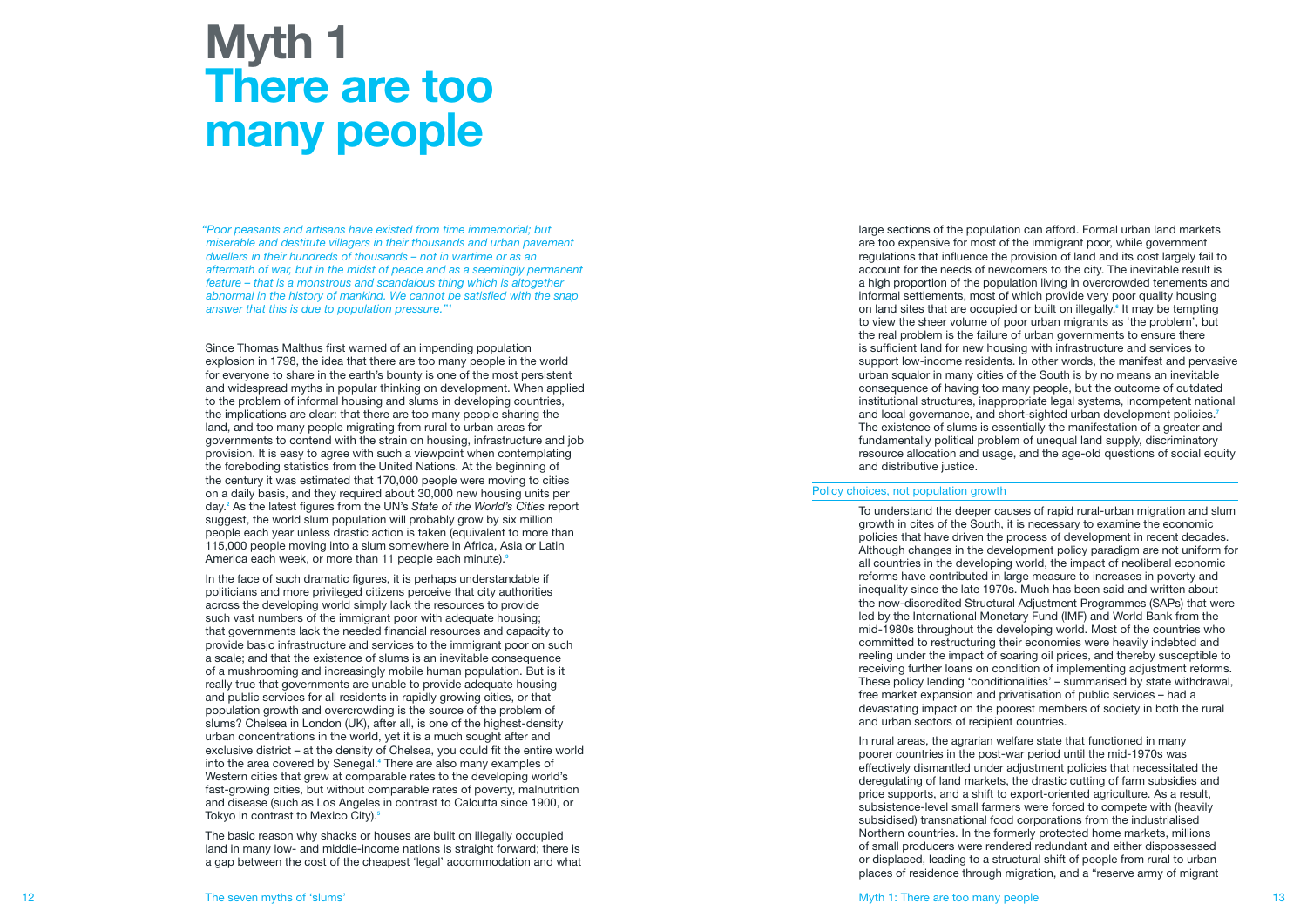labour".<sup>8</sup> The phrase often used to describe this process of upheaval in rural areas of the South throughout the 1980s and 1990s is 'depeasantisation'. SAPs and economic liberalisation policies represented the convergence of the worldwide forces of de-agrarianisation and national policies promoting the consolidation of small holdings into larger industrial-scale agribusiness. **9**

In urban centres, most notoriously in many African and Latin American countries, the consequences of economic restructuring was similarly catastrophic for millions of people in the urban lower- and middleclasses. Structural adjustment enforced such measures as reduced government expenditure through substantial public-sector redundancies and freezing salaries; the privatisation of state-run industries leading to massive lay-offs without social security; removal of price controls leading to sudden price rises for basic goods and services; the introduction of 'user fees' for public services such as health and education; and raised interest rates to tackle inflation which hastened the closure of many small local businesses.**10** Many cities became trapped in a vicious cycle of increasing rural-urban migration, the collapse of formal urban employment and falling wages, and an undeveloped manufacturing sector that was unable to provide sufficient jobs for those displaced from the traditional agriculture sector. At the same time as structural adjustment forced millions of people out of the countryside, infrastructure spending and public sector jobs were significantly eliminated in the cities. In effect, the cities became a dumping ground for a surplus rural population with limited skills, scant education, and little hope of attaining employment in the formal sector. This was the basic recipe for a dramatic rise in inequality and urban poverty, a burgeoning informal sector of employment, and the dramatic growth of urban slums throughout the developing world from the 1980s onwards.**<sup>11</sup>**

It is only in this context of the neoliberal agenda that the problem of governance can be fully appreciated. In 2003, the United Nations' *Challenge of Slums* report – the first truly global audit of urban poverty – gave an almost damning indictment of the role that neoliberal policies played on the expansion of urban slums in the developing world. In a pivotal chapter entitled *Cities and Slums Within Globalizing Economies*, the Report states: "The main single cause of increases in poverty and inequality during the 1980s and 1990s was the retreat of the state. The redirection of income through progressive taxation and social safety nets came to be severely threatened by the ascendancy of neoliberal economic doctrines that explicitly 'demanded' an increase in inequality."**<sup>12</sup>** Despite its diplomatic and erudite phrasing, the essential message of the *Challenge of Slums* was explicitly clear: that appropriate government intervention on a national and international level is fundamental to the management of sustainable and equitable cities. The root of the problem of social exclusion and urban poverty, says the Report, was the "abandonment of the redistributive agenda" following almost 50 years of government intervention and wealth distribution in the Keynsian period. According to neoliberal ideology, markets were somehow regarded as

being capable of delivering prosperity for all, and "the major problem was regarded as governments who were sapping the ability of the people to generate wealth."**<sup>13</sup>**

While the World Bank continues to identify the remedy to urban social problems as 'good governance' – demanding the transparency of public sector institutions, political decentralisation, legal reform and anti-corruption measures – the neoliberal agenda has placed intolerable constraints on national governments to deal effectively with urban poverty. Crippled by debt, forced to prioritise loan repayments over basic services such as healthcare, and held in thrall to the 'Washington Consensus' diktats that demanded a withdrawal of government from almost every sphere of public life, it has been impossible for initiatives by the state, international agencies, donors or NGOs to keep pace with the rate of urban slum formation since the 1980s. The promotion of decentralisation by the World Bank and IMF has led to greater responsibilities for local administrations, but without the power or resources to carry out these duties successfully.**14** Under these constraints, national governments cannot control the land market for housing, or afford the infrastructural investment and services required in rapidly expanding cities. As the *Challenge of Slums* testified, there is no effective alternative to intervention by the instruments of local, national or international governance.

#### The failure of governments

Although it cannot be said that neoliberal globalisation is the main cause of slum growth *everywhere* throughout the developing world,**<sup>15</sup>** the development policy paradigm promoted by the IMF, World Bank and most major powers since the late 1970s is a foremost reason for the ongoing deluge in urban poverty and the 'big bang' in slum formation. The resurgence of a non-interventionist ideology has weakened the role of national governments, and de-prioritised the importance of an activist state in planning for the equitable distribution of resources in cities. This prevailing model of development has also spawned projects and policies that have destroyed the livelihoods of millions of small farmers in rural areas, diverted resources to export production that might otherwise be used by the poor to produce for their own needs, and created the structural conditions for mass migration into many cities of the South.

It is not simply the occurrence of rural-urban migration that is the source of the problem, nor is it simply the manifestation of a population explosion within cities or demographic change, but rather the failure of governments to implement the necessary redistributive policies to provide low-income residents with sufficient land, infrastructure, services and support for new housing. For the many countries that committed to structural adjustment programmes in the 1980s and 1990s, reduced government expenditure and massive public sector redundancies further limited the possibility of low-income residents securing adequate employment in the formal sector. Today, this same ideology continues to legitimise policies that deprive persons in need of essential public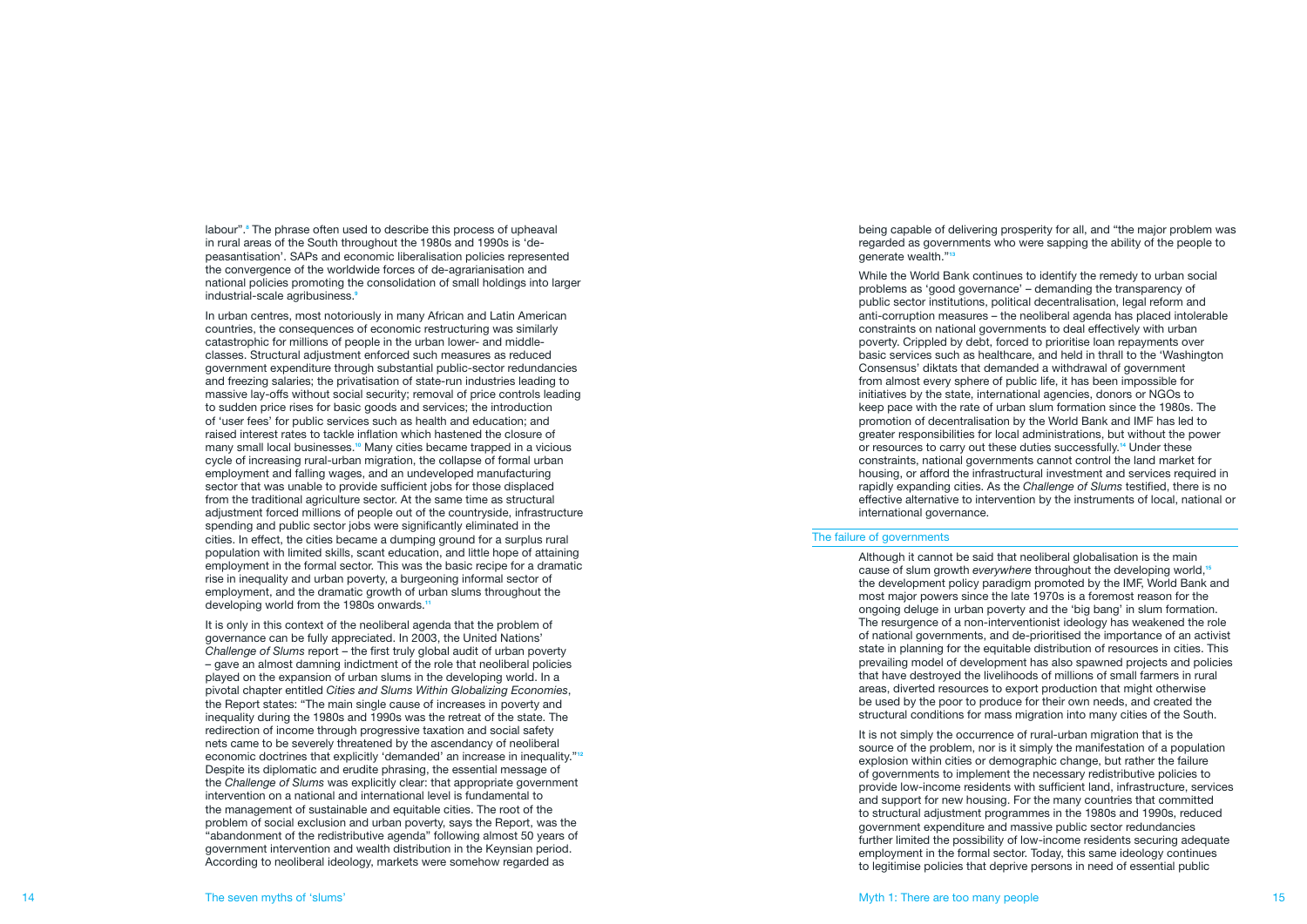services. If the governments of developing countries wish to access loans and grants with which to sustain their economies, they are given little option but to agree to pro-market policy prescriptions (such as reducing agricultural trade barriers, privatising housing and the supply of essential services, and spending less on social support). **<sup>16</sup>** In its simplest form, the existence of slums and urban poverty is a result of the failure of policy at all levels – global, national and local – and the adoption of an international development paradigm that fails to prioritise the basic needs of the urban and rural poor.

The challenge of slums is ultimately determined by the recognition of a mass injustice. We are led to wonder at the morality of a world that denies people employment in a homeplace that may have sustained their ancestors for millennia, and then denies them a home or a life of dignity in areas where they go in search of a new livelihood. The excluded poor are constantly left to fend for themselves in the interstices of the urban fabric, without any planned locations to populate, or economic resources to buy or rent their way into the formal housing market. Forced to construct primitive settlements upon marginal lands at the urban periphery, or on steep hillsides, along railways and riversides, or on other dangerous areas not suitable for development, the residents of 'slums' are often caught in a limbo existence that is neither strictly urban nor rural. With no security of employment for the unskilled rural migrant, and with no access to adequate housing or security of tenure in illegal settlements, the residents of slums are easy targets for exploitation in the economic and social order of the city system.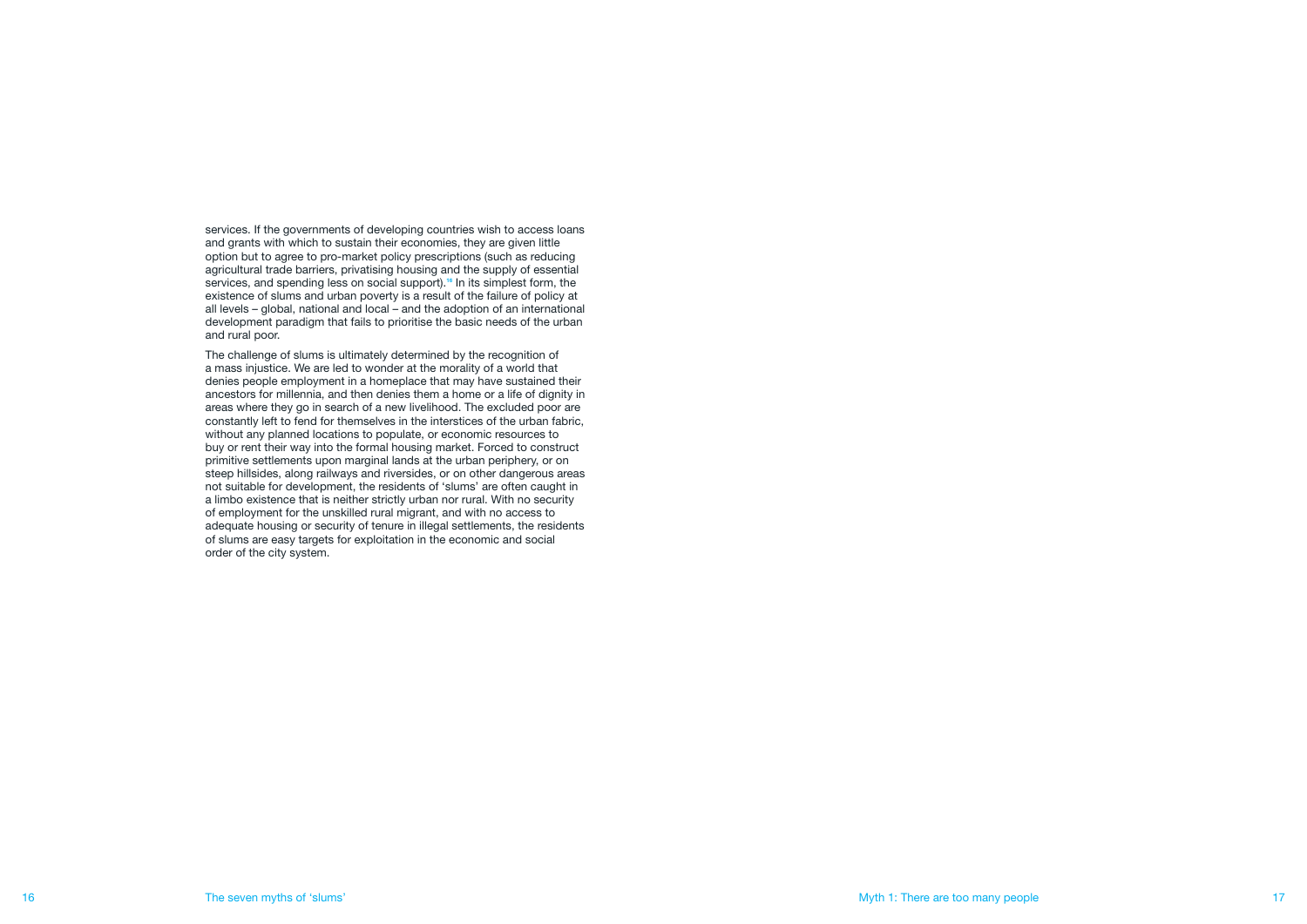## **Myth 2 The poor are to blame**

*"…'ordinary people' – that is, all of us as citizens – have to slough off the vestiges of cap-touching filialism and demand that those in power help us to do what we can do locally for ourselves – by guaranteeing our access to fair shares of available resources – and where essential, by providing complementary infrastructure that cannot be installed locally and that can be provided for all." 1*

The deep-seated myth that the poor are to blame for their conditions of poverty echoes back to the earliest days of industrialisation in Western Europe. With a perverse inversion of cause and effect, the prevalence of extreme urban poverty and slum settlements is blamed not on the vagaries of industrial growth, failures in urban planning or the inequitable distribution of land and resources, but on poor people themselves. Today, many people continue to reason that the residents of slums are antisocial, uneducated and unwilling to work, or else they would not be living in such conditions of deficiency and squalor. Once denied a place in civic life and urban culture, slum residents are subsequently viewed as an impediment to the progress and betterment of society.<sup>2</sup> A sinister consequence of such prejudiced attitudes to the poor is seen in the summary evictions of illegal settlements. Although the underlying reasons for slum clearance operations is likely to differ from official justifications, an intolerance of slum residents – and an unwillingness among governments to acknowledge their role in the causes of slum formation – is an attitude that motivates and psychologically permits the forced relocation of the poor.

In the early twentieth century, the transfer of rural poverty to cities was prevented by the enforced controlling of urban entry from large parts of the agrarian population. In its most extreme form, the British colonial cities of eastern and southern Africa prevented urban migration through the enactment of pass laws, alongside vagrancy ordinances in the cities. While such policies led to the formation of neglected shantytowns on the fringes of cordoned cities, the European settlers brooked no responsibility for the underprivileged or indentured native poor.<sup>3</sup> In the 1950s and early 1960s, when national independence and the overthrow of dictatorships led to a deluge of poor migrants into Third World cities, indigenous government attitudes to the rapid growth of slums was generally no more enlightened than their colonial predecessors. Often described as a "cancer" and thus in need of eradication, a common reaction to squatter settlements was large-scale bulldozing programmes – at times encouraged by Western-trained 'experts' and professionals. **4** An important change in the housing policies of most governments in the South took place by the mid-1970s, in part stemming from the recognition that squatter settlements or other forms of illegal housing are a permanent part of a city's growth. Governments gradually realised that eradication policies were not part of the solution but, in terms of displacing families into worse conditions and damaging their networks of social cohesion, rather exacerbate the problem. **5**

This shift in attitude was given an intellectual validation in the work of the English architect John F. C. Turner, whose publication *Housing by People: Towards Autonomy in Building Environments* was printed in the same year as the first United Nations Conference on Human Settlements was held in 1976. The new wisdom that Turner promoted, after being influenced by the creative ingenuity he witnessed in the squatter settlements of Peru, sought to nurture the self-help housing of the urban poor through an *in situ* approach to slum upgrading (meaning 'in the same place', referring to the improvement of an existing habitat without forced relocation to another site ). Turner argued that housing is best provided and managed by those who are to live in it, rather than being centrally administered by the state through a 'top-down' approach to the reform of urban poverty. His pithily-written book is one of the most widely-read critiques of public housing programmes, which had largely failed to allocate sufficient and appropriate units to low-income groups in Third World countries during the 1960s and 1970s.<sup>6</sup> As Turner famously pointed out in one of his early essays: "Housing is a verb", and as such the industrialised countries had much to learn from the communal housing constructions of rapidly developing cities in the Global South. **7** The role of the state, as well as private professionals and international donors, was reconceptualised in Turner's writings as an 'enabler' of the urban poor in their incrementally-built squatter housing, and the existence of slums was considered less the problem than the solution. Such was the impact of Turner's ideas on housing policies worldwide that even the World Bank was influenced by his concepts and methods, officially changing its position from the mid-1970s to endorse slum upgrading instead of new site development for squatters. **8**

### The collective power of the urban poor

Since Turner first observered that poor people living in slums were building for their own needs much more effectively than governments or public agencies, a compelling amount of evidence backs up his view that the urban poor are not a burden upon the developing city, but are often its most dynamic resource. The immense ingenuity and resilience of those who occupy illegal settlements on private or public land, frequently in the most dangerous or uninhabitable areas of the city, is witnessed in the remarkable diversity of their habitations – such as the self-made houses built on thick bamboo stilts on the edge of marshes, as in Bahia's *alagadosi* or on the ponds outside Dhaka; or on steep hillsides unfit for conventional construction, as in the *favelas* of Rio; or inside floodplains, as in many of Jakarta's *kampungs* or the lagoon community of Makoko in Lagos; or even in cemeteries, as in Cairo's infamous *el-arafa*. Not only do the residents of squatter communities receive little or no expenditure from the government on infrastructure and services, they also tread more lightly on the planet, using far fewer resources (water, electricity and other services ) and generating lower levels of waste than their wealthier neighbours. **9** The slum, when considering its high density, minimal land occupation, low-cost of production and large population size, is the most 'sustainable' form of housing construction by any yardstick.**10** And yet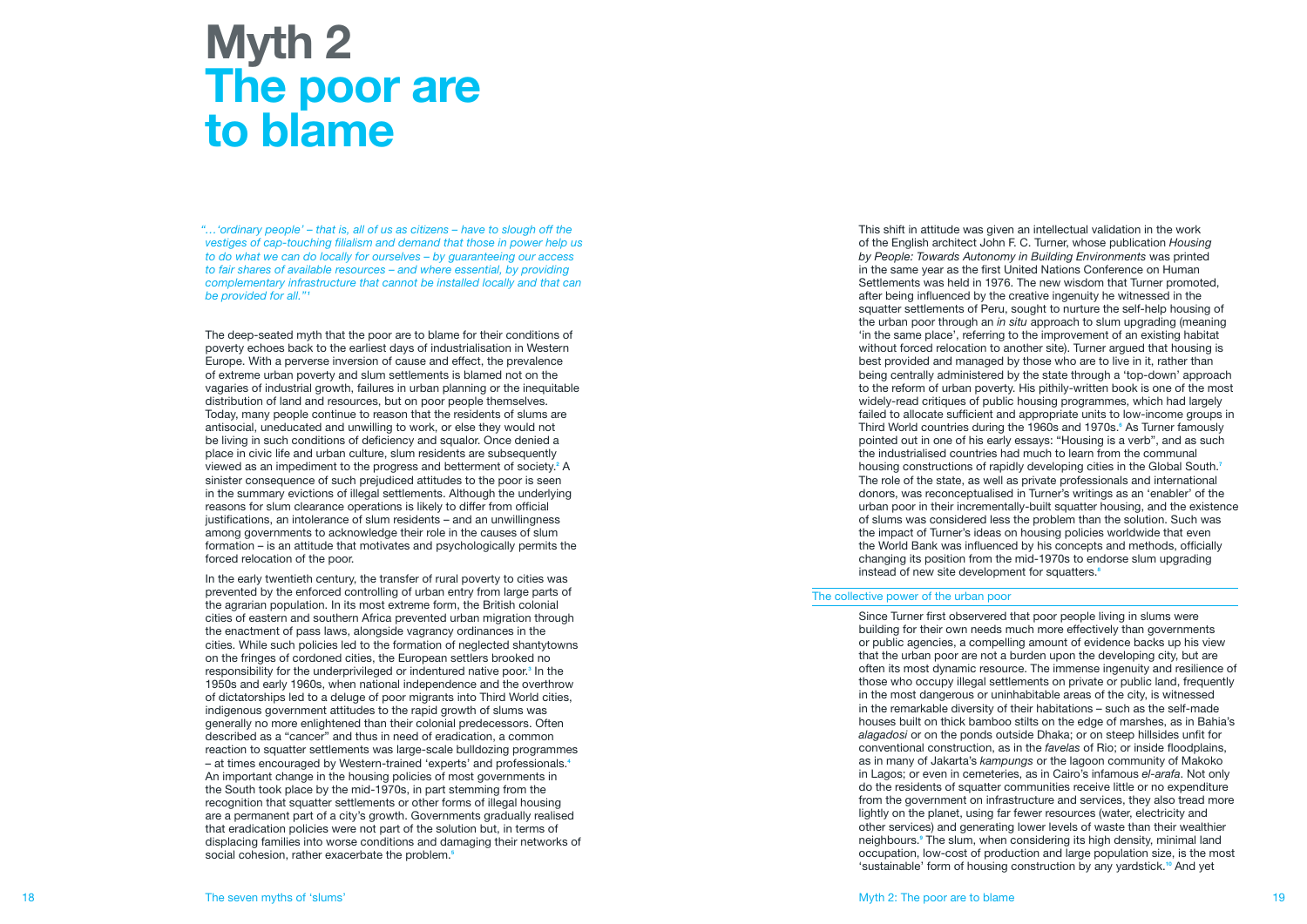low-income groups rarely receive official acknowledgement or support for their role in the construction and management of urban housing across Africa, most of Asia and Latin America.

While achieving considerable feats of inventiveness in self-help housing on an individual basis, the organised and collective power of the urban poor can also produce exceptional results. In many developing countries, the lowest income urban residents have formed into national federations of 'slum' and 'shack' dwellers that are actively engaged in addressing their own needs, both in building new homes and upgrading existing settlements. In 1996, several of these federations and communitybased organisations joined forces to found an umbrella organisation, Slum/Shack Dwellers International (S.D.I. ), that represents urban poor groups from 28 countries of the Global South.**11** At the local level, three main techniques are employed in the self-help development of poor communities; conducting neighbourhood surveys to create census data, setting up community-controlled pools of capital for savings and loan collaboratives, and negotiating with government officials to build housing and secure basic services and infrastructure. In this way, slum residents are placed in charge of improving their own circumstances, leading to greater self-reliance and community empowerment.**<sup>12</sup>**

Over the last 20 years, a growing number of urban poor organisations have shifted from making demands on the state – such as to acquire land for housing or security of tenure, or to prevent being summarily evicted from their homes – to a collaborative approach with governments and aid agencies. The reasons for this shift are broadly two-fold; firstly, there are limitations to what the inhabitants of informal settlements can achieve through their own autonomous actions, however well organised these may be. The importance of community-managed savings groups, local schools and clubs may be greatly underestimated and often invisible, but government support remains essential in the provision of larger systems of trunk infrastructure for water, sanitation, drainage, garbage collection and roads. Collective organisation in many low-income settlements may also be limited by the diversity of political allegiances and ethnic ties among the urban poor. Secondly, demands made on state institutions by community-based organisations are characterised by slow and difficult negotiations that usually take many years to be achieved in a piecemeal fashion, and without support for comprehensive upgrading of existing settlements.**13** Even when the state has allocated considerable resources to urban poverty reduction, the projects built by government bodies or the contractors they hire is often inappropriately designed, of poor quality, and in unsuitable locations unless urban poor organisations have an influence over how it is designed and managed.**<sup>14</sup>**

#### Pro-poor change through cooperation

The shift from "protest to co-production" was first developed by the National Slum Dwellers Federation in India during the 1980s, principally by its founder Jockin Arputhum (popularly known as Jockin, who later became president of the S.D.I. network). After working tirelessly to

build federations of slum-dwellers across India, his initial focus was on protesting against injustices felt by the urban poor, especially with regard to evictions, and on making demands upon the state for basic services. Although the federations achieved many successes, mainly through their strength in numbers and occasionally through support from the courts, Jockin recognised that demands on state organisations had limited value if these organisations were incapable of fulfilling them. He also saw that pro-poor change would always be limited, no matter how large the coalition or social movement of the urban poor, so long as bureaucrats and politicians saw them as trouble-makers and the 'opposition', and therefore as the 'problem'.**15** As Jockin notes in a biographical essay, he was arrested some 67 times in the 1960s alone and frequently jailed, which sometimes attracted as many as 10,000 people to demonstrate outside the police station for his release. Recalling the realisation that led to his eventual change of tactic in the 1980s, he writes: "It was during these years that I saw a need to change the approach. I was doing all the agitation, breaking this and that, being completely militant, but the material benefit to the people was zero. I couldn't even build one toilet. I had not even asked the government if it could build the toilet."**<sup>16</sup>**

As national and city-wide federations of slum and shack dwellers have developed in many nations since the late 1980s, the success of the new approach has helped to trigger acceptance of low-income communities as legitimate parts of the city – helping to break down the myth that poorer groups are 'other' or less equal to richer citizens. In part drawing on and learning from the example laid down by the Indian federations, the citizen-led model of co-production – combining autonomous action, which demonstrates the abilities and capacity of the urban poor groups, with offers of partnership to government agencies – has been promoted by the S.D.I. network across 28 countries of the Global South; first in South Africa (where security of tenure has been negotiated for 23,000 families since 1991, and over 15,800 houses have been constructed by federations in collaboration with the state ); and then across countries in Latin America, Africa and most of Asia.**17** Thailand, the third country to adopt the federation model of action in low-income settlements, has achieved by far the highest number of active community savers of all – at over 5 million people, with an estimated collected sum of \$206 million – and built the largest number of citizen-led, co-produced houses at 40,000 units.**<sup>18</sup>**

In contrast to common stereotypes about the incompetence and laziness of the poor, or about the inability of community groups to collaborate with governments and international agencies, many remarkable case studies can be cited on how the community-led model of upgrading is able to successfully formalise squatter settlements and ameliorate slums [see Box 1]. In the case of Baan Mankong in Thailand, a total of 14,642 families were included in a myriad of diverse upgrading, reconstruction and land-sharing projects, alongside negotiations for land tenure security (on a cooperative, individual or leasehold basis).<sup>19</sup> In the case of Pakistan, where 24 million people live in informal urban settlements or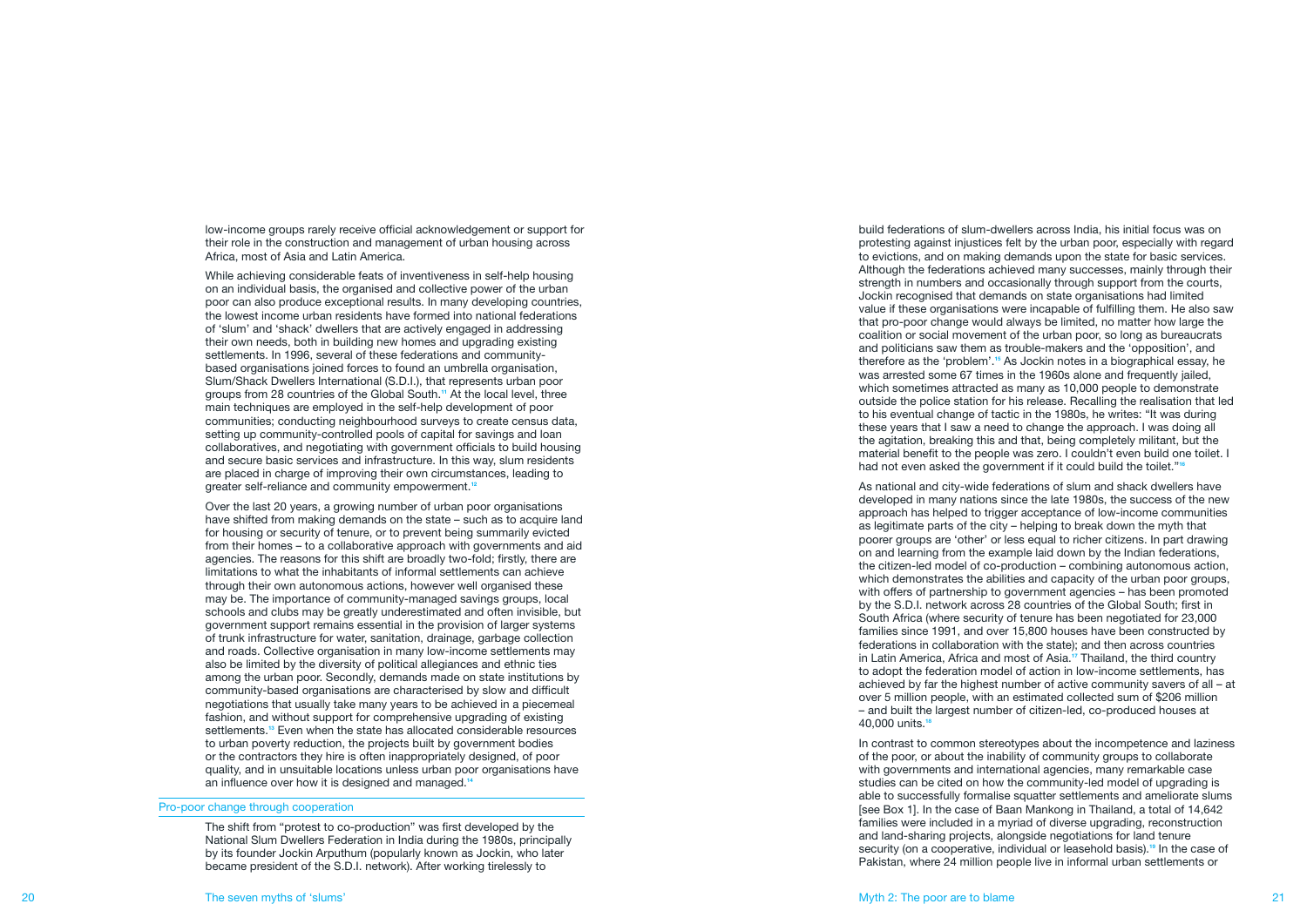can be achieved when politically organised social movements shift from making demands and protests to conducting dialogue with the state. Following neoliberal economic adjustment policies during the 1990s (summarised by deregulation, privatisation of public services and state reform ), high rates of unemployment, along with an enormous increase in the amount of people living in very low-income informal settlements across the city, led to widespread popular protests by the marginalised urban poor.**25** The *piquete* (picket line ) tactics of these new social movements and organisations, mainly in the form of interrupting traffic on main roads or mobilising masses of people around strategic sites, took on such a wide visibility that they began to seriously threaten the survival of the existing political structure.**<sup>26</sup>**

peripheral urban land, projects in 248 locations across the country have demonstrated that communities can finance, manage and build internal sewerage development in cooperation with the local government.**20** In the district of Orangi, for example, local people financed and built sewers for the benefit of 98,527 houses.**21** And in Buenos Aires, Argentina, a popular social organisation called the Madres de Plaza de Mayo Association signed a joint agreement with the city government and neighbourhood housing cooperatives in 2007 to rehabilitate a factory in an old industrial warehouse. Adopting construction methods based on experiences from Cuba, the factory is now able to build at least 5,000 new housing units each year – with the first pilot project successfully constructing 105 housing units, at considerably lower costs compared to traditional techniques, as well as community facilities including a school, a child day care centre, parks, lighting and shops (with a new local authority office built for the community by the government).<sup>22</sup>

Despite securing many successes in terms of welfare programmes and political representation, some of these movements began to adopt selfmanaging processes as a way of maintaining their political independence from the state. For example, the picket movement MTL (Movimiento Territorial de Liberacion ) decided to become involved in housing production, setting up a construction cooperative that employed only grassroots movement members – most of whom possessed no formal labour experience. Although the local government housing institute in Buenos Aires deemed their initial project "insane", the self-managed scheme on Monteagudo Street successfully covered 18,000 square metres, constructed 326 apartments in two- and three-storey buildings, and included a complex of 10 business premises for commercial and service micro-enterprises. The new layout and architecture of the street, that would befit a middle-class suburb of any city in Western Europe or North America, was carefully not shut off from the wider community or consigned into becoming a "concentration of the poor"; rather, sidewalks were repaired, an old industrial buildings area was restored, and community facilities were opened to the neighbourhood at large, including child day care and medical assistance centres. From its outset, the social housing project was planned out by the urban poor themselves to achieve several wider community aims; to act as a training ground for cooperative members to incorporate themselves into the 'working class' culture, to reduce the disaffiliation of the underprivileged sectors, to create more jobs, and to end social exclusion by stimulating the heterogenous integration of the project's residents with the existing neighbourhood.**<sup>27</sup>**

With such evidence of the resourcefulness, capacity and organisation ability of the urban poor, the real question is not whether they are to 'blame' for their poverty, but why their valiant efforts at improving their conditions continue to be thwarted or ignored by so many governments. On one hand, the rhetoric of urban development agencies gives many reasons for being optimistic about the discarding of negative stereotypes about the poor living in slums and shantytowns. Over the past three decades, the United Nations has developed several comprehensive frameworks that outline the importance of involving slum residents in the decision-making and design processes of slum improvement, as well as in the construction of new housing and infrastructure services. In 1996,

#### Box 1.

Case studies in aided self-help: Thailand and Argentina

A nation-wide slum upgrading programme initiated by the Thai government in January 2003 under the name Baan Mankong ("Secure Housing" ) demonstrated the potential of collaborations between lowincome residents and local governments, development professionals, universities and non-governmental organisations to achieve the large-scale upgrading and improvement of existing settlements. With the immensely ambitious target of improving housing conditions and security of tenure for 300,000 households in 2,000 poor communities across 200 Thai cities within a five-year time-frame – providing for at least half the urban poor communities in Thailand, the Baan Mankong project illustrated the positive repercussions of enabling urban poor groups to lead the process and generate local partnerships.**23** In sharp contradistinction to conventional approaches to slum upgrading or slum redevelopment, the project imposed as few conditions as possible on the urban poor communities. With the freedom to design their own programme, the community groups were able to work as the key actors in control of funding, management, and also most of the building work (instead of using contractors ). A basic principle in the programme is to upgrade existing settlements *in situ* wherever possible, as this avoids disrupting a households' employment or income-earning activities and their social networks, and where relocation is necessary a site to develop new homes is sought close by to minimise the economic and social costs to households. Government agencies were no longer the sole planners, implementers and construction managers delivering to beneficiaries, and the role of the urban poor was transformed from being passive recipients of state hand-outs into becoming the most active change agents in a city-wide programme of development.**<sup>24</sup>**

If the urban poor and their income-earning activitities and settlements are often viewed as the 'problem' in a city, the housing projects led by community groups demonstrate their inspiring capacity to improve their own conditions and negotiate with municipal authorities. Popular housing production in Buenos Aires, Argentina, also shows the scale of what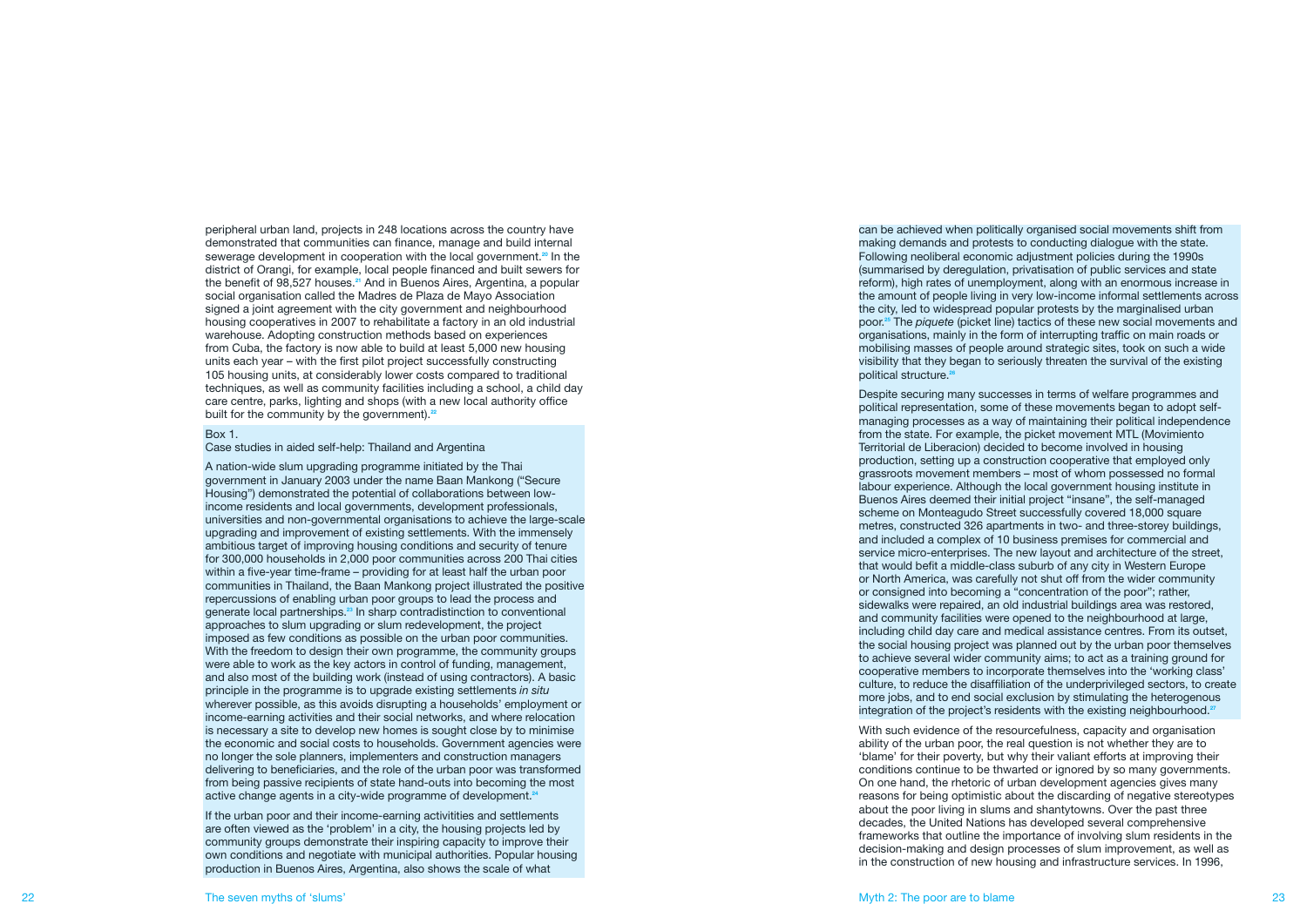the Habitat Agenda adopted by 171 countries mapped out the principles and actions that can lead to sustainable human settlements, emphasising an "enabling approach" that governments should support in the community-based production of housing.**28** In a 2005 landmark report by the UN Task Force on Improving the Lives of Slum Dwellers, an entire chapter was dedicated to 'Recognizing the urban poor as active agents in development', with a further section on the need for greater financial and institutional support of slum-dwellers and their organisations.**29** As reflected in the scores of publications by UN-HABITAT since the late 1970s, "participatory slum improvement" is today the accepted best practice for housing interventions in developing countries.**30** On paper at least, it would seem that John Turner's influence in the formation of slum-upgrading policies has held a long-lasting legacy in official development circles.

On the other hand, there are many reasons to be less optimistic about the empowerment and reconceptualisation of the urban poor. So far, participatory slum improvement initiatives have mostly been adopted on a limited scale or consist of demonstration projects in developing countries.**31** As squatter settlements continue to swell in most rapidlyurbanising cities, the work undertaken by informal community or neighbourhood organisations in improving slums and providing basic services – whether on their own or with appropriate support from official agencies – has had little impact on the living conditions of the poor in overall terms. And for every example of a successful community-led upgrading scheme, there are as many examples of slum clearance operations and forced evictions. Although "aided self-help" is the hailed policy approach of most governments today, a series of global surveys of forced evictions by the Centre on Housing Rights and Evictions (COHRE ) paints a very different picture. In the most recent survey of the period 2003-2006, over 2 million people in Africa and almost 3.5 million people in Asia and the Pacific were forcibly evicted from their homes. Furthermore, nearly 175,000 people in the Americas and over 16,000 people in Europe suffered from forced eviction in the same period. These operations are normally carried out by government police forces and frequently involve large-scale demolition programmes. Usually directed at the poor living in informal settlements or slums, entire communities of tens (or even hundreds ) of thousands of people are forcibly removed, leaving the victims homeless and subject to deeper poverty, discrimination and social exclusion.**<sup>32</sup>**

#### Clearing out the poor

As the global assessments by COHRE make clear, a dramatic paradigm shift is still required in the areas of urban governance and development, but powerful economic forces make it difficult to challenge the mindset of those leaderships which overlook or sanction slum clearance operations.**<sup>33</sup>** Although there are many different causes of forced evictions, the perpetrators generally justify their actions in the name of 'development' – with the implication that removing the poor from informal or illegal housing is on behalf of the public good.**34** The fate of Mumbai in India is a notable example. In January 2005, government officials pushed forward with a

scheme to demolish all squatter communities throughout the city. Some 300,000 people were made homeless in the first round of slum clearance, described as "the most brutal demolition drive in recent times" by the UN's special rapporteur on adequate housing. If all shanties built after 1995 continue to be demolished as announced, up to three million people will be made homeless. The aim, according to the state Chief Minister, was to "turn Mumbai into another Shanghai" by replacing the chaos of slum settlements with a new city open for 'development'. In the public discussions about the demolition plans, a section of the middle-class argued that slum-dwellers are a social burden who deprive tax-paying citizens of public services; some eminent artists and writers even argued that those settled on land illegally should be disenfranchised.**35** More disturbingly, the courts in India abruptly retreated from defending the right to life, livelihood and adequate housing for the urban poor. In the case of Almitra Patel vs. the Union of India (2000 ), the court said that slums were "...arge areas of public land, usurped for private use free of cost". The slum-dweller was named an "encroacher", and the resettlement following eviction that was hitherto mandatory suddenly became a matter of injustice; "...rewarding an encroacher on public land with an alternative free site is like giving a reward to a pickpocket for stealing".**<sup>36</sup>**

As a result of these attitudes, the slum is effectively reduced to a "flat image" of all that is undesirable in a modernising city, and becomes something without history or structure, and devoid of the politics behind its creation. The failure of the state to build low-income housing, and the productivity and community relations that also characterise the slum, are all eclipsed. As the author Gautam Bhan writes: "Thus reduced, evictions and resettlement become not tales of the destruction of individual people's lives and livelihoods, but simply the erasure of the image of a slum, emptied of the people who live within it."**37** This was the context in which 75,000 shanties were demolished in Mumbai early in January 2005, with cleared areas fenced off by barbed wire and guards stationed to prevent reoccupation, even as the homeless lingered outside with nowhere else to go.**38** It is also the context in which Jockin Arputham, the aforementioned leader of the National Slum Dwellers Federation of India, is leading a battle to prevent Dharavi in Mumbai – the largest informal settlement in India – from being simply bulldozed and transformed into new commercial and residential developments (even though Dharavi was originally constructed by the work of the poor by using mud, sand and stones to raise the marshland above flood level, and without any government support).<sup>39</sup> Although Mumbai may be an extreme case study of anti-poor discrimination, similar examples can be cited from other cities across the Global South [see Myths 3 and 7]. Despite the collective organisation and growing influence of the slum-dweller federations, the homes and livelihoods of hundreds of thousands of low-income groups continue to be threatened by formidable state power, market power and global economic pressures. And for all the official rhetoric from governments and development agencies on the human rights of slum residents and 'participatory slum improvement', the urban poor continue to be blamed for being anti-progress.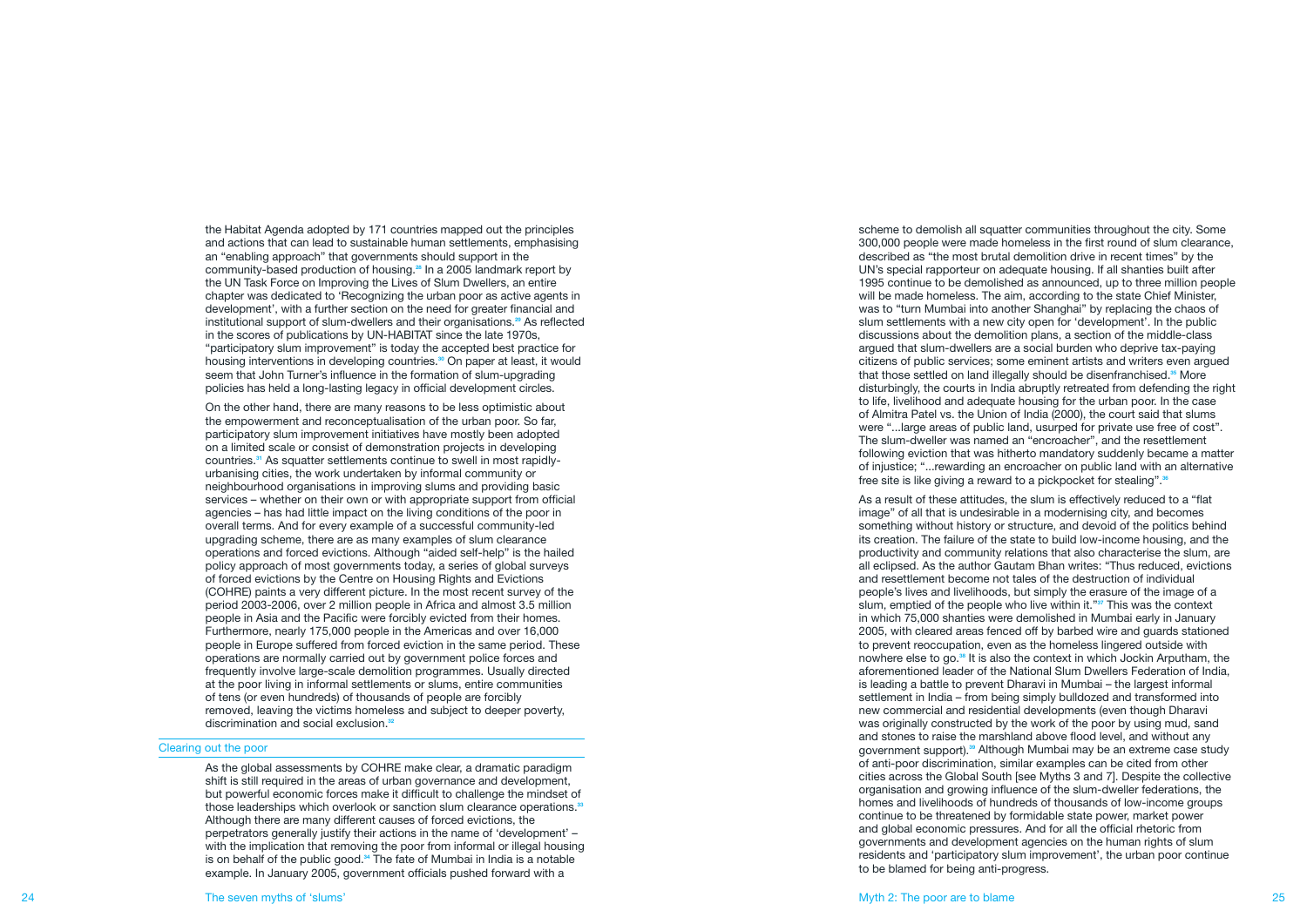At their root, these deeply ingrained attitudes against the poor represent a lack of compassion and humanitarian concern that shamefully contrasts with the noble words of many United Nations declarations. Slums characteristically grow on land that is virtually worthless at the time of settlement, often on waste grounds or low-lying areas or beside canals, which is then reclaimed and made habitable without any government assistance. As the world's cities rapidly expand and the middle-classes – with greater purchasing power and political support – want more space for better housing, business centres, recreational areas and tourist attractions, so the poor are threatened with eviction from their self-made homes. The more prosperous the city becomes, the more unwanted and expendable become the urban poor, and the more liable they are to be cleared away. While the city space is transformed by the 'globalisation' of the world economy, governments fail to prioritise the basic needs of the poorest citizens who are left behind. Notwithstanding the moral negligence of this approach, governments also fail to capitalise on the most powerful resource in the rapidly urbanising city – the urban poor themselves, who have a proven capacity for upgrading slums when given the right kind of support from state authorities. This represents one of the most crucial questions in both the fight against urban poverty, as well as the formulation of policies that account for the social and environmental costs which are part of urban change: will the leaders of municipalities, national governments and international agencies together recognise and support the ability of the poor to organise and help develop an inclusive city? Or will the hundreds of millions of slum residents continue to be resisted as a threat to established institutions, and therefore become further marginalised, dispossessed, and bulldozed out of existence?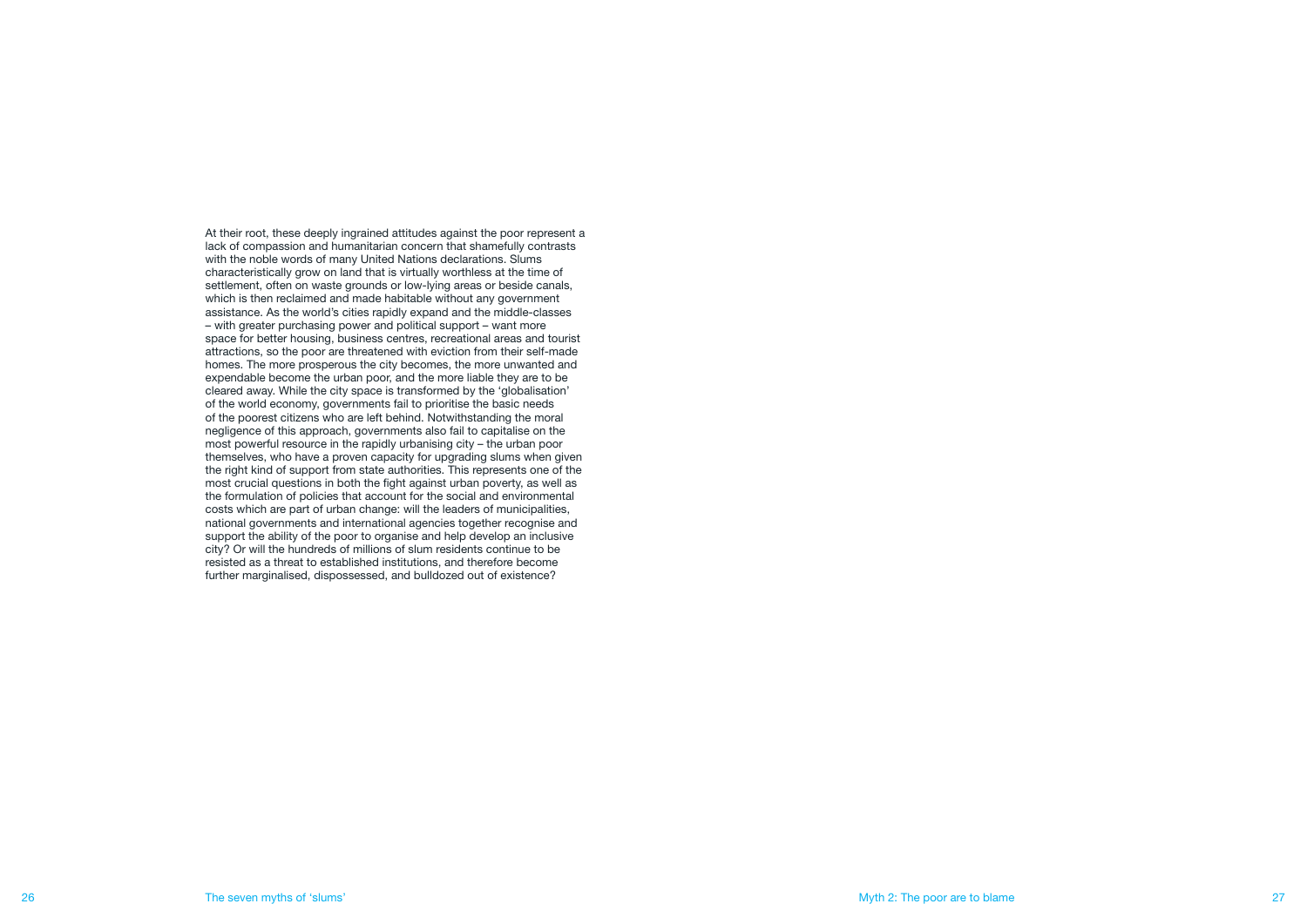*"Slums can be places of cruelty and violence, but equally of solidarity, tenderness and hope; we do not always distinguish between the conditions of people's lives and the response to those conditions." 1*

A corollary of the myth that the poor are to blame for their poverty is the widespread prejudice against slums as places of social degradation and despair, and against slum residents as perpetrators of violence and crime. In many instances, this is more a fabrication of the media than a reality. Although popular films such as City of Gods or Slumdog Millionaire may raise awareness of the problems in slums, they offer only a reductive account of the lives of poor people, playing upon the clichés and hackneyisms about urban poverty that reinforce popular prejudices, but without recognising the human decency and community ties that also exist in the slums (often with equal or greater measure than all the examples of misery and exploitation ). The reality is that poor people living in informal settlements are the foremost victims of crime and violence, as opposed to the middle-classes living in wealthier neighbourhoods with higher levels of protection. Contrary to popular perceptions, many poor areas in cities of the South may even be considered relatively safe when compared to the daily robberies, burglaries and attacks experienced in many Western capital cities. Unfortunately, emphasising the crime and squalor in slums can lead to worse consequences than simply a biased misrepresentation of informal settlements, including the victimisation, disempowerment and disenfranchisement of the urban poor; further justification for slum-clearance programmes; and the wrong policy solutions to deal with rapid urbanisation and poverty.

After spending two years in four different squatter communities around the world, from Rio de Janeiro to Nairobi, Mumbai and Istanbul, the journalist Robert Neuwirth writes of his personal encounter with popular prejudice against squatters. When interviewed by Indian newspapers, magazines, radio and television stations during his stay in various low-income communities across Mumbai, his positive descriptions of generosity and communal spirit were twisted by reporters who stressed only the 'high crime in slums' angle that they thought their editors and readers wanted. Neuwirth writes: "…it seems that many in the elite, newspaper-reading and -writing population in Mumbai have had it drilled into their heads for years that squatters are neglectful and criminal and intransigent, and attempts to tell a different story don't get heard – or, at least, don't get printed."<sup>2</sup> In contrast, his stay in one of Rio de Janeiro's most notorious *favelas* was not an experience of non-stop crime and violence, as usually portrayed in films and the media, but of relative safety and community protection. The squatter community may have been controlled by drug gangs, but the risk of running a business or getting robbed in the *favela* was dramatically less than in the 'legal' city centre. **3** In Nairobi, Neuwirth also found that the 'legal' neighbourhood of Eastleigh was the centre of gun dealing, and more dangerous than many squatter areas. "Squatter communities may be illegal," he writes, "but that doesn't make them criminal." **4**

Although high levels of crime may occur in many informal settlements, the popular representation of life in slums often fails to acknowledge the deeper causes of insecurity and violence. In a recent study on urban safety and security by UN-HABITAT, data revealed that violence and crime are at present widespread in all countries of the world. Over the period 1980-2000, total recorded crime rates increased globally by around 30 percent; while between 2001 to 2006, 60 percent of all urban residents were victims of crime, compared to 70 percent in Latin America and Africa.<sup>5</sup> In all the studies cited, a correlation exists between levels of crime and incidences of poverty, inequality, social exclusion, and youth unemployment. The quality of municipal government and the effectiveness of urban planning and urban management is also a key factor in the victimisation rates of the poor and vulnerable population segments.<sup>®</sup> Yet these causal factors – and most importantly, the responsibilities and failures of state institutions – often go unacknowledged in media representations of violence and crime in informal settlements.

A prime example was seen in the major violence that erupted across the slums of Nairobi in early 2008. While many journalists portrayed the street warfare as resulting from "tribal barbarism" and "irrational hatreds" of the poor, fewer commentaries acknowledged the underlying reasons for the carnage that led to 1,200 deaths and the displacement of more than 300,000 innocent people – one of the most horrifying instances of a 'slum clash' in modern times. The history of Kenya's poor resource allocation was easily overlooked, with its skewed patterns of land distribution among the most unequal in the world since its independence in 1963. In many newspapers, reportage of the ethnically-motivated killings was also stripped of context, including the fact that around 60 percent of the city population live in slum conditions on 5 percent of the land and receive almost no government protection, public welfare or basic service provision. At the same time as police officers were witnessed shooting protesters during the period of violence, the privileged minority in Nairobi were given a heavy police protection along all the major roads, and were largely unharmed by the social upheaval – another fact that drew little comment in the mainstream pres1s. **<sup>7</sup>** The effect is to reinforce popular prejudices and fears against slums and slum residents, thereby criminalising the urban poor without acknowledging the extreme inequality, poverty and disenfranchisement that sows the seeds of violence and social disorder.

The popular view of slums as centres of crime and havens for criminals is also a commonplace excuse for governments to deal with the consequences of urban poverty whilst ignoring its causes. Despite the realisation of most governments since the 1970s that eradication policies exacerbate the problem of slums [see Myth 2], slum-clearance operations are still justified on the basis of fighting crime. Although scores of examples could be cited over recent decades from Zambia to Kuala Lumpur, the Philippines to Beijing, perhaps the most notorious incident occurred in the aftermath of the 2005 Zimbabwe elections. In a

# **Myth 3 Slums are places of crime, violence & social degradation**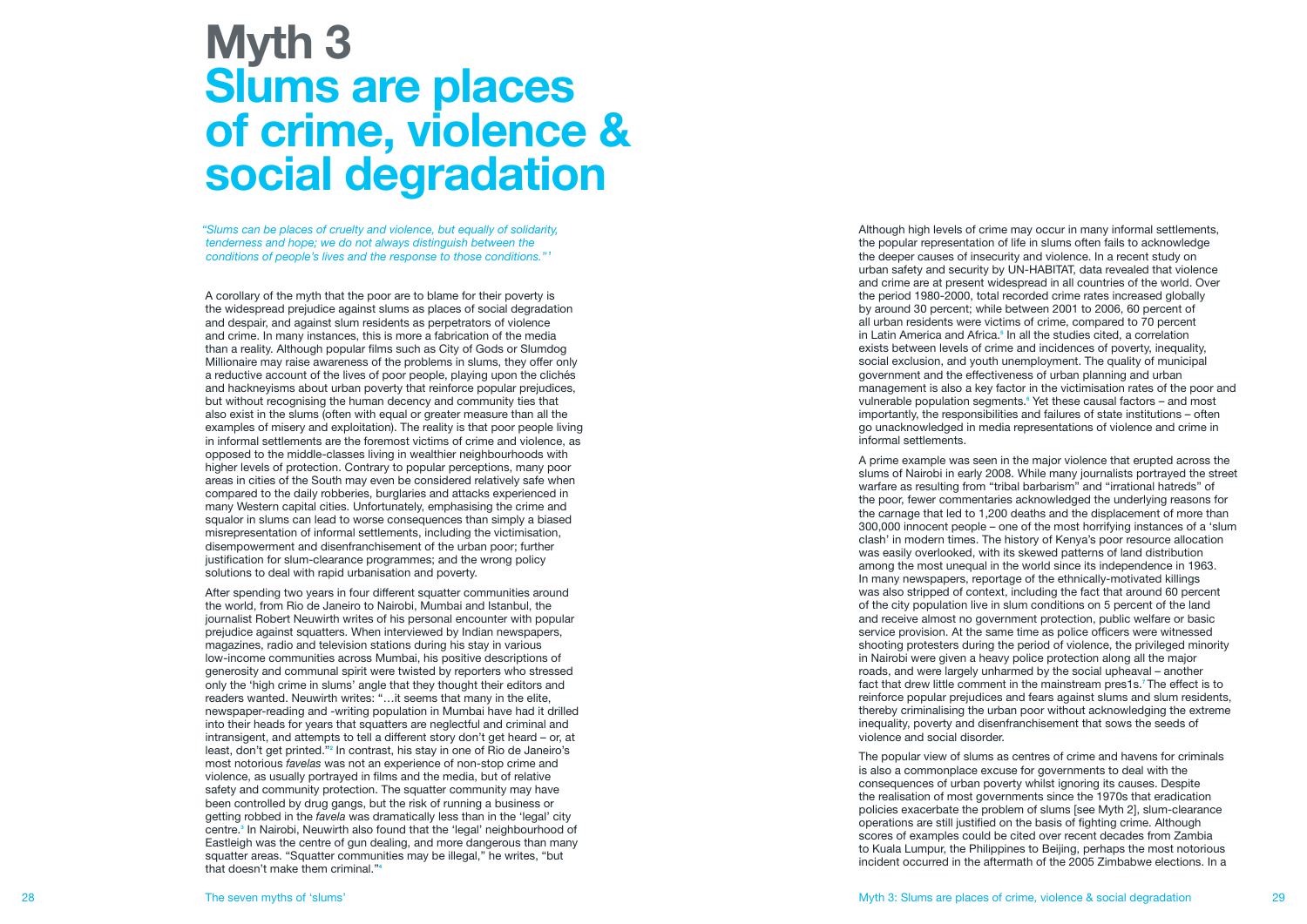police assault that was callously titled Operation Murambasvina ("Drive Out Trash" ), over 700,000 Zimbabweans lost their homes or source of livelihood or both, with street vendors branded as criminals to excuse tearing down their soapbox stalls. An estimated 2.4 million people were directly affected in a campaign to 'restore order' to the city, using the same arguments about criminality and urban squalor that were adopted in the colonial past.<sup>8</sup> Similar strategies are used to deal with street children who tend to turn to crime as a survival mechanism. Rather than combating the causes of child delinquency and their criminal behaviour, youth gangs are an easy victim of paramilitary and para-police forces who partake in 'cleansing' practices, a phenomenon that is consistently reported in Brazil, Guatemala, India and Kenya among other low-income countries.<sup>9</sup> In all these cases it is the poor who are the real victims of urban violence, while the actual perpetrator is an uncaring state apparatus that fails to represent their concerns.**10** Urban violence also leads to the erosion of grassroots civil organisations and urban political institutions, and therefore undermines the real solution to poverty in cities – the empowerment of the urban poor themselves.**<sup>11</sup>**

#### The language of 'slums'

Part of the reason for prejudiced gut reactions to urban squalor is the current use of language, particularly in relation to the word 'slum'. The origins of the term in nineteenth-century England had distinctly negative connotations, with slums usually stigmatised as centres of crime and infectious disease – an association that still resonates in many people's minds today.**12** Although usage of the word 'slum' was largely discredited by academics for many decades in the twentieth century, the United Nations is largely responsible for resurrecting the term following its 'Cities Without Slums' initiative in 1999 (later translated into the Millennium Development Goal to "achieve significant improvement in the lives of at least 100 million slum-dwellers by 2020" – see Myth 7 ). The UN's use of the slogan may have the noble intention of increasing official and public interest in the problem of inadequate housing, but its historical and emotional connotations also carry the danger of reinforcing negative stereotypes about the urban poor. Just as the popular literature of Victorian London assumed that all people living in slum areas were of a degenerate character, the word slum can confuse the physical problem of poor quality housing with the characteristics of the people living there.**<sup>13</sup>** In recent years, it is common practice for the media to pick up on the words 'slum' and 'slum-dwellers' and emphasise the crime, disease and squalor associated with life in low-income settlements.**14** The plethora of such reports can have the effect of kindling fear and foreboding from the middle-classes, and of portraying slum residents as an "anomic mass of human derelicts" without agency or uniqueness.**15** This tendency to generalise about the qualities of slums across the world serves to reduce the lives of all their occupants to the lowest common denominator, and can prevent us from perceiving the awkward contradictions and differences among slums worldwide.**16** At worst, the negative associations with the word 'slum' can be used by demagogic mayors and government

In South Africa, the passing of the Slum Elimination Act in 2007 is a key example of how language in relation to 'slums' can be used to criminalise the urban poor, to justify slum-clearance operations, and to allow governments to deal with the consequences of urban poverty whilst ignoring its causes. In a press statement issued before the bill was passed in 2007, the South African shack-dwellers' movement called Abahlali baseMjondolo (AbM ) explained why the new legislation would support "the rich against the poor", as evidenced in the bill's language. AbM claimed that the word "eliminate" was being used to introduce draconian measures to simply remove shack-dwellers from informallyoccupied land, instead of giving them appropriate support for slum improvement and security of tenure. Many of the fears expressed by AbM were sadly validated in the ensuing years. Since the passing of the Act, tens of thousands of shack-dwellers across South Africa (mainly in Cape Town and Johannesburg, as well as Durban ) have been evicted to transit camps – reminiscent of the sites used in the apartheid era during the Fifites for the screening, segregation and repatriation of unwanted black urbanites. Although the government maintains that the camps are temporary, 'formal' and an acceptable stop-gap in the process of delivering permanent houses, the conditions in the camps are often far worse than in the informal shantytowns. Most transit camps consist of one-room shacks with tin roofs and paper-thin walls, are often without electricity, and are typically encircled around the perimeter with fencing, barbed wire and police security at lockable gates.**18** In the run up to the 2010 football World Cup held in South Africa, many further thousands of people were evicted from their homes in nearby sites, and thousands of traders were banned from their places of work – as foretold several years before by Abahlali baseMjondolo and other human rights activists.**19** As the statement below explains, the justification for the forced relocation and eviction of the urban poor is marked by the use of such words as "slum", "eradication" and "informal".

ministers to justify slum demolition programmes as a way of 'improving' life in the city [see box 2 below].**<sup>17</sup>**

### Box 2.

#### Using 'slum' rhetoric to discriminate against the urban poor

### *Abahlali baseMjondolo Press Statement Thursday, 21 June 2007: Operation Murambatsvina comes to KZN – The Notorious Elimination &*

*Prevention of Re-emergence of Slums Bill.<sup>20</sup>*

"…The Bill uses the word 'slum' in a way that makes it sound like the places where poor people live are a problem that must be cleared away because there is something wrong with poor people. But it does not admit that the poor have been made poor [by] the same history of theft and exploitation that made the rich to be rich [sic] and it does not admit that places where poor people live often lack infrastructure and toilets because of the failure of landlords or the government to provide these things. The solution to the fact that we often don't have toilets in our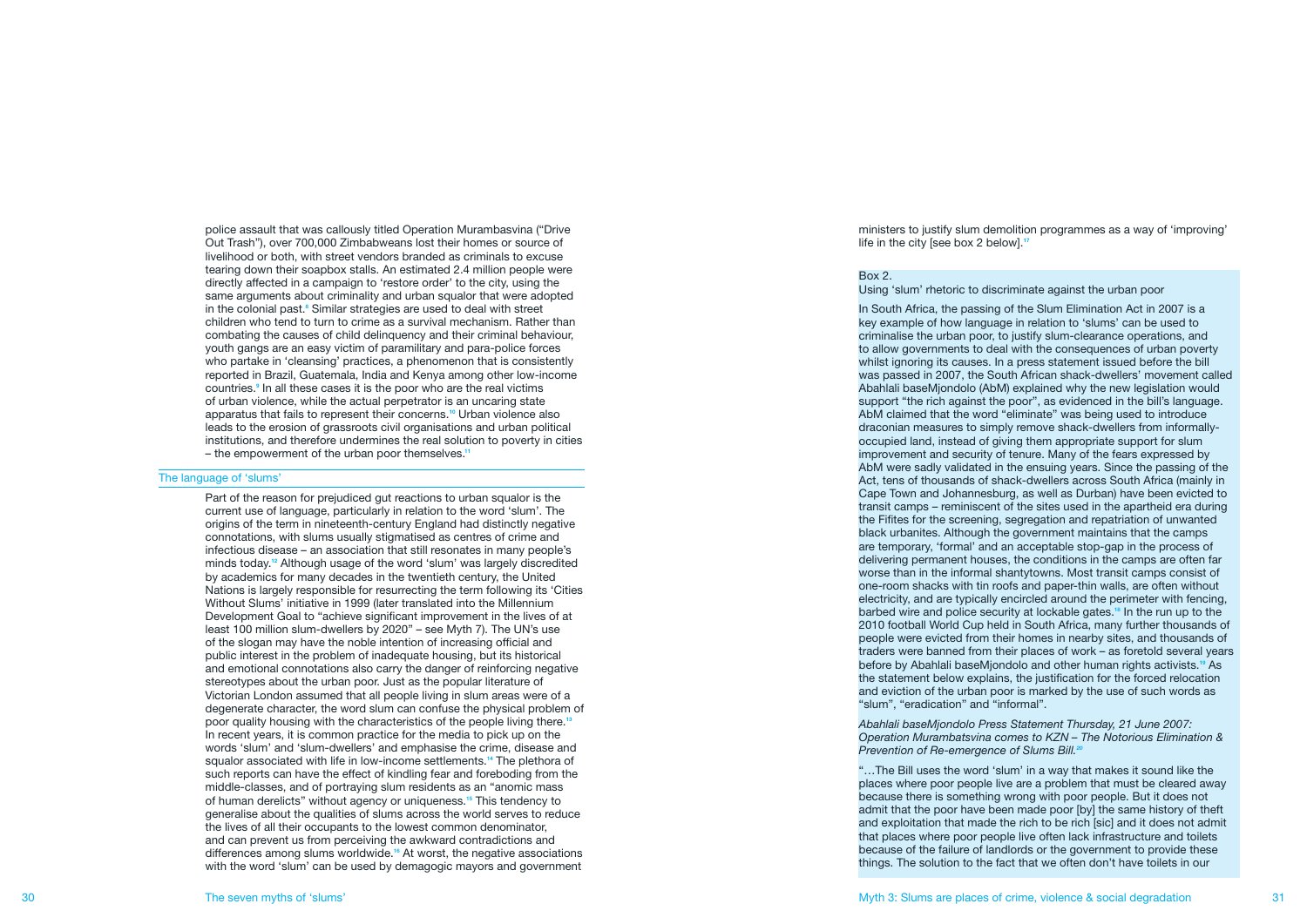The author Jeremy Seabrook has described many of the squatter communities that contradict the negative stereotypes about 'slums' in the cities of South Asia. One informal settlement called Mirpur Six in Dhaka, Bangladesh, recreates the pattern of village construction and still utilises the materials of the natural world. Built with bamboo frames on platforms of compacted red soil, such 'slums' would decay naturally if suddenly returned to the earth. The community also retains other sensibilities of rural life; the seasonal offerings of jackfruit and mango trees is shared among the residents, the families are united against intruders and invasion from outsiders, and a community solidarity is evinced in their caring for the sick and dying.**21** Despite the conditions of extreme deprivation, there exists many such small oases of mutual help and protection where the poor, at least to some extent, try to re-create the social relationships of the village.**22** In Bangkok, Seabrook discovered that newcomers to the city cannot understand why money is not given to those who do not have any; in the villages, where rice represented wealth, people were always ready to share any surplus with their neighbours.**<sup>23</sup>** In Dharavi, Mumbai, he was told by residents that neighbourhood is their survival, and the crowded places of the slums are a form of safeguard against abuse and violence. If anything happens to someone, news will quickly spread and "a hundred people will come running". Social cohesion also means that neglected or abused children are taken in by other families, while the poor offer food to the hungry. For such reasons, residents are opposed to government plans to reconstruct Dharavi into apartment blocks where "people close their doors and no-one knows what happens behind them," and instead want the community to be reconstructured on the *chawl* system (single- or two-storey houses).<sup>24</sup> Life in the slums is also characterised by innumberable examples of selfsacrifice, altruism and community service, such as the private doctor in Dharavi who provides a free medical service to those who cannot pay,**<sup>25</sup>** or the unrecorded generosities of the poor in Klong Toey, Bangkok, who get into debt with private moneylenders for the sake of their children.**26** In cities of the Philippinnes, Seabrook writes that most slums are perceived as a threat to order; "…this is no longer because they are going to overthrow society, or are prey to destabilizing leftist beliefs, but because their capacity for autonomy, self-reliance and independence suggests that they hold the key to a different way of doing things, that they represent the embryo of an alternative social order that is more egalitarian and solidaristic – the reverse of that ideology of extreme individualism preached by the powerful".**<sup>27</sup>**

This sentiment that squatter settlements can be equally an example of community and kinship than crime and social despair is given some evidence in the citizen-led, co-operative approach to slum upgrading and social housing construction. Somsook Boonyabancha, founder of the Asian Coalition for Housing Rights (ACHR ) in Thailand, has observed how truly participative upgrading strategies can unleash a "communal creativity" that leads to other collective solutions to meeting peoples' various needs. In several of the Baan Mankong projects [see Myth 2], this is expressed in the construction of special shelters on collectively-

#### 32 The seven myths of 'slums' 33 Myth 3: Slums are places of crime, violence & social degradation

communities is to provide toilets where we live and not to destroy our communities and move us out of the city. In this Bill the word 'slum' is used to make it sound like the poor and the places where they live are the problem rather than the rich and the way in which they have made the poor to be poor and to be kept poor by a lack of development.

"In America black community organizations have opposed the use of the word 'slum' to describe their communities because they say it makes it sound like there is something wrong with them and their places rather than the system that makes them poor and fails to develop their places. They also say that once a place is called a 'slum' it is easy for the rich and governments to say that it must be 'cleared' or 'eliminated' but if a place is called a community then it is easier to say that it must be supported and developed.

"There is also a problem with calling *imijondolo* [shack settlements] 'informal settlements' because once a place is called 'informal' it is easy for people to say that it shouldn't get any of the 'formal' services that people need for a proper life like electricity, toilets, refuse collection and so on. But many of us have lived our whole lives in 'informal settlements'. We can't wait until we live in 'formal' houses to get electricity to stop the fires, water, toilets, drainage, refuse collection and so on. We are living our lives now. We can't wait to start living only when and if the government puts us in a 'formal' one roomed 'house' far out of town.

"And we don't like the word 'eliminate'. This is a word that is violent and threatening, not respectful and caring. Our communities should be nurtured, not eliminated.

"The people who live in the *imijondolo* must decide for themselves what they want their communities to be called. We must be allowed to define ourselves and to speak for ourselves.

"…This Bill makes anyone who tries to stop an eviction a criminal who can be fined R20,000 or sent to prison for 5 years. Any normal person would try to stop an eviction. Which mother would stand by while her home and community is destroyed? If this law is passed it will make us all criminals. But this law says nothing about stopping the illegal and unconstitutional evictions that are perpetrated against shackdwellers all the time by the eThekwini Municipality. The Municipality breaks the law every time that it evicts us without a court order and every time it leaves people homeless but Municipal officials are never arrested. If the laws that exist now are not used fairly we have no guarantee that this [new] law will be used fairly.

"…A World Class city is not a city where the poor are pushed out of the city. A World Class city is a city where the poor are treated with dignity and respect and money is spent on real needs like houses and toilets and clean water and electricity and schools and libraries rather than fancy things for the rich like stadiums and casinos that our cities can just not afford.

"We will fight this Bill in the courts. We will fight this Bill in the streets. We will fight this Bill in the way we live our ordinary lives everyday. We will not be driven out of our cities as if we were rubbish."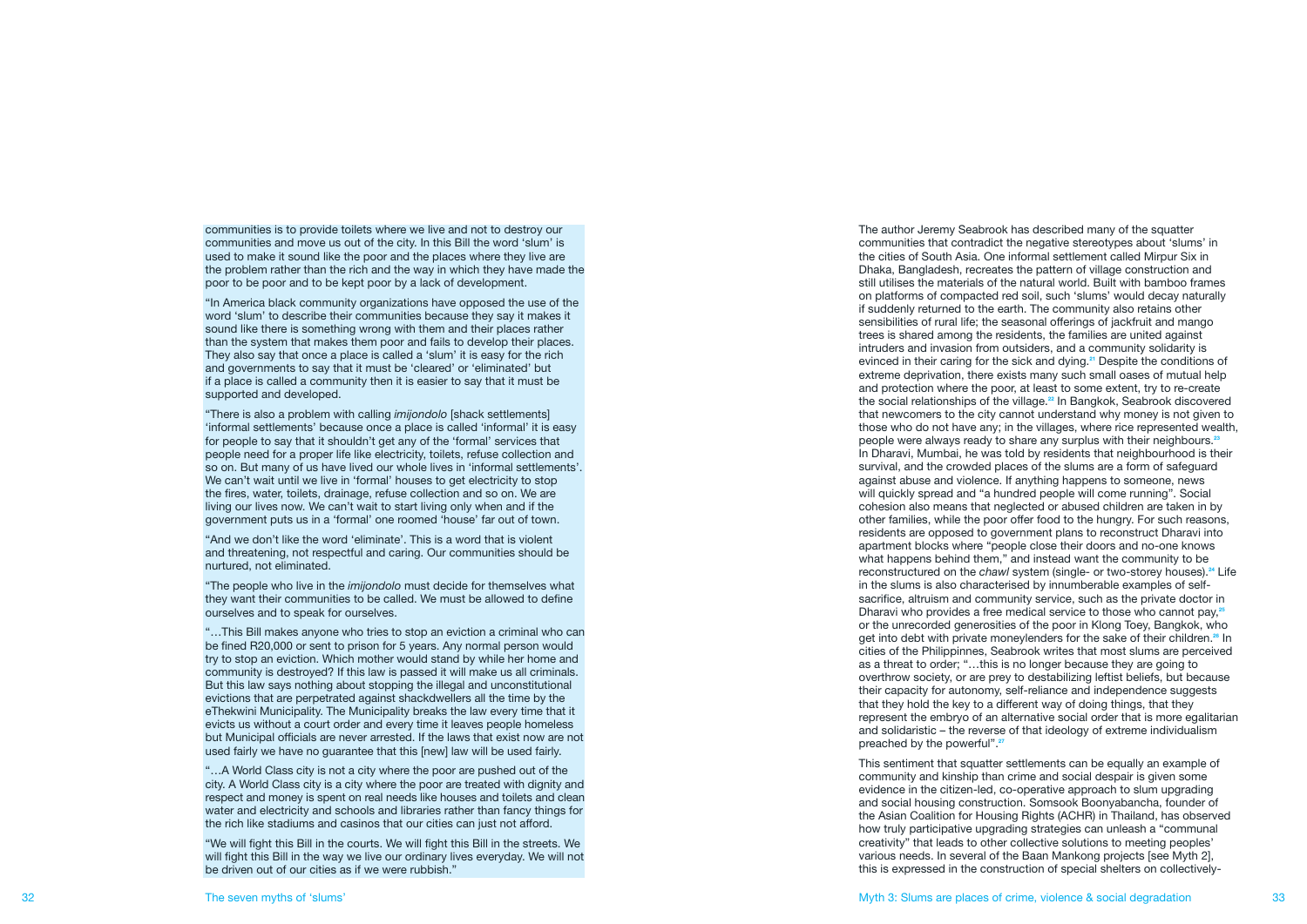purchased land for needy community members, such as destitute widows, AIDS orphans, the disabled or the elderly – a form of welfare system provided by the local community themselves known as a *baan klang* or 'central house'.**28** Boonyabancha calls this, at base, the rebuilding of "human culture" and a "sharing spirit" that has been eroded in recent decades.**29** Instead of saying 'I', everyone uses 'We', and the concept of "poverty alleviation" is reconceived from being "something like dirt that we have to sweep out of the city so everyone will be rich and happy". Instead, poverty is no longer seen as a problem, but as a resource – in the sense that people who face poverty possess considerable strength and capacity.**30** Furthermore, city mayors and civil servants are led to alter their perceptions of the urban poor through their experience of collaborating with social organisations in the city-wide, horizontal approach to upgrading. Slum communities are no longer seen as a hotbed of crime that inhibits a city's development, but as a normal part of existing urban structures – not something outside the city system. The artificial attitudes of 'them versus us', or 'illegal versus legal', are naturally broken down, and city authorities and politicians are more likely to view 'slum-dwellers' as normal and highly capable human beings. As a consequence, they are more inclined to engage in discussions on how they can help fix the housing problems of the very poor, and are less likely to view slums as a blight to be 'cleared away'.**<sup>31</sup>**

#### The danger of over-emphasising 'community'

Highlighting the agency of slum residents or the positive aspects of life in 'slums' is, of course, not to glorify or sentimentalise the urban poor and their self-help housing. It is also true that for all the squatter settlements that exhibit a strong sense of community, as many others are characterised by the opposite qualities of ruthless individualism and petty-exploitation in which the poor, frequently suffering from extreme deprivation and oppression, turn their backs on the misfortunes of their neighbours. As one resident of the Kibera settlement in Nairobi put it (a widowed grandmother suffering from HIV, hunger and absolute poverty. and forced to look after 12 dependent children and grandchildren inside a small corrugated-roofed rented shanty); "Eh! The neighbours can't help us because they have their own problems."**32** There can also be little community in a slum that suffers repeated evictions, forced removals, or constant uprootedness through violence and police coercion. A greater danger exists if the positive profiles of slums help to justify a withdrawal of state and local government investment and support, in keeping with the World Bank and IMF ideology that pushed for the abandonment of state-interventionist policies [see Myth 1]. In stressing the ability, courage and capacity for self-help of the urban poor, it may enable governments and development agencies to deflect attention from the poverty crisis faced by developing cities. Even worse, it may help governments to rationalise or excuse cuts made on social spending through liberalisation and privatisation programmes, and thereby absolve themselves of the responsibility to secure access to basic needs as a universal human right. By stressing the ability of the poor to help themselves, to become

proactive in providing essential services and generating their own employment, the way is prepared for the state to disengage and leave them to the mercy of market forces.**<sup>33</sup>**

While the self-help achievements of slum-dwellers have been celebrated in a number of stories and television documentaries over recent years, too often the stereotypical view of squatters as something 'other' – whether it be criminals, idlers, parasites, usurpers, prostitutes, the diseased, drunks or drug addicts – is the most common response to the urban poor. Evidence for such views may be easily corroborated in the ghetto neighbourhoods of low-income cities, but the criminal sub-cultures and degenerates of many urban slums are only a part of the complex global reality that is more contradictory, and far more uncomfortable, than the sensationalised portrayals in newspapers and cinemas may have us believe. These prejudiced opinions persist even though many cities and industries would come to a halt without the labour provided by slum-dwellers, not only in driving the middle-classes to work or hauling the materials for new homes and offices, but also in providing domestic labour. The supposed 'criminals' and 'layabouts' that live in urban slums may also be catering for more privileged families, washing their clothes, and taking care of their children.**34** The complacency evinced in these attitudes may go some way to explaining the general apathy and lack of political will among many governments to implement policies aimed at improving the living conditions of slum residents. In this regard, the first step towards addressing the problems of slum residents may start with the limited conception of informal settlements in the popular imagination, and in ceasing to treat these settlements as 'slums' at all – that is, as blighted areas of squalor, disease and crime – but rather as vibrant communities that display great reservoirs of resourcefulness, dignity and compassion despite the persistence of extreme inequality and public neglect.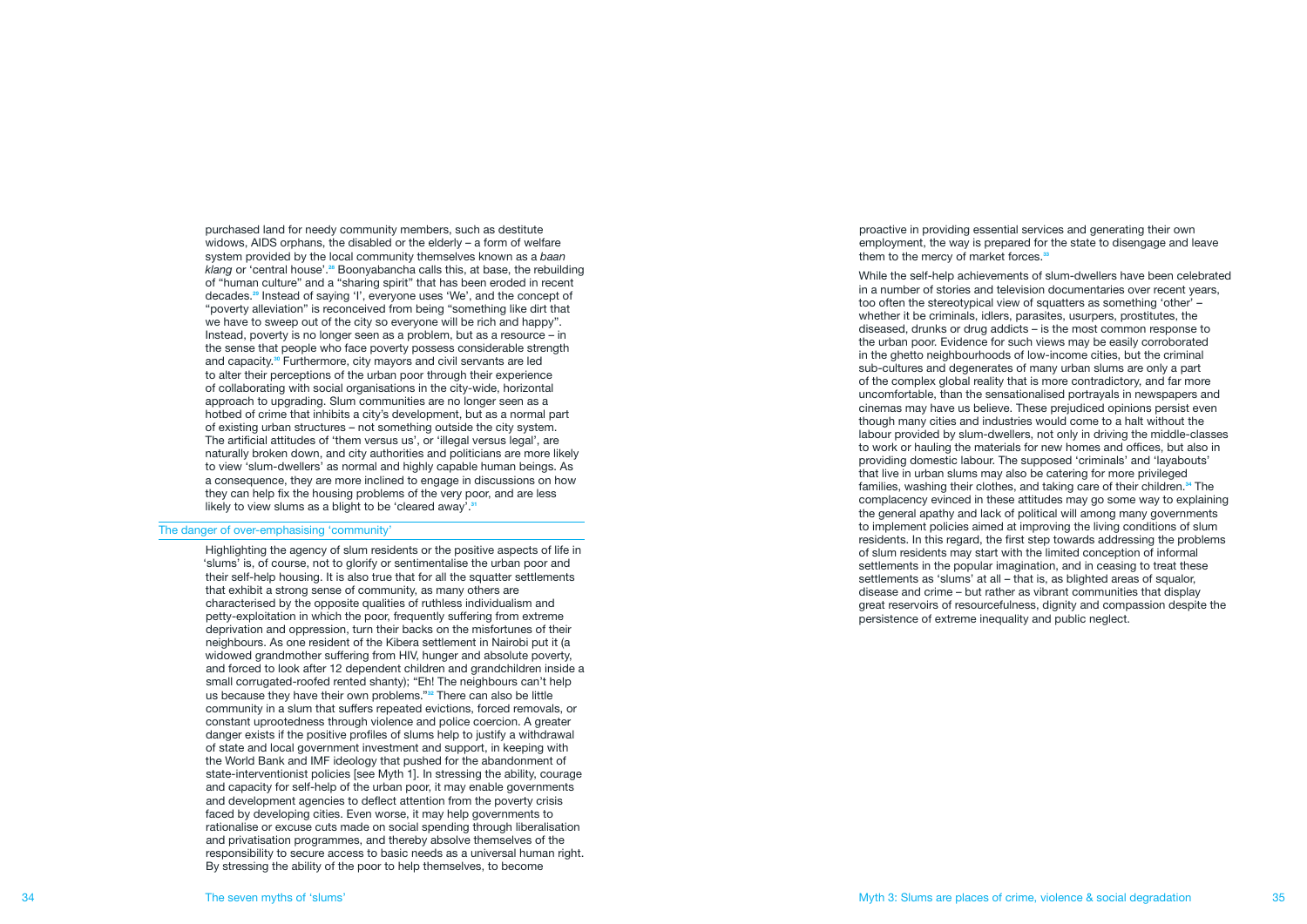*"The emphasis on hope and achievement is convenient too for the upper classes, for it suggest a lower class which is willing to integrate itself into the dominant culture, and furthermore to raise itself by its own bootstraps, thus necessitating no major redistribution of income." 1*

There is an underlying assumption to much of the debate surrounding slums and urban poverty: that the urban poor will get to our standard of living eventually, and countries of the South will rise to the same level of material affluence as the industrialised North, just so long as they follow our prescribed free market approach to development. The view that slums were a temporary and unavoidable phenomenon was prevalent in most developing countries until the early 1970s, based on the assumption that slums would be overcome by economic development in both urban and rural areas. It was on this basis that slums and the rights of slum residents were largely ignored by newly-independent Third World governments in the 1950s and 1960s, as reflected in land-use maps that showed informal settlements as blank spots denoting undeveloped land. **2**

Although an official policy of neglect is no longer justifiable for governments [see Myth 2], the assumption that slums are a 'natural' part of progress still persists in various forms. In the West, the landscapes of today's urbanising world bear such resemblances to nineteenth-century Britain that it may bring the reassurance that we have been there before: if only governments continue to follow the same industrial pattern of development, then slums will automatically disappear.<sup>3</sup> Since the neoliberal ascendence in development policy from the late 1970s, the advocated approach for governments was firstly to get the 'market signals' right, and then deal with any remaining pockets of the poor and excluded. Urban inequalities, from the latter-day policy perspective, were viewed as a residual and temporary outcome of necessary market-led growth.<sup>4</sup> The orthodox mindset which still prevails could be read as follows: economic growth is good (inevitable/necessary/mandatory), and since such growth depends on populations organising themselves in cities, urbanisation is also good (inevitable/necessary/mandatory) . **5**

A number of important correctives are needed to highlight the myths that lie behind these beliefs and rationalisations. To begin with, the policies for industrial development followed by the now-developed countries (NDCs ) – Britain, the USA, Germany, France, Sweden, Belgium, the Netherlands, Switzerland, Japan, Korea and Taiwan – were not based on a *laissez-faire* ideology of free trade and state non-intervention, but instead used protectionist strategies for key industries in the earlier phases of development. This well argued fact goes against the orthodox view of capitalism's history, and calls into question the neoliberal policy recommendations made to developing countries based on privatisation, deregulation and the liberalisation of international trade and investment. It is upon the assumption that NDCs attained their economic status based on these same non-interventionist policies that the Washington Consensus agenda maintained much of its legitimacy, as well as the international rulemaking of the World Trade Organisation since its inception in 1995. **6**

### The unofficial history of 'development'

The reality is more the opposite of the official history. Most notably in the case of Britain, a country widely regarded as having developed without significant state intervention, import protection was widely applied throughout the industrial revolution, and even the short-lived liberalisation of the British economy during the mid-nineteenth century was a highly controlled affair overseen by the state.<sup>7</sup> On the national level, government non-intervention was more to blame for producing the scenes of degradation and squalor recorded by Engels, Dickens, Mayhew and Booth in Victorian England. It was only the tireless work of reformers, improvers and trade unions that created pressure for governments to intervene against the worst abuses of early industrialism, resulting in legislation to limit the hours of work, prevent child labour, make education compulsory, and regulate against unsanitary living conditions and substandard housing.<sup>8</sup> The comprehensive welfare state in Britain achieved after the Second World War is still a dream for most of the developing world. Yet the opposite of the policies that eventually raised living and working conditions for the urban poor in Britain are now being advocated to governments in the Global South.

Structural adjustment policies in the 1980s and 1990s therefore had the effect of "kicking away the ladder" of protectionist tariffs and subsidies that the NDCs employed in their progression from economies based on agriculture to those based on high-value goods and services produced in cities. **9** Following the exploitation of foreign lands in the colonial era and a history of infant industry protectionism, rich countries have achieved a position of strength from which they now command lessdeveloped nations to adopt free market economic policies, in spite of their fragile industrial development and dependency on smallholder agriculture. Moreover, the major industrialised nations fail to practice the same economic prescriptions that they preach. As long pointed out by campaigners, the current free trade regime is extremely biased against developing countries, with the US and EU in particular maintaining strong protectionist policies in key industries along with huge subsidies in agriculture and food manufacture.**10** In other words, those policies that rich countries are not prepared to implement at home are being recommended as a panacea to less-advantaged nations with greater levels of poverty and inequality. International financial institutions dominated by the West, in particular the World Bank, IMF and WTO, have effectively institutionalised a biased and unequal world economic system for the benefit of the already advantaged. In this light, it is difficult to account for the belief that the current development policy paradigm is going to lead to the eradication of slums in the future, when the evidence suggests that urban poverty and wealth inequality is *exacerbated* by a non-interventionist path of industrial growth. The only certainty is that developed countries are recommending policies that they find beneficial for themselves (not least for Western commercial interests ), rather than those that are beneficial for the inclusive development of poorer nations.

# **Myth 4 Slums are an inevitable stage of development**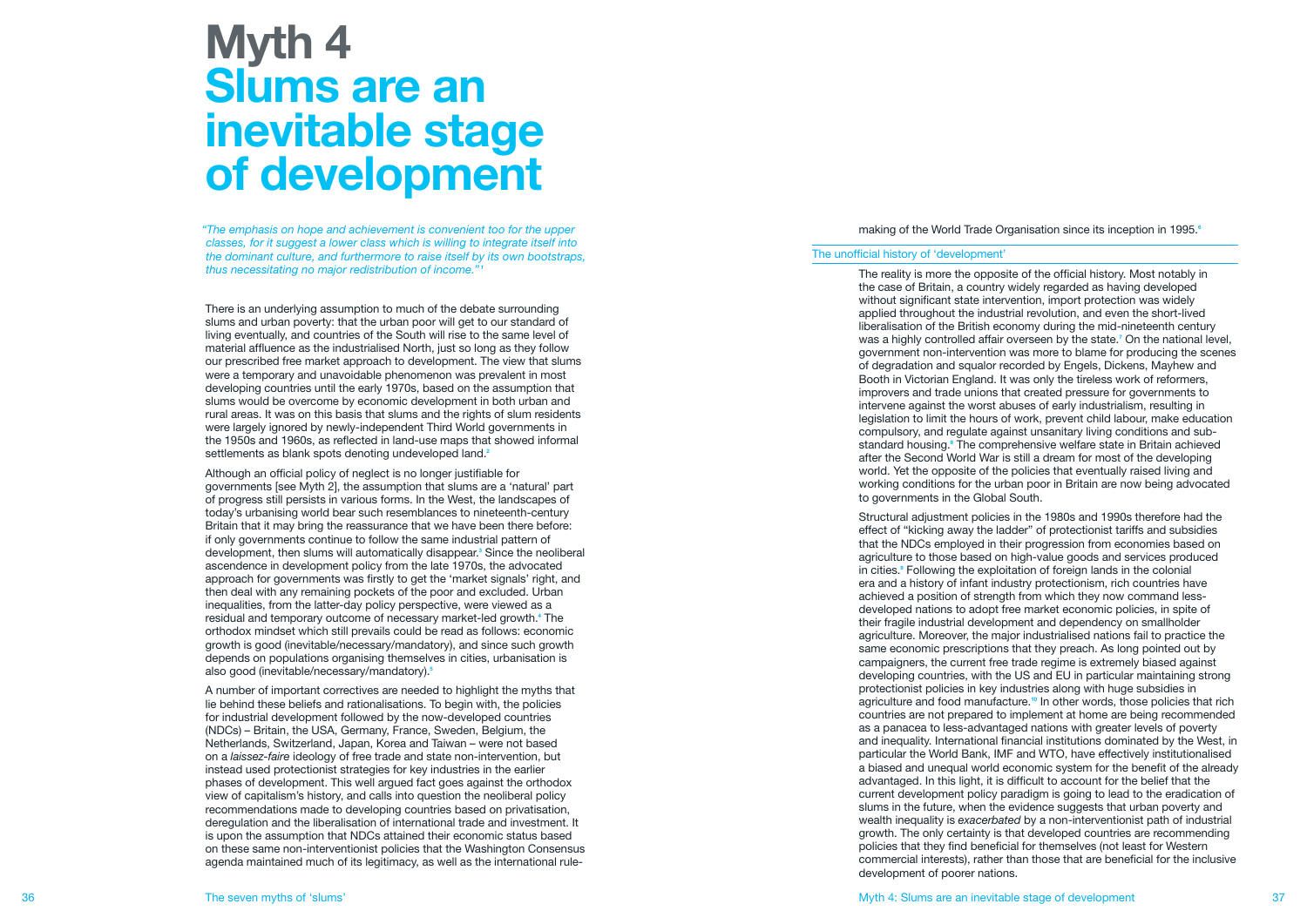The complacency that lies behind these attitudes is further highlighted when we question the human costs of industrial development: the exploitation of unskilled newcomers to the rapidly-urbanising city, the former peasants who are forced to adjust to industrial work in factories, the child labourers paid a fraction of the minimum wage, the young women paid \$5 a day without benefits in *maquiladoras* and special economic zones set up by multinational corporations – the human raw material of economic growth, working in conditions that no person from the richest nations could withstand. Just because the megacities of today seem to replicate the 'transitional' scenes of human degradation experienced during the early industrial era in Europe and North America, does this exonerate the rich world from failing to prevent – or benefitting from – the exploitation of the poor in developing countries? Is the only answer to create even more wealth, on top of the wealth that has already been created over the past 200 years of industrialisation? If 'trickle-down' economics is the solution for the world's problems, persistent poverty and growing social exclusion in the twenty-first century must surely call this approach into question. Even in those South Asian countries that achieved rapid economic growth over the period of neoliberal globalisation, extreme poverty remains widespread while income inequality is continuing to soar almost everywhere.<sup>11</sup>

#### Reconceptualising the informal economy

Following the continued failure of 'trickle-down' growth strategies to benefit all sectors of society, many development thinkers have turned to the informal economy as an answer or solution to poverty in the developing world. The informal sector of employment – more commonly understood as the huge invisible economy of home-based producers, garbage collectors, garment and domestic workers, and the millions of street traders that characterise the developing world – has become the primary source of livelihood in a majority of low-income countries since the 1980s debt crisis.**12** In some ways reminiscent of the tens of thousands of impoverished entrepreneurs that peddled their wares between the grimey alleyways of nineteenth century European cities, the new urban labouring poor are of a scale unprecendented in human history – by some accounts comprising up to three-quarters of nonagriculture employment in developing countries, or about two-fifths of the working population of the developing world.**13** In sub-Saharan Africa and across Southern Asia, this figure could be higher than 80 percent of all working men and women if reliable data was available, especially if women's invisible paid work was counted in official statistics.**<sup>14</sup>**

During the 1980s and 1990s, urban development studies moved beyond the assumption that urban poverty and economic informality is a transitory phenomenon – a 'temporary' stage as an economy matures and becomes more developed. By this time, the rate of rural-urban migration had far exceeded the expectations of Arthur Lewis's classic model of economic development,**15** while the assumptions of the "Todaro Model" – that the informal sector acts as a school for learning basic skills from which most rural migrants can eventually graduate to formal-sector

### 38 The seven myths of 'slums' 39 Myth 4: Slums are an inevitable stage of development

employment – were shown to be increasingly idealistic.**16** In the urban research and debate that followed, neoliberal thinkers – most notably the Peruvian economist Hernando de Soto with support from the intellectual technocracy of the World Bank – reconceptualised the informal sector as an untapped source of micro-entrepreneurship that could overcome the clientelist state, act as a motor of economic growth and bring urban poverty to an end.**17** Although there may be many reasons to praise the "uncelebrated social capital of the slums", and to perceive the remarkable dependability of poor women in repaying micro-credit loans as a sign of hope that slum-dwellers can pick themselves up by their bootstraps and eventually join the ranks of the middle-classes, there are more reasons to question this business-minded optimism of upward mobility in the informal economy.**<sup>18</sup>**

The author Mike Davis debunks what he calls the "myths of informality" by partly drawing on the understanding of Jan Breman, a veteran researcher who has spent 40 years studying poverty in India and Indonesia. Informal employment by its very definition, writes Davis, is the absence of formal contracts, rights, regulations and bargaining power – an immeasurable and neglected mass of people who are not registered, let alone taxed. Its essence is not defined by unlimited elasticity and sustainability, but by an endlessly franchised "petty exploitation".**19** It is usually the weakest and smallest who bear the heaviest burdens of informalisation, in particular women, and competition for work has become so intense that jobs are not generated by "elaborating new divisions of labour, but by fragmenting existing work, and thus subdividing incomes" – as defined by the street scenes in developing cities of shoe-shiners squatting on the sidewalk all day to serve a handful of customers, or young boys hawking tissues to passing rows of smoky traffic, or construction workers waiting each morning in the vain hope of a days work.**20** Worst of all, increasing competition within the informal sector "depletes social capital and dissolves self-help networks and solidarities essential to the survival of the poor – again, especially women and children".**<sup>21</sup>**

### The safety net of last resort

In effect, the risks of the international financial system are downloaded to the informal sector, which operates as a kind of safety net of last resort for those who lose their jobs in formal employment (especially in the aftermath of financial crises ). It is inevitable that earnings in informal employment are likely to fall as work opportunities become crowded out, until the safety net ultimately breaks. Earnings may become so low that individuals cannot meet their basic needs no matter how long the hours they work, or how many family members seek to earn a living on the streets. To therefore believe that private enterprise should be encouraged to operate in low-income settlements by making labour even more flexible, predicated on the belief that the state already intervenes too much and market forces are more efficient, is to casually invite even worse scenes of misery and destitution in urbanising cities (in Davis's solemn words, a "living museum of human exploitation" ) . **<sup>22</sup>** The reform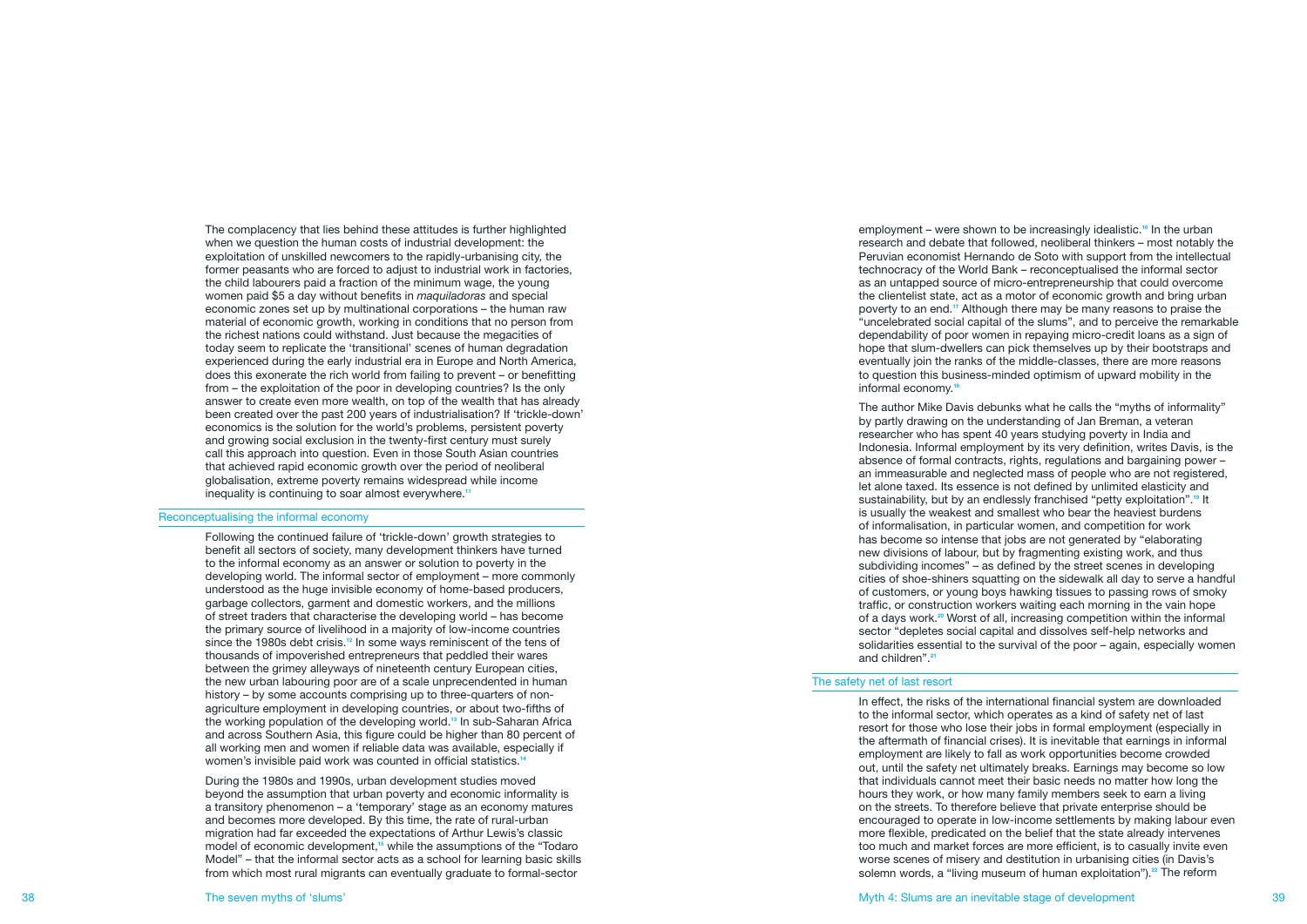200 years. The policy papers of orthodox economists give no insight into what might happen if the remaining four-fifths of humanity successfully follow the same development patterns.**<sup>27</sup>**

Business-as-usual for politicians in the developing world also spells a very uncertain long-term future, for the real costs of slums are hidden from balance sheets and economics text books – the drain on resources from 'containing' slums, the costs of dealing with humanitarian crises caused by outbreaks of contagious diseases, of water pollution from untreated sewerage, or the costs of keeping order when unrest or mass violence occasionally breaks out inside the more volatile shantytowns. And more indirectly, the social costs of maintaining a large population of uneducated men and women who live unfulfilled, underdeveloped and uncreative lives; the quiet psychological burden felt by the middle-classes who have to live with slums beyond their doorstep; and the intangible moral costs felt by those in the privileged world who remain unmoved by this affront to personal dignity and social justice.

As a final question, we might ask if it is acceptable in today's culture of human rights norms to condemn millions of people to a life in subsistence-wage sweat shops as a point of entry into the game of capitalism, a type of forced labour that gives many slum residents the choice between economic exploitation or continued abjection. Is it likewise acceptable to consider the appalling conditions and human abuses that defined cities all over Europe during the nineteenth century as an inevitable, even if disagreeable, part of progress in a modern industrialising city like Kolkata, Jakarta, Mexico City or Chang Hai? If not, our only choice is to consider alternative goals and more holistic models for development, no longer predicated on endless capital accumulation and economic growth, that prioritise social objectives (such as the right to health and the right to a clean environment, along with the right to adequate shelter and the eradication of poverty) ahead of the profit imperative and GDP, with a more equitable distribution of resources on the national and global level.

or even removal of regulations cannot automatically 'formalise the informal', not when the problem of urban poverty begins with the lack of appropriate regulations and state interventions. The reality is less susceptible to any quick-fix panacea: a global economy that has proven unable to absorb a vast displaced and impoverished humanity, a process of globalisation that has strengthened the rights of the most powerful and weakened the rights of the most excluded, and labour markets sustained by policies that lack any sufficient degree of compassion, imagination or long-sighted vision.

This is not to overlook the crucial role that the informal sector plays in cities of the South, providing work and livelihoods for a large proportion of the urban population in the absence of formal or secure employment opportunities – particularly for those living in slum settlements. On the contrary, it is imperative that governments uphold the rights of informal workers through more effective forms of public intervention. As long recognised by most governments in developing countries, much of the informal sector in which many poor individuals earn an income may be considered illegal, but provide goods and services that are essential to the functioning of the 'legal' city (even if the police still subject many informal workers to harassment, fines or arrest ) . **<sup>23</sup>** The point of contention is the assumption held by many people in government and the business community that the streetwise operators of the "underground circuits of the economy" are always able to get by without expensive social provisions or welfare support, unencumbered as they are from the tax and benefit systems of the 'formal' economy. This complacent view has been resurrected during the ongoing global economic crisis: that the informal sector is a critical safety net that can infinitely absorb more people and offer them a source of income, or in the words of former IMF Chief Economist Simon Johnson, "a last safe haven in a darkening financial climate".**24** As Jan Breman contests, the "massive army of reserve labour at the bottom of the informal economy is entrapped in a permanent state of crisis which will not be lifted when the Dow Jones Index goes up again."**<sup>25</sup>**

#### The bigger questions

Even if the business potential of the millions of slum-dwellers living in abject poverty could be unleashed and transformed into a widespread material affluence, we can ask if the path of never-ending industrial growth and consumption is the answer to the world's problems. The very word 'development' has a deterministic ring – meaning the path pursued by the West, originally imposed upon the rest of the world through colonial conquest, and now justified on the basis of economic necessity.**26** The mainstream 'science' of economics – also originating from and propagated by the West – does not question its assumption that perpetual growth is the foundation of progress, even if common experience raises doubts about the perilous side-effects of unfettered capitalism and industrialisation: the depletion of rainforests and fishstocks, the threat to ecology and biodiversity, anthropogenic climate change and pollution, and the hundredfold increase in inequality over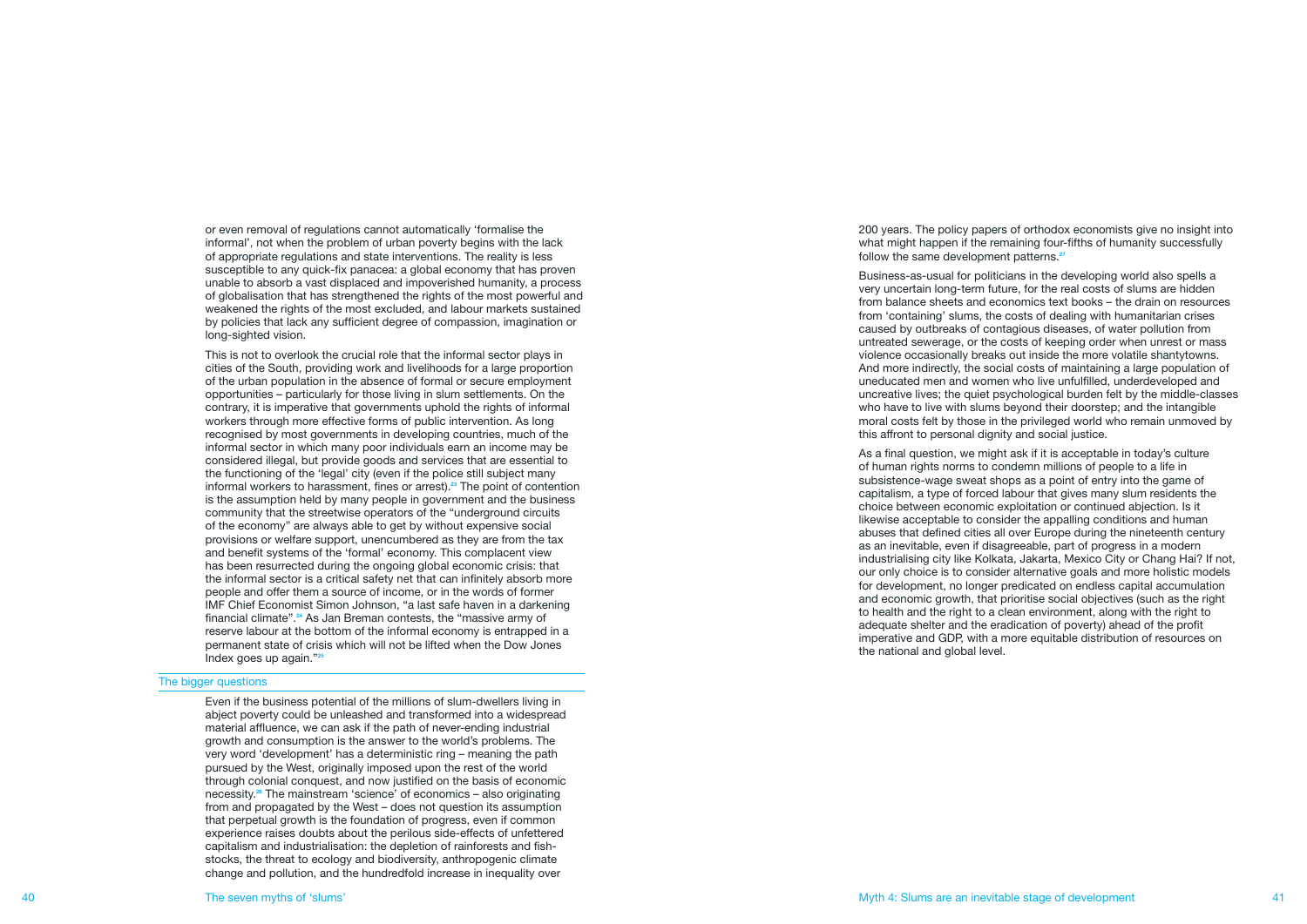# **Myth 5 The free market can end slums**

*"The creation of a new urban commons, a public sphere of active democratic participation, requires that we roll back that huge wave of privatisation that has been the mantra of a destructive neo-liberalism in the last few years." 1*

According to the international institutions and powerful states that drive globalisation (along with most of the business community, conservative political parties, libertarian ideologues and the corporate-controlled media that gives voice to their concerns ), we are told that social injustice can only be addressed by the proper application of some version of free market capitalism. As the appalling poverty that haunts the world is the foremost expression of social injustice, and as the incidence of slums concentrated in cities is the most visible manifestation of poverty, this rigid faith in the magic of market forces to end slums demands special consideration. Since Margaret Thatcher and Ronald Reagan began their attack on social housing in the 1980s – a symbolic hallmark of the ideology that has permeated almost every aspect of political, economic and social life in the intervening years – we are still led to believe that 'There Is No Alternative' to the tenets of economic liberalism: free markets, free trade, small governments and privatisation. Get the inefficient government out of the way, remains the assumption, and the beneficent power of the market mechanism and private capital will act as the levers of economic growth and widespread affluence.

Before we can assess the implications of this prevailing ideology, it is first necessary to understand how free market policies have transformed the nature of civic life and the role of citizens within cities. The urban policy agenda of recent decades is still referred to in academic discourse as neoliberalism or neoliberal urbanism/governmentality – a term that can be attributed to a distinct phase in the struggle between market- and state-led capitalism since the 17th century. Dedicated to the extension of market forms of governance into almost all spheres of social life, proponents of this political-economic philosophy reached an intellectual prominence – if not hegemony – with the collapse of the Soviet Union in the late 1980s. The significantly more limited role for the state that neoliberalism envisioned was unprecedented in the history of capitalism; prior to the 1970s, even conservative movements countenanced a broader vision for state-led governance than is now the case. **2**

As a result, the role of urban governance has fundamentally changed over recent decades, with the word 'governance' becoming a general term to denote the changing balance between government and the private sector [see Myth 1]. The rationale for this shift lies in the apparently growing gap between available resources and welfare demand – according to the perspective of most economists, governments alone can no longer afford to meet the needs of all residents in cities. In reality, the responsibility for securing wealth and welfare has been devolved from governments to the individual under what some academics have called the initial "roll-back" phase of neoliberalism, in reference to the rolling back of the

gains in state-provided welfare achieved during the Keynsian period. **3** This process involved the retreat from previous government control of resources and state regulations, including public services, nationalised industries, and labour and social rights. Advocates of neoliberalism claim that the way to improve social welfare is through less dependency on governments and a greater reliance on private agencies, hence the motivation behind the privatisation of formerly state-run services and industries. The role of the state is reconfigured into being, first and foremost, the 'enabler of growth' and business prosperity. **4**

Academics have similarly referred to the 1990s onwards as the "roll-out" phase of neoliberalism.<sup>5</sup> As wealth and opportunities became even more unevenly distributed during the Thatcher/Reagan years, the dogmatic devotion to deregulation and marketisation was necessarily replaced by new attitudes to development that voiced a greater concern for social welfare. The World Bank took up the discourse on 'social capital', for example, in stressing the importance of "the community's capacity to work together to address their common needs", while public-private partnerships (PPPs ) were promoted as a solution to poverty and urban regeneration.<sup>6</sup> An "entirely new paradigm for development" was adopted, in the words of former World Bank president James Wolfensohn, that fostered partnerships between a broad coalition of actors such as international institutions, bilateral agencies, voluntary organisations, the police, schools, neighbourhood residents and (most importantly) investors and the private sector.<sup>7</sup> Beneath the rhetoric, however, the objective was fundamentally unchanged – to mobilise community and other social networks and assets toward the goal of "a competitive and revitalized urban growth machine". **8** This was the 'growth-first' approach to urban development that has come to define the modern era; a kind of zero-sum competition among cities and states that prioritises social investment ahead of social equity or redistribution. The name of the game is to transform urban spaces to be as attractive as possible to financial investors, hence the expansion of downtown areas into attractive upscale service centres, the implementation of large-scale projects (such as train station renovations and waterfront redevelopment schemes ) to attract big expositions, conventions, and 'mega-events' like the Olympics, and the makeover of central cities to befit them as 'world class' conference and hospitality destinations. **9**

### The world class city

The world class, globalising city is managed much like a large corporation and forced to compete for the capital investment required to build new offices and plants and provide jobs. As such, cost-benefit calculations determine the allocation of resources within a city rather than missions of service, equity and social welfare.**10** In what has been called the "citystate", "city-corporation", "entrepreneurial-city" or "city of the spectacle", a manufactured place *image* of the city is used to represent its value and to attract tourism, convention industries and capital investment from overseas. In effect, the city is turned into a marketed image on the global stage, a packaged commodity called a "world class city". All players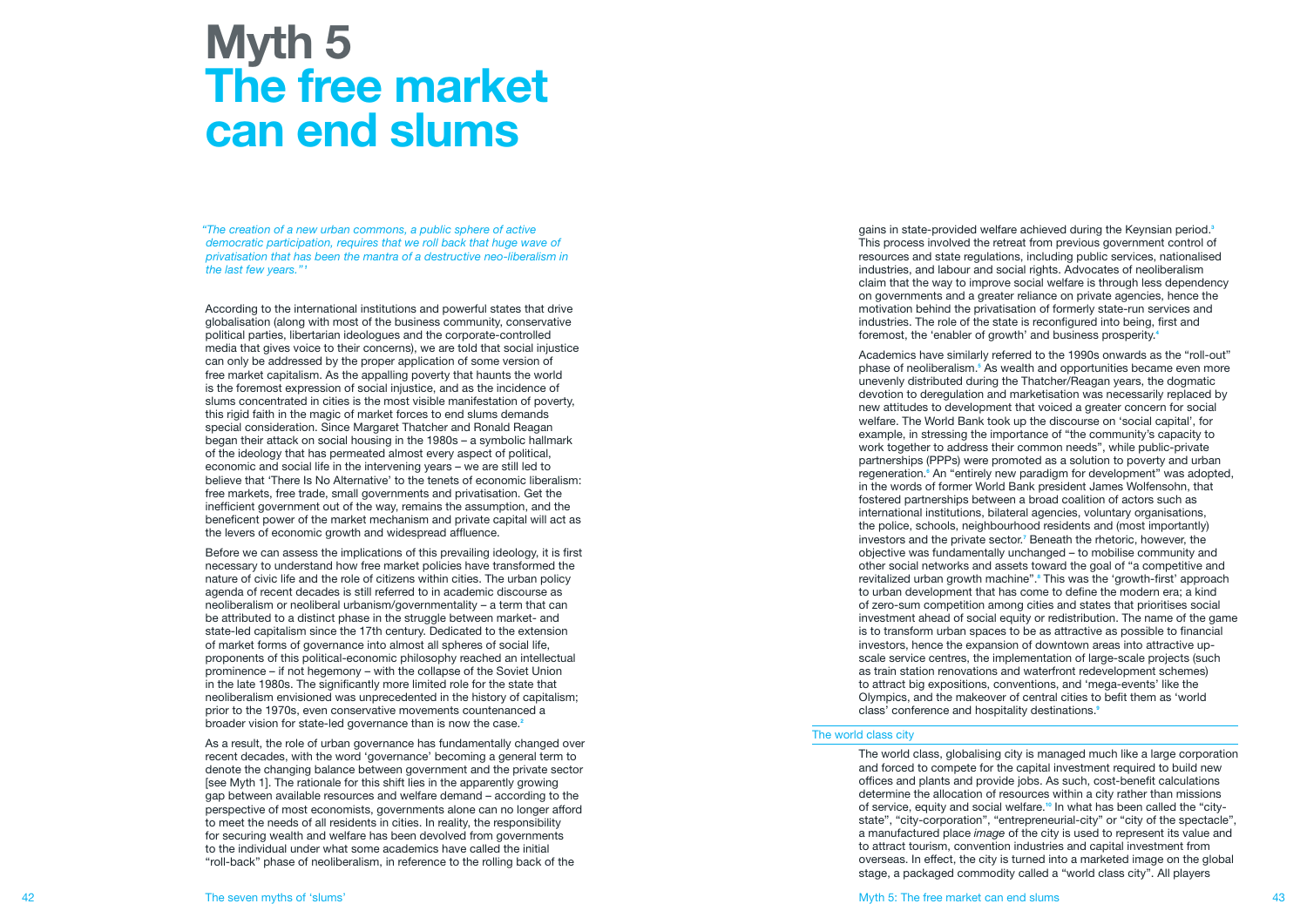must compete in the new globalising process, including individuals and enterprises as well as entire cities.**11** It is only under these extreme conditions of competition that the 'There Is No Alternative' school of thinking becomes persuasive; even modest efforts for redistribution, which in themselves may be far cries from trying to realise social or economic justice, are understood to be doomed to fail because the capital needed to fund them will simply relocate elsewhere.**12** With great skill in exploiting these new opportunities, large domestic or transnational corporations are able to benefit from a 'bidding war' between the mayors of different cities, who often mortgage away their future through tax forgiveness, debt burdens, and the foregoing of spending on other public needs. As the globalisation champion Thomas Friedman famously argues, you either run with the Global Herd or you will face less access to capital, less access to technology, and ultimately a lower standard of living (at least for those privileged citizens not altogether excluded from the new social order) . **<sup>13</sup>** The future of urbanisation is regarded as already determined by the power of globalisation and of market competition, and urban possibilities are limited to "mere competitive jockeying of individual cities for position within the global urban system".**<sup>14</sup>**

For the individual, the shift in discourse during the roll-out phase of neoliberalism has been accompanied by a redefinition of rights and citizenship. Formerly progressive goals and mottos such as 'self-reliance' and 'autonomy' are redefined in an individualised and competitive direction; individual freedom, for example, is redefined as "freedom from bureaucracy rather than freedom from want, with human behaviour reconceptualised along economic lines".**15** In the process, the notion that the state is obliged to secure a person's rights and obligations is replaced by a growing conception of individual responsibility. Citizens are increasingly 'freed' of the state and led to provide for themselves through market participation. Employees are redefined as entrepreneurs with an obligation to work, not a right to work. No longer relying on the state, they are responsible for their own education and retraining, and must now negotiate access to work and services without state patrimony.

The "self-responsibilisation" for one's own well-being may be welcomed by wealthier citizens for a number of reasons; in being freed to increase their wealth and consumption without interference from a 'bureaucratic' and 'inefficient' state, inequality no longer needs to be justified, apologised for or hidden. According to the logic of a market-driven society, inequality is not a problem of what the poor lack, but rather of what they have been unable to achieve. For the 'global citizens' that inhabit gated residences of material comforts and privatised services, it is also no longer necessary to identify themselves with the same imagined city as the poor. Furthermore, the responsibility of ensuring access to housing and basic services is not held by the state or the elite, but by the 'self-governing' individual through participation in the market. For the poor, however, this means placing a new responsibility upon their shoulders for which they are no more equipped to bear, and with less obligation on the state to ensure access to basic needs.**16** The very notion of the 'right to the city' – which has laid

the basis of a claim to urban residency and citizenship for the urban poor since the 1960s – has been steadily eroded through the dominance of neoliberal ideology and discourses on the competitive city.**17** Attention is effectively redirected away from traditional issues of social justice, and the right to the city is reinterpreted in terms of a new ideal citizen-subject: an "aspirational middle-class consumer citizen, ideally primed to live in a 'world class city'".**<sup>18</sup>**

### Urban management by market forces

This is the background from which we can assess the implications of market liberalisation policies for the urban poor. After several decades of relying on the free market mechanism as a cure-all for the ills of the twenty-first century, the increasing proportion of urban dwellers living in slums is sufficient evidence that the 'growth-first' strategy for development isn't working. Clearly, economic growth alone does not in any way guarantee redistribution and equity. The fallacy of 'trickle-down' theory is dramatically expressed in the case of Mumbai, a city in which half the population still lives in slums despite its resounding economic 'success' in recent years. India is a foremost example for other reasons: following several decades of nationalism and state-planned growth and welfare-provision after Independence, the adoption of liberalisation and economic reforms since 1991 has been coupled with more discriminatory attitudes to the urban poor [see Myth 2]. The most effective answer to the city's problems, at least for the cheerful proponents of corporateled projects who speak of turning Mumbai into another Singapore, is to give market forces free reign over the city. They initially portrayed the market mechanism as a kind of impersonal bailliff who will "painlessly" evict Mumbai's five or six million poor, and clear the city of all the "undesirables" who don't fit into India's rapidly growing service and consumption-centric economy – regardless of the fact that Mumbai continues to attract thousands of rural migrants to the city each year who simply have nowhere else to go.**<sup>19</sup>**

Maintaining the city's image on a global stage then becomes dependent on efforts to keep downtown areas and event spaces free of undesirable groups (such as the homeless, beggars, prostitutes and the very poor). As cities seek to attract tourism and convention industries while catering for a more business-oriented and middle-class clientele, the inevitable side-effects are seen in gentrification and the displacement of poorer communities, along with the abandonment of neighbourhoods that don't fit into the new design. Even in most successful middle-income nations, urban poverty as manifested through inadequate living conditions and inadequate incomes is still a serious problem that affects a large proportion of the population.**20** Although globalisation may have acted as the true engine of economic growth in recent decades, the progressive increase in levels of marginality, poverty and inequality highlights the failure of the free market to redistribute its benefits and opportunities.

Employing market forces as the arbiter of resource distribution is socially exclusive, not inclusive, and does not function when there is a need to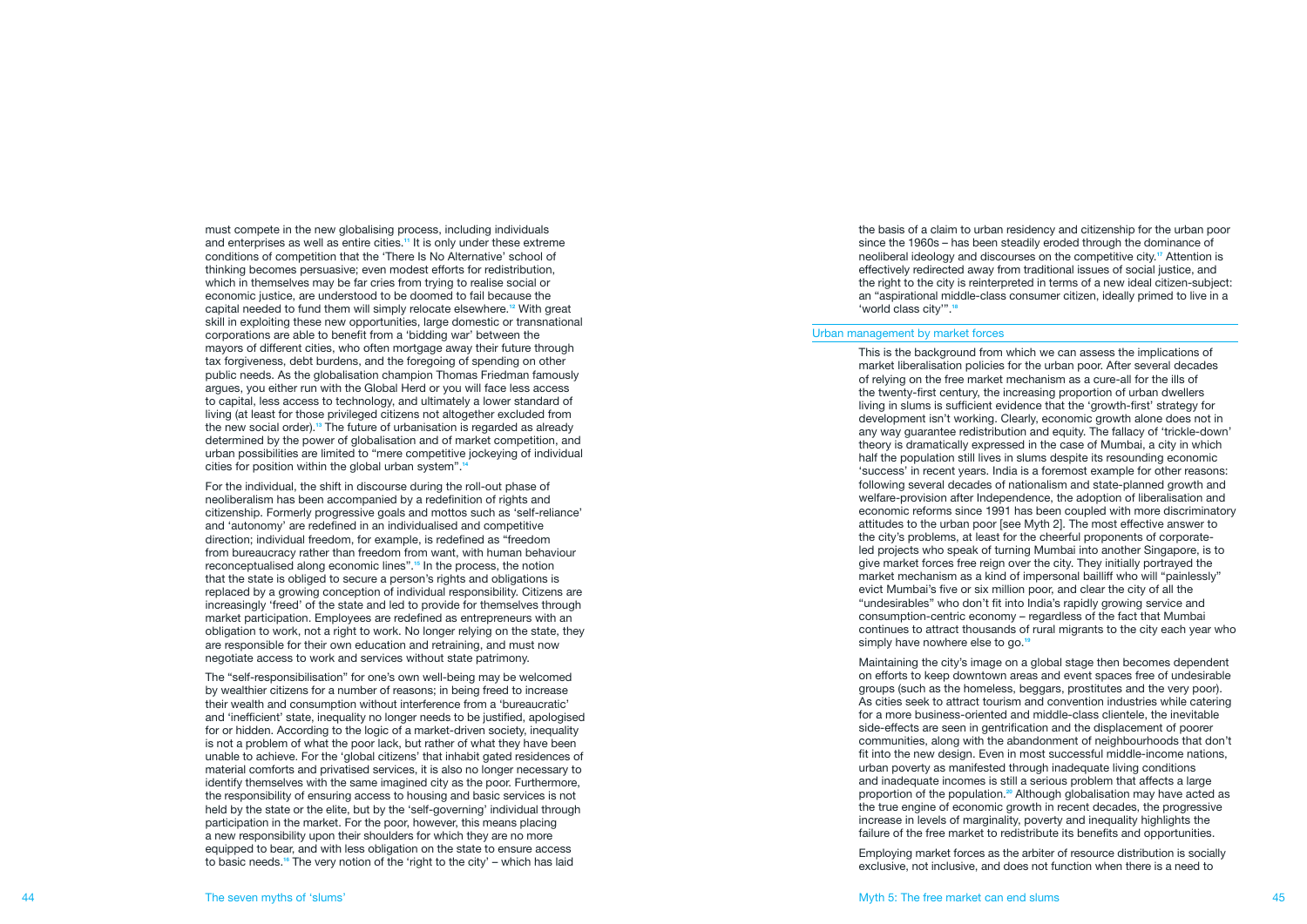likely to cherry pick the most attractive locations with acceptable levels of financial and political risk, ideally in regions with large or growing economies, in cities with denser and wealthier populations, and in more affluent neighbourhoods that are preferably already connected to utilities. None of these criteria apply to low-income populations and slum settlements, where residents are too poor to be profitable and represent too great a financial risk. This reality is reflected in the provision of water and sanitation, in which the least profitable locations are often excluded from the service area in private contracts.**24** Still only around 5 percent of the world's population is currently served by the formal private sector in water and sanitation, despite the keen support of many development agencies for 'pro-poor' private sector participation since the 1990s. An estimated 1.1 billion poor people still lack access to improved drinking water, while 2.4 billion people lack reasonable access to improved sanitation – and most of the unserved urban dwellers in this number live in the low-income neighbourhoods that large water companies have shown little interest in serving.**<sup>25</sup>**

In sub-Saharan Africa, the poorest region of the world which came under substantial donor pressure to privatise in order to access loans or debt relief, few private sector operatives have been willing to negotiate contracts. Most multinational companies regard the region as too risky for investment, two of which (Saur and Biwater) stated that African countries do not represent attractive investments due to the very poor state of public utilities, and because most consumers cannot afford tariffs that are high enough to generate adequate returns.**26** The case of water privatisation in Bolivia is also famous. When the American company Bechtel took over water services in 1999, rates immediately increased by 35 to 50 percent. In the capital city Cochabamba where families earn on average \$100 a month, the prospect of paying \$20 a month in water bills led to widespread protests and clashes until the government finally annulled the private contract. This story has had a big impact on the polemic debate surrounding water privatisation and was an inspiration for popular resistance against other privatisation contracts around the world, such as Suez's attempts to privatise the Ganges river in India.**27** As the 'Cochabamba Water Wars' poignantly illustrated, privatisation of essential services can dispossess the poor of their right to basic social amenities, whilst servicing the economic interests of multinational corporations (usually based in the wealthiest countries ).

The modern-day privatisation debate also tends to overlook the lessons of history during the nineteenth century. Although the free market viewpoint was prevalent in many countries undergoing sanitary reform over this period, private sector provision only benefitted the wealthiest social groups who were able and willing to pay. Governments eventually became convinced that clean water and sanitation was important for both public health and national economic development, and that the only way to achieve this was through the government provision of piped water and water-borne sewerage systems. By the twentieth century these efforts were institutionalised in most industrialised countries and cities, guided

produce certain types of goods or services such as housing for the poor or welfare services for low-income groups.**21** This calls into question the continued trend for privatisation in the provision of basic needs and services. In industrialised countries, an average of 80 percent of the population has access to private housing markets, while 20 percent is dependent on public subsidies. In developing countries the opposite occurs, where private markets have little reach and are highly speculative. In Latin America as a whole, for example, only 20 to 40 percent of the population have access to housing through the real estate market. As public policies do not meet the needs of the remaining 60 to 80 percent, the excluded population are left to meet their own housing needs – which often includes blue-collar workers, public servants and bankers within the illegal squatter settlements and *favelas* . **<sup>22</sup>** A similar dynamic takes place in the privatisation of urban infrastructures and basic services, a trend that began in the United Kingdom in the late 1970s with Margaret Thatcher's free market economic reforms and then spread to almost every corner of the globe. During the 1990s, private sector participation was vigorously promoted by international organisations such as the World Bank, IMF and the United Nations Industrial Development Organisation, as well as bilateral development agencies and the governments of fully industrialised countries. The arguments in favour of privatisation were based on the general agreement that public utilities have been too slow in extending access to services, that they can be inefficient and corrupt, and that developing countries reeling from debt were unable to pay for new infrastructures. In particular, the World Bank's "Cities Without Slums" action plan (in coalition with UN-HABITAT) sought to solve the problem of urban poverty in part through public-private partnerships – a strategy to harness the power of transnational corporations in the delivery of basic social and economic infrastructure to urban slums.**23** Under the free market development paradigm, basic needs like clean water, sanitation, healthcare and education are not considered a birthright, but a privilege of the fee-paying user even in the poorest low-income settlements. The role of the state is not to be directly responsible for addressing society's needs and problems, but to facilitate and regulate the business sector in undertaking social functions and economic development. In the process of privatisation, public goods are effectively transferred into private hands, and the government acts on behalf of corporations in operating (or building new and large-scale ) infrastructures and realising their profit potential.

#### Privatisation for the poor

While this strategy may have a certain rationale for providing services to high-end consumers in industrialised countries, it has serious flaws when applied to the urban poor in developing countries. The incentive for private provision to low-income areas has little to do with the securing of basic human rights or with development targets such as the Millennium Development Goals, and everything to do with commercial opportunities and potential profit. A key consideration for private companies and their financial investors is scale, as larger projects with a sizeable client base provide the highest rates of return. Private operators are also more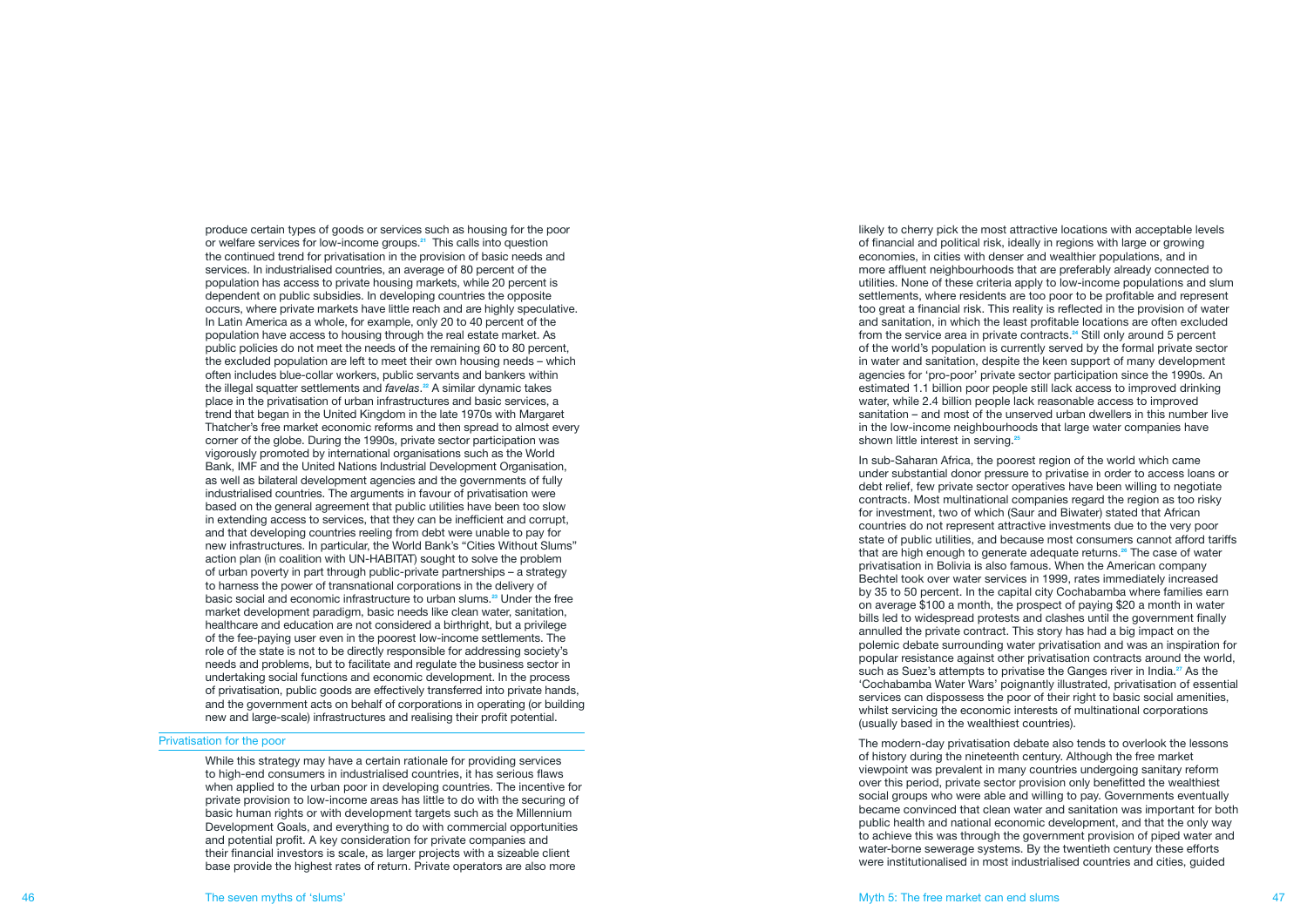for the global economy to function smoothly (such as by enforcing international agreements, formulating binding trade policies, and ensuring the security of global financial transactions).<sup>33</sup>

The real difference is that the actions of governments are adapted to meet the needs of market growth and the efficient conduct of the business community. It requires infinitely more government planning and intervention to build a skyscraper, for example, than to assist the poor in constructing low-income secure housing. If anything, the formal power of governments to affect the development of cities is greater than ever before, even if this power is generally exercised to facilitate the trends of increasing corporatisation and economic competition. The reason that low-income settlements are given so little priority in national budgets is not simply an indication of severe fiscal constraints or a decreasing role of the state, but more the result of deliberate policy choices in favour of wealthier citizens and the business sector. These attitudes may be shaped by an international policy framework that favours an increased reliance on market forces as the best allocator of resources, but even this doesn't automatically remove the responsibility of governments to secure the basic rights of all citizens. In this light, the free market approach to urban development can be read as a collusion between governments and corporations to push a common agenda, regardless of the increased partitioning of cities and the exclusion of the urban poor.**<sup>34</sup>**

The efficiency-oriented, growth-led and internationally competitive strategies of the 'city-enterprise' have failed to combat the problem of slums, and are more likely to exacerbate urban poverty than act as a solution in the future. This dominant approach may well have turned cities into 'engines of growth', but the balance sheet of costs and benefits is difficult to justify; technical transformation, prosperity and affluence for the chosen few, but deepening poverty, inequality and increasing marginalisation for the many. The liberalisation of national economies, their global integration, structural adjustment and the privatisation of former public utilities is clearly a marvellous investment strategy for transnational corporations, unless we question its implications for social cohesion or environmental sustainability. This would include, *inter alia*, the promotion of wasteful consumerism, the undermining of national sovereignty, the weakening of state authority and the depletion of natural resources – and ultimately, a "dehumanizing implosion of deepening alienation, anger, and social breakdown that manifests itself in urban violence, a loss of compassion for the weak, and a disregard of the environmental and human consequences of economic activity".**35** This is another of the great paradoxes of globalisation: while the push for democratisation is promoted by the flows of information associated with global integration, these same processes have centralised power and control into unaccountable corporate institutions. The result is a system in which a few make decisions on behalf of a whole, returning great rewards to themselves while passing the costs onto others. To formulate new public policies that prioritise the person and community in place of the market and enterprise is therefore the greatest – and most urgent – humanitarian challenge of our time.

by the goal of universal public provision. It was only with the ascendancy of neoliberal policies from the late 1970s that water, like other essential goods and services, became widely regarded as an "economic good" as opposed to a publicly-held, common resource.**28** In other words, those policies that didn't work in the heyday of Western industrialisation are now advocated as a new solution for deficiencies in basic service provision throughout the developing world.

It is also noteworthy that private sector provision has achieved neither the scale nor the benefits anticipated in Africa, Latin America and South Asia. Although energy and telecommunications has seen increased private sector participation, the water and sanitation sector – of fundamental importance to poverty and health development targets – has experienced comparatively little privatisation, especially in the poorest countries.**<sup>29</sup>** Recent trends also suggest that the rate of privatisation has been slowing since the late 1990s, and the substantial amounts of private money needed to provide basic infrastructure to low-income areas has simply not materialised.**30** This is notwithstanding the unpopularity of privatisation among the poor, nor even the ethical considerations of allowing corporations to extract profits from the poorest people who are trying to secure their basic needs.**31** As the law professor Michael Likosky questions; "If globalization has underdeveloped urban infrastructures for the poor, should the poor then be asked to fuel globalization in their attempt to escape from urban poverty?" The working poor should not need to pay their way out of poverty, says Likosky, in order to profit members of the very corporate class that is in part responsible for their poverty in the first place. Rather than charge the poor for using infrastructures, the state (or if necessary, foreign aid ) should pay for the infrastructures of the urban poor – just as governments provided basic services as a public good during the twentieth century.**<sup>32</sup>**

### The right role for governments

One of the tragic paradoxes of globalisation is that privatisation and free market policies hinder the kind of government action that is needed to tackle urban poverty and slum growth. It is indisputable that the private market is unable to provide an answer to the deficiency in housing and urban service provision for the poor, yet the Washington Consensus policies still enforced harsh reductions in government spending on social needs during the 1980s and 1990s. The deregulation and privatisation of public services serves to directly undermine the welfare state and further compromises the ability of public agencies to meet the needs of those who cannot afford the market price for housing, healthcare, education and sanitation. While the greatest need in developing cities is for a stronger and more accountable role for government, privatisation policies and ideas of market efficiency and state-downsizing have severely constrained the capacity of municipal governance. But the role of the state is not actually reduced, nor is the power of the nation-state declining in an era of increasing globalisation. Although international competition and market-driven policies are limiting the options of local governance, both the national and local state is increasingly required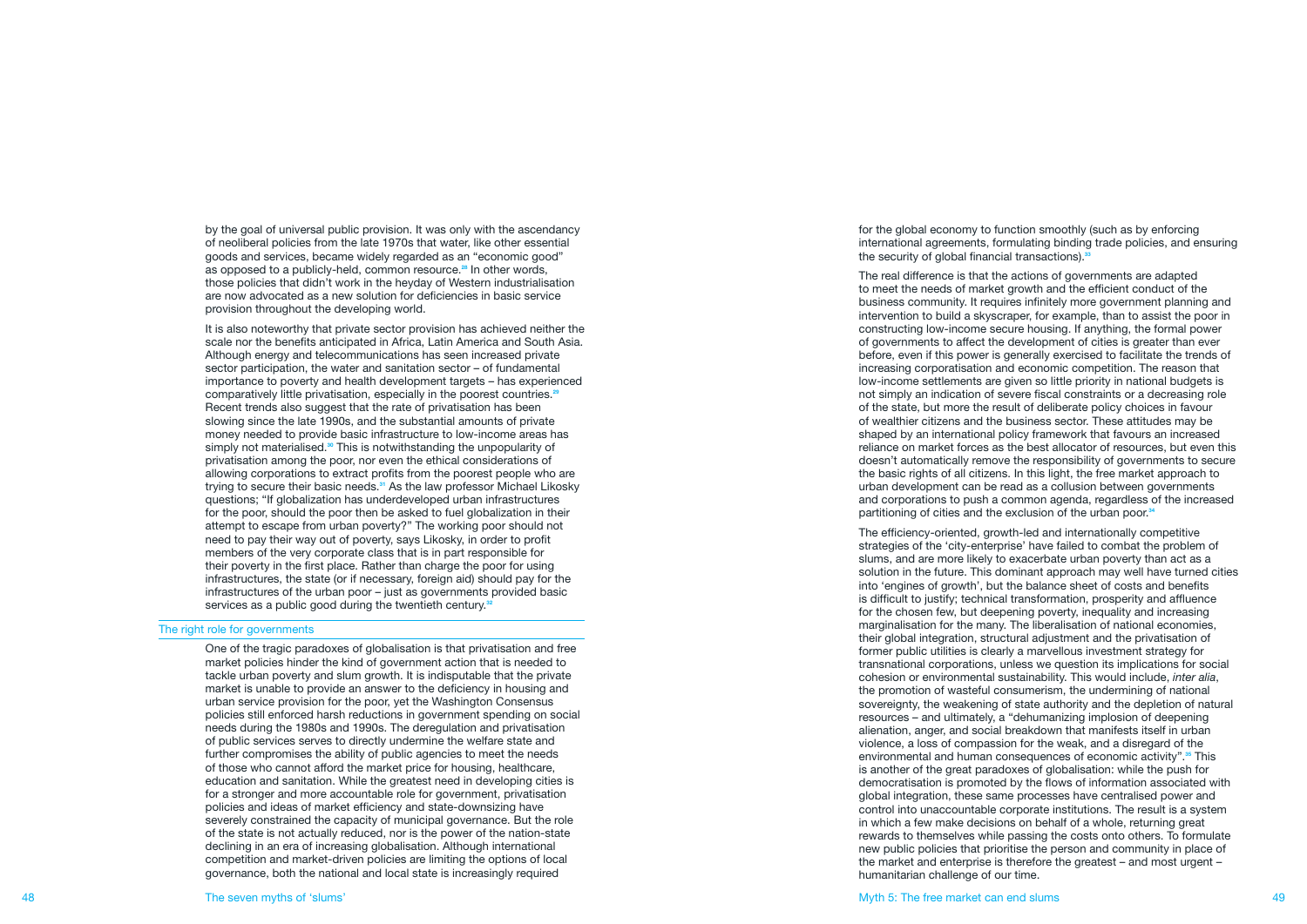# **Myth 6 International aid is the answer**

said to be biased against the countryside – a notion that continues to receive support, especially from those who advocate neoliberal economic policies in favour of export-oriented agriculture. **7** This assumption that city-dwellers benefit more from development than their rural counterparts persists even despite the growing incidence of slums and extreme urban poverty – what amounts to an 'anti-urban bias' for the poorest residents in developing cities. Another reason that urban development does not muster enough interest within most aid agencies to attract sufficient funding is the sheer competition from other issues. Climate change, HIV/AIDS, post-conflict reconstruction, child labour, violence against women, and natural disasters like floods or droughts or hurricanes are all issues that may involve life or death for millions of vulnerable people, and therefore hold a high moral imperative in the clamour for assistance budgets. These campaign demands, often backed by high profile celebrities and international NGOs, are more likely to gain popular support than demands for long-term urban development needs such as slum upgrading, capacity building for newly democratised municipal governments, or support for participatory planning initiatives. **8**

The bottom line is that insufficient financial resources are one of the main impediments to dealing effectively with the problems faced by urban slum-dwellers. This reality is partly attributable to increased public sector austerity resulting from global economic inequalities, structural adjustment policies and liberalisation programmes since the 1980s [see Myth 1]. Other factors include the incapacity (or unwillingness ) of governments to provide appropriate support to low-income settlements; the lack or misuse of financial resources by municipal authorities; a growing pressure on municipal budgets from new jurisdictions on their periphery; and the misuse or poor targeting of subsidies for the urban poor.<sup>9</sup> In short, there is a large gap between what is needed within low- and middle-income countries to reduce urban poverty and what governments, aid agencies or development banks are currently providing in terms of financial and technical assistance. As argued below, there is an even wider gap between the *kind* of assistance that is needed to ameliorate slums and the forms of action that are currently provided by international agencies and multilateral institutions.

### Aiding or hindering the urban poor?

It wasn't until the 1970s that development agencies began to set the agenda for urban housing policy in low-income countries. By this time, the large public housing programmes that were launched by many Third World governments during the 1950s and 1960s had made little impact on the problem of urban slum formation. Many of these governmentfinanced housing projects proved too expensive for their supposed target group, and too few units were built relative to needs. Most of the limited allocation of funds also ended up benefitting the middle class, while designs and locations were often ill-matched to the needs of poorer groups.**10** This was the political climate in which John F.C. Turner published his influential critique of public housing policies in 1976, *Housing by People* [see Myth 2]. From this time, the World Bank initiated

*"Development has become a big business, preoccupied more with its own growth and imperatives than with the people it was originally created to serve. Dominated by professional financiers and technocrats, the development industry seeks to maintain an apolitical and value-free stance in dealing with what are, more than anything else, problems of power and values." 1*

Never in the history of cities have there been so many projects for improving slums and the living conditions of the urban poor by international aid agencies, development banks and non-governmental organisations (NGOs ). But just as state policies have failed to meet the needs of the urban poor in most low- and middle-income countries, the current system of donor assistance from wealthier countries – whether from government-to-government or mobilised directly on the ground by NGOs and other agencies – has failed to stem the tide of growing slum formation. As this Myth sets out to explain, international aid not only fails to benefit a major proportion of the poor living in slums, but it often works against their best interests.

The first problem with development assistance for cities is simply one of scale. At no time in the past 30 years has international aid as a whole exceeded US \$60bn a year, a sum that is equivalent to 20 percent of the annual budget of the US department of defense over the same annual period, and hardly enough to have a major impact on the lives of 2 billion poor people in low- and middle-income countries. **2** Even the total aid commitments made by 15 countries at the Gleneagles 'G8' meeting in 2005 to great fanfare, comprising a mere 0.51 percent of their national income, have been left unmet. In 2010, the continent of Africa is expected to receive just \$12bn of the \$25bn pledged.<sup>3</sup> As a general trend, overseas development assistance is receiving declining support in most Western countries (with only a few exceptions, notably the Nordic countries ), particularly in respect to what is traditionally known as 'urban development'.<sup>4</sup> Urban poverty reduction is among the lowest priority for aid donations from most multilateral agencies. The proportion of World Bank funding going to improve housing conditions in urban areas aimed at lower-income groups, for example, was 2.3 percent between 1981 and 1998. The figure for the Asian Development Bank was a mere 1.7 percent over the same time-frame.<sup>5</sup> At the same time, the budgetry spending of most national governments in developing countries also fails to sufficiently recognise the urbanisation of poverty, whilst priority is given to the politically articulate and influential sectors of their urban populations. **6**

These facts dispel an assumption that guided the work of most international aid agencies for many years: that investments in development in poor countries suffer from an 'urban bias'. According to this rationale, project expenditures have tended to privilege urban areas at the expense of investments in rural areas. Because economic growth and modernisation naturally occurs in the cities where wealth is most concentrated, the policies of leading development agencies were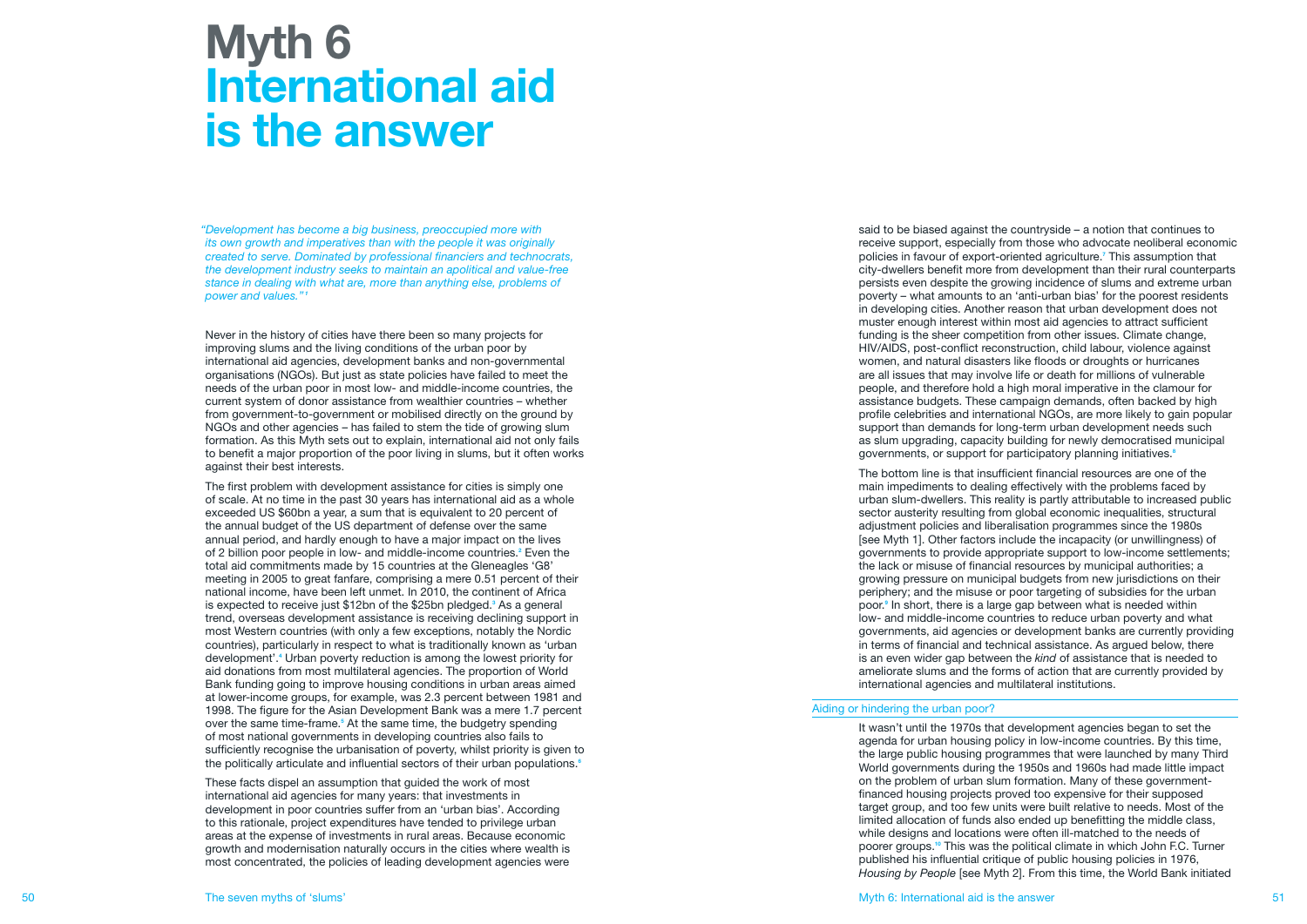Especially since the mid-1990s, innumerable NGOs have taken a central role in the provision of aid to thousands of slums and poor urban communities. Under a tiered system of coordination and funding, an international donor agency like the World Bank, the Ford Foundation or the UK Department for International Development will work through a major development NGO which, in turn, often works with local NGOs. Discussions about "good governance" and "capacity-building" have become central to development discourse since this period, but despite the commitment of international agencies to strengthen or build local capacity, local government officials are often bypassed or ignored by aid agencies and foreign consultants. In many cities, a large number of international agencies (both official agencies and NGOs ) are often busy funding separate projects with no coordination between them, and with little attempt to work together and help improve the capacity of local institutions.**17** In this way, NGOs can serve to pre-empt community level capacity-building by taking over decision-making and negotiating roles.**<sup>18</sup>**

Most official development assistance agencies have also generally failed to develop relationships with urban poor citizens and their representative organisations. Much of the literature on aid assistance concludes that planning and urban management is much more effective if responsibilities are delegated directly to the urban poor, with the decision-making process transferred to the lowest possible levels. But rather than support the work of local communities in slum-upgrading programmes or infrastructure provision, international agencies rarely assign any role to urban poor groups in the design and implementation of aid programmes. Part of the reason is the structure of aid institutions, which were set up on the assumption that development is best delivered by making large capital sums available to recipient national governments, accompanied by the best technical advice. Although the limitations of this fixed relationship between donor agencies and national governments are long recognised, there is still little scope for aid institutions to respond directly to the needs and priorities of local communities. This structure also creates a great distance between the aid agency and the intended beneficiaries of urban development programmes; decisions about funding are made far from the urban poor in government ministries or at the headquarters of large agencies in Europe or North America, and aid projects are shaped by commercial and political influences that filter through many intermediaries before reaching the people on the ground.**<sup>19</sup>**

The result is a lack of accountability to the urban poor, as well as a lack of transparency to the poor in the allocation of resources – and yet it is the poor whose needs justify the entire development industry. With so little ability to influence development programmes, apart from the extremely limited power to vote for politicians who oversee the international aid institutions, the urban poor are unable to hold a development bank or a bilateral agency to account if a project fails – or even worse, if a development project threatens their home or livelihoods.**20** Furthermore, most of the literature on development assistance is written by the staff of international agencies, most of them based in Western countries,

a large number of urban development assistance programmes and helped to establish slum upgrading as an officially recognised strategy. Although Turner was a key intellectual influence in the Bank's new philosophy, there were arguably other ideological reasons for supporting his ideas. The concept of self-help and incremental construction was exactly the kind of cost-effective solution that fitted into the Bank's neoliberal concept of an austere state; the role of government, in the slum upgrading approach, is to be facilitating rather than fundamental. According to the urban development specialist Cedric Pugh, the intention of the World Bank was to make housing affordable to low-income households without the payment of subsidies, in contrast to the heavilysubsidised public-housing approach. Not only did this downgrade expectations of the state commitment to provide adequate shelter for all, but the new goal in housing policy became 'improving' slums rather than redeveloping them.**11** This required the state to form partnerships with international donors and NGOs to become an 'enabler' of the poor – an approach that was consummated by the Cities Alliance initiative in 1999 (led by the World Bank and UN-HABITAT, and comprising a broad coalition of 10 of the major donor countries, the Asian Development Bank, the United Nations Environment Programme, the European Union, local governments, urban poor federations, as well as a number of lowincome countries since 2007). **12**

Although "self-help" and "participation" became the buzzwords of the low-cost housing debate from the mid-1970s, aid assistance has largely failed to adhere to the true tenets of this approach. According to the new consensus that emerged around slum upgrading and 'sites and services',**13** the urban poor should be empowered to formulate their own solutions to the problems of housing and human settlement, backed up with a redistribution of power and resources in their favour. Government action should therefore focus on facilitating poorer groups in their "freedom to build" their own housing, such as by providing cheap building materials and credit, well-located sites, knowledge and technical advice, as well as infrastructure and services.**14** However, giving dwellers control over the design, construction and management of their housing did not imply that all the poor of the world should become do-it-yourself housebuilders, even though they are very often forced to do so. The key principle, as emphasised by John Turner, is to give the poor *local control* over the housing process, which depends on personal and local access to resources which only governments can guarantee.**15** The enabling approach to low-cost housing therefore requires governments to prioritise an increase in poor people's access to resources, rather than grandiose housing projects. Effective community participation also depends upon a decentralisation of power and resources to city/municipal level, and a democratisation of the political system. This is to ensure that citizens can influence government policies and priorities, and local governments can respond to the diverse needs of poorer groups.**<sup>16</sup>**

In practice, the functioning of aid agencies often works against these core principles of participation, decentralisation and redistribution.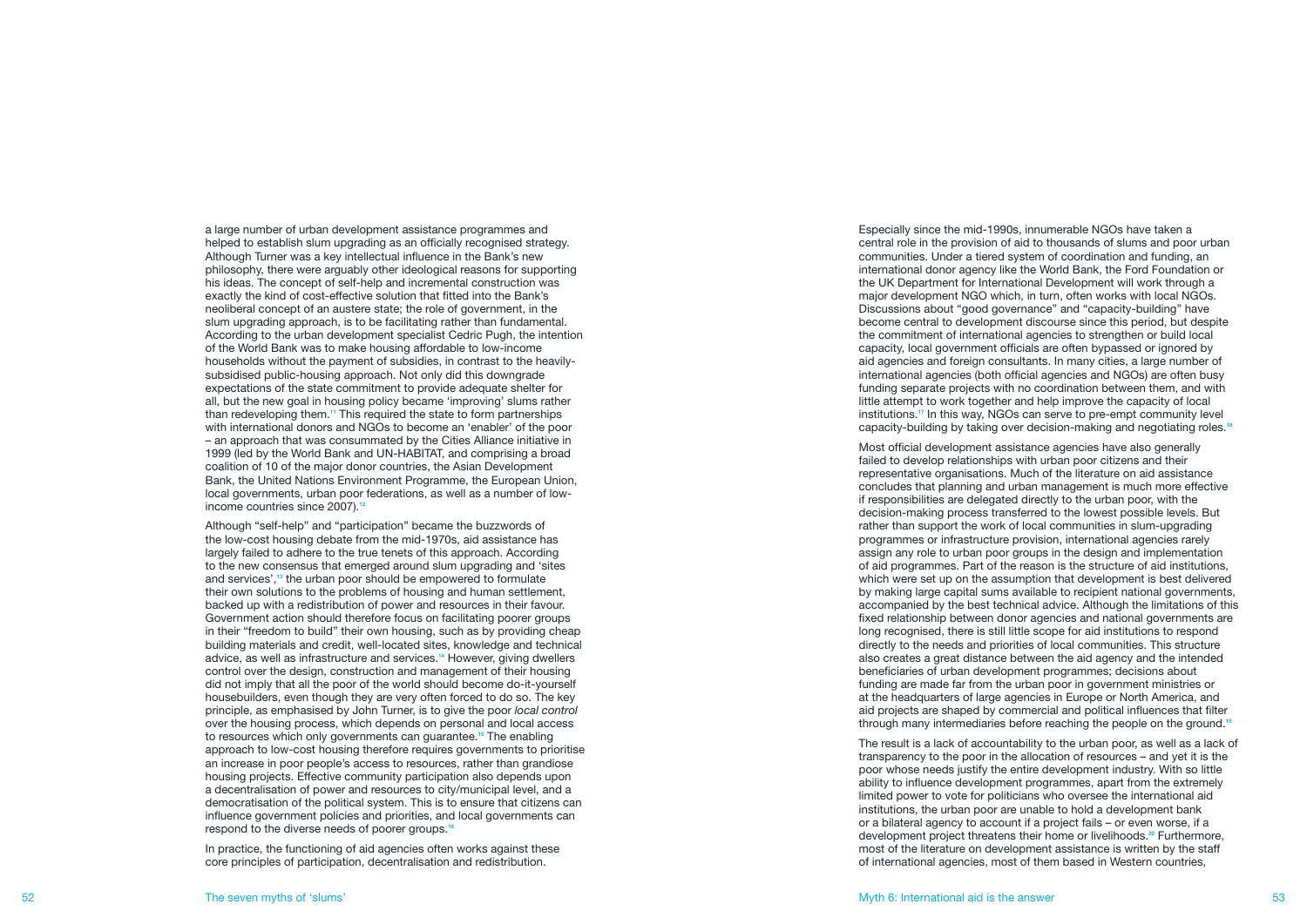with little attention paid to the perspectives of those who live and work in poor communities (such as the staff of local NGOs, schools and health centres, and members of community-based organisations).<sup>21</sup> The residents of squatter settlements are normally given little or no say in internationally-funded projects, have no involvement with agency staff during the projects implementation, and are usually abandoned as soon as the project is completed. Such projects may bring considerable improvements in the provision of water, sanitation and some services but fail to alleviate the wider problems of unemployment, violence and generalised poverty.**<sup>22</sup>**

#### Box 3.

Kibera: a case study in aid ineffectiveness

A notable recent example of the constraints on international aid effectiveness is a pilot slum upgrading programme in Nairobi, a city in which at least half of the population lives in over 100 slums and squatter settlements. First initiated in 2002 as a partnership between the Kenyan government and the Cities Alliance initiative (a coalition of urban assistance agencies led by UN-HABITAT and the World Bank), the Kenya Slum Upgrading Programme (KENSUP ) aims to "improve the overall livelihoods of people living and working in slums" across Kenya by 2020.**<sup>23</sup>** In 2008, the Kenyan Prime Minister Raila Odinga said the government would complete 30,000 housing units for slum-dwellers in Nairobi in just under three years.**24** According to national newspapers, the project aimed to "do away with shanties" in Kenya within the space of 10 years.**25** It took until September 2009 – a preparation period of more than seven years – until the first pilot project was rolled out in Kibera, known as the largest informal settlement in sub-Saharan Africa.**26** The aim, according to P.M. Odinga, was to prepare the ground for a "modern, low-income residential estate with modern schools, markets, playgrounds and other facilities".**<sup>27</sup>**

But for all the UN's rhetoric on community involvement and participatory slum improvement, the relocation of the first 1,300 people into new blocks of concrete flats provided little hope for the remaining hundreds of thousands of residents. As the director of one local NGO commented, "unbearable squalor and grinding poverty" is likely to plague many of those left behind in the midst of increasing unemployment and high food prices – a situation that continues to worsen in Nairobi.**28** Further concerns were raised that the poorest residents, many surviving on less than \$1-a-day, would not be able to afford the increased monthly rent and higher cost of electricity and water in the new apartments. Others claimed that by encouraging residents to rent out the remaining two rooms in their unit, the upgrading project would not solve the problem of overcrowding.**<sup>29</sup>**

Despite a long period of professed consultation between officials and community groups during the planning process, the blocks of flats were built very close to each other, making it difficult for the highly entrepreneurial tenants to use the remaining space to make a living. Some of the relocated residents even claimed to have been moved

against their wishes, and said the Kibera slum settlement had provided more living space and freedom than the new flats.**30** Regardless of all these issues, the total budgetary costs of rolling out the nation-wide government slum-upgrading plan had already been considered a "pipe dream" as early as 2006.**31** In August 2009, the Housing minister said the total cost of "eradicating" Kenya's slums was Sh885 billion – an amount the government simply does not have.**32** Besides which, at the rate the Kibera project was being implemented in 2009 the upgrading of all existing residents will take another 1,170 years to complete.**<sup>33</sup>**

The priorities of the World Bank and other bilateral aid institutions are also unlikely to favour the kind of redistributive policies that are central to the enabling approach. A longstanding critique of the Bank and other big multilateral lending agencies involves the use of aid to ensure that recipient governments adopt policies that favour the interests of private corporations and financial institutions based in Northern countries. The World Bank may in theory exist to promote long-term and pro-poor development through funding projects, but it also serves to influence the economic policies of governments in an orthodox and monetarist direction – a practice that became public in the 1980s as a result of structural adjustment lending. In seeking to maintain the current structure of the international economy, biased in favour of the rich industrialised nations and particularly the United States, the priorities of the World Bank are often at odds with a truly pro-poor development strategy that benefits the majority of developing countries. The political analyst Walden Bello attributes part of the reason for this bias in priorities to the ideology and academic background of most economists who work within the institution. In the neo-Keynesian worldview that dominates the thinking of World Bank technocrats, development is viewed as a technical question that omits the relations of conflict and exploitation that govern economic life. Poverty is therefore abstracted from the context of the unequal relationships of power that create and perpetuate it. The problem of poverty is transformed principally into a problem of scarcity; the solution to scarcity is posited as economic growth; and the key to economic growth is viewed as 'efficient production'. Under this paradigm, redistribution of wealth is a secondary issue. At best, redistribution is conceptualised in a superficial way as the sharing of increased national income – the 'benefits of growth' – rather than the deeper problem of access to and control of resources.**<sup>34</sup>** This may go some way to explaining why very few of the 'slum upgrading' and 'sites-and-services' schemes of the 1970s and 1980s, many sponsored by the World Bank, took the land issue into consideration. The inequitable distribution of land is an eminently political issue that clearly goes to the heart of the problem of slums, and yet plays a minor role in the formation of many aid assistance programmes.**<sup>35</sup>**

### Beyond slum upgrading?

Notwithstanding the limited achievements among international donor agencies since the 1970s, it is not to say that aid assistance is not needed or is incapable of improving the living conditions of the urban poor. Many examples could be cited of the positive results that follow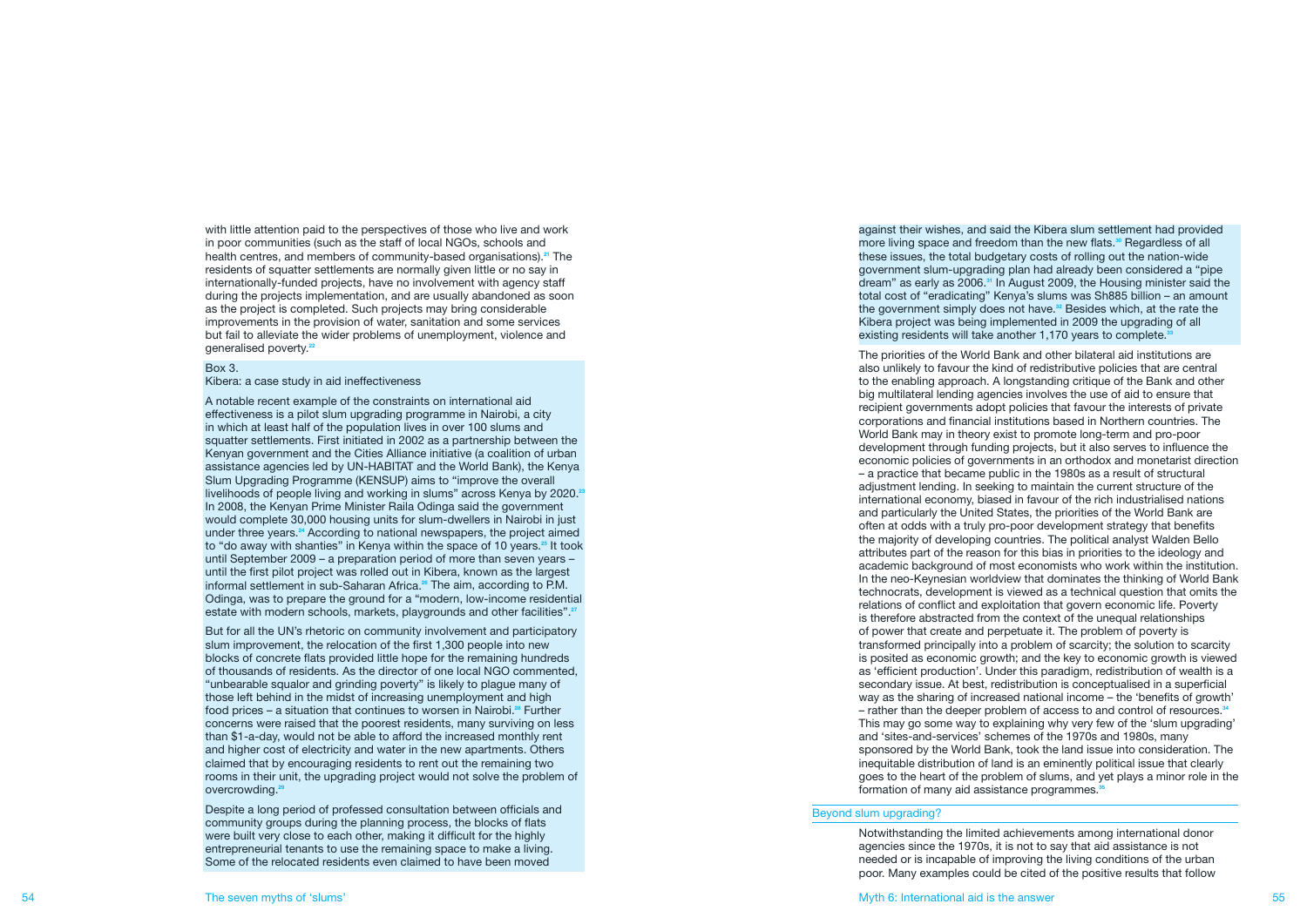from aid projects: the provision of housing and basic services that reduce health burdens for low-income individuals, the real benefits that communities receive from water supply and sanitation systems, neighbourhood health care clinics or even from improved forms of local governance. If anything, international assistance needs to be massively scaled up if the crisis in urban housing is to be adequately recognised and addressed, especially when many bilateral assistance programmes and even the World Bank have reduced their support to this sector. The more fundamental question is whether the processes used to achieve any such development targets will utilise the real actors in housing projects – not only governments or NGOs, but the people and organisations who actually live and work in slums.

Even citywide slum upgrading/housing development projects that support decentralised actions and community groups are only a part of the solution to slums. Upgrading projects and interventions, when targeted at informal settlements with an extremely high density of people, can be tantamount to endorsing the inequity of a quarter of the city's population living on just five percent of the city's land (as in the case of Delhi, India).<sup>36</sup> Overseas aid agencies may support many slum improvement schemes in low-income cities (often coordinated by Western consultants and advisors with foreign funding who facilitate urban development from the most expensive hotels, restaurants, cars, trains and planes ) whilst at the same time supporting a development path that privileges wealth, large-scale development and international business. Aside from urban development assistance, other policies and programmes that bilateral agencies and multilateral lending institutions implement can further marginalise the very large segments of the population who act as the recipients of aid. This was notoriously the case with structural adjustment lending, which the World Bank and IMF imposed on more than 70 countries during the 1980s and 1990s with devastating outcomes for the poor across much of Africa, Asia and Latin America.

Advocating the need for more overseas development assistance in the short-term is also not to countenance an international economic order that offers the palliative of aid as a form of charity, often provided with conditions for macro-economic reforms that benefit multinational corporations and Western financial institutions. In the huge volume of literature informing the aid debate, there is no shortage of voices that proclaim against 'aid dependency' in the South; it is incontestable that a truly sustainable form of development has to come from within a country, and cannot be the result of external help.**37** Focusing solely on development aid can also divert attention from other related global justice issues, such as debt, tax havens, corporate power, trade justice and the need for policy freedom. Without a transformation of goals and priorities by the major powers and the institutions that govern the global economy, it is doubtful that aid can ever work as intended (i.e. as a means of "providing sufficient impetus to overcome the strong forces that keep people poor" ) . **<sup>38</sup>** The unequal access to resources and services that lies at the heart of urban poverty cannot ultimately be redressed by a

development paradigm that gives priority to the market over government, to wealth accumulation over redistributive strategies, and treats the poor as an afterthought to be partially relieved with international aid.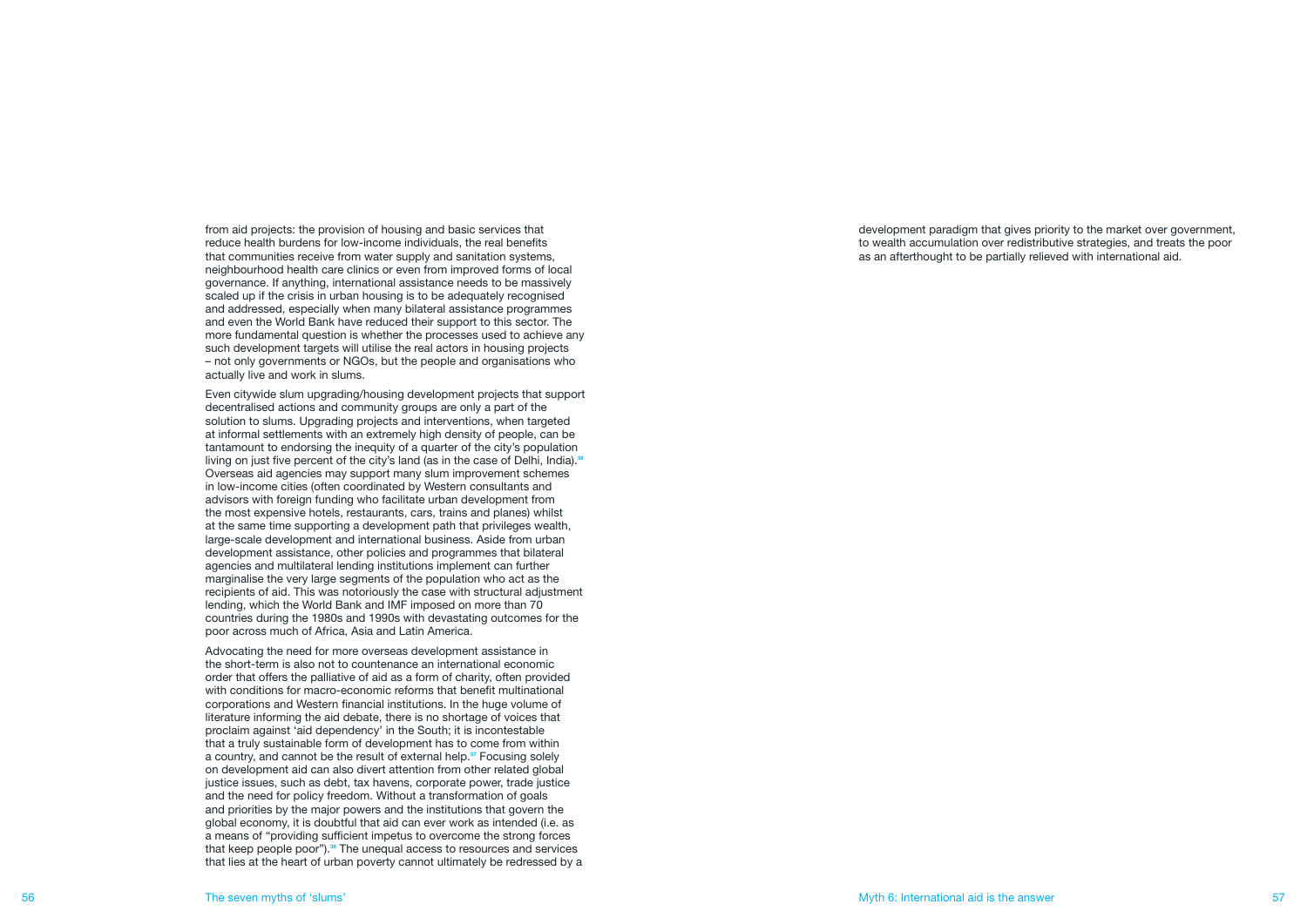# **Myth 7 There will always be slums**

*"So distribution should undo excess, And each man have enough." 1*

Is it realistic to talk about an end to slums at any point in the future? Or does the same view hold for 'slums' as for those who proclaim against global poverty: "the poor have always been with us, and always will be!" For some modern writers, the evidence suggests that the future of cities is a foregone and forbidding conclusion, a "planet of slums" made up of a permanently redundant – and potentially revolutionary – mass of disenfranchised informal workers. As the urban sociologist Mike Davis argues, the self-help squatters on the edge of cities inhabit a "zone of exile", a "new Babylon", and the only hope is the "militant refusal of the new urban poor to accept their terminal marginality within global capitalism". **2** For other writers, the view of cities as engines of breakdown and apocalypse is far from justified. In 1962, Charles Stokes differentiated between 'slums of hope' and 'slums of despair', the former category becoming popularised by the anthropologist Peter Lloyd in 1979.<sup>3</sup> As Lloyd argued, much of the scholarly literature on squatter settlements reflects the prejudices of Western observers to squalor and neglect, as well as fears of the urban poor becoming a socially destabilising force – a view that gained popular prominence, long before Mike Davis, following the anthropological studies by Oscar Lewis in the late 1950s. **4**

Part of the problem is one of semantics. The word 'slum' can lump together a wide variety of different tenements and types of residents, and was only given an operational definition in 2003 by the United Nations in terms of a loose set of criteria – restricted to physical and legal characteristics, and excluding the more difficult social dimensions.<sup>7</sup> This can apply the term 'slum' with broad strokes to different cities and countries across the world, although in practice most slums are anything but homogenous. As the studies of architects and planners since the 1960s discovered, slums contain both a mixture of housing conditions and a wide diversity of people. Anthropological writers such as William Mangin and John Turner, for example, perceived a marked difference between squatter settlements and inner-city slums, and found it was usually difficult to describe squatter settlements as 'slums' at all. Peter Lloyd also argued that what might seem a forsaken 'slum' to the Western eye may be viewed quite differently, in more positive terms,

Furthering these dystopian *vs* utopian viewpoints in more recent times, some writers are tempted to romantise the "magic of squatter cities" for their ecologically and socially sustainable practices, or for the self-help praxis of the urban poor and their values of mutuality, community and solidarity.<sup>5</sup> Both reactions to urban poverty are an extreme of the reality, often serving the ideological purposes of different interest groups who occupy a higher social strata: the political far right who effectively view slum-dwellers as an unwanted burden on market society, or the political far left who imbue slum-dwellers with their hopes of revolutionary social transformation. As a consequence, all of these interpretations tacitly accept the existence, and persistence, of slums. **6**

by the shantytown residents themselves. In this light, it is difficult to conceive of an 'end to slums' when the language used to describe them is so generalised and problematic. Even in many developed countries today, the existence of slums still persists despite growing affluence and constant policy shifts. As general housing standards rise, areas that fail to reach the acceptable standard can be newly categorised as 'slums'. **8** If countries like the UK or USA have still not managed to end the problem of slums, it is reasonable to argue that countries like Ethiopia or Afghanistan – which according to the UN's debatable statistics had respectively 99.4% and 98.5% of the urban population living in slum conditions in 2001 – have little hope of ameliorating, let alone solving, the problem of slums in the future. **9**

#### Misunderstanding the targets

The problem of language in realising an 'end to slums' is further complicated by the campaign initiatives of the United Nations Human Settlements Programme (UN-HABITAT). In 1999, UN-HABITAT and the World Bank led a wide coalition of urban assistance agencies under an initiative called the Cities Alliance. The two key issues that the new partnership focused on – the growth of slums, and the management of cities where slum growth is taking place – led to the 'Cities Without Slums Action Plan', which was subsequently incorporated into the United Nations Millennium Declaration in 2000. Since that time, 'Cities Without Slums' is the main campaign slogan adopted by UN-HABITAT in its promotional material. The branding, however, promises much more than the content. The stated intention of the programme is not to literally 'end slums' within a specific timeframe, but rather to strengthen institutions and partnerships for slum-upgrading initiatives at the citywide level.**10** As a slogan, Cities Without Slums is therefore a normative idea, namely a broad conception of what the world should look like, rather than a causal idea that is more operational and usually takes the form of a target.**<sup>11</sup>** None of the UN's publications even vaguely suggest that it has a target for achieving cities without slums.**<sup>12</sup>**

A major problem with the slogan lies in its openness to misinterpration; some governments, most notably in Africa, appear to have confused the normative idea – that cities should not have slums – as being an actual target, namely to eradicate slums. As further explained in Myth 3, this objective can be used by governments to validate large-scale slum demolition projects, as evidenced by illegal mass evictions in Zimbabwe in 2005 and in Abuja, Nigeria in 2006, and through slum 'elimination' legislation in South Africa in 2007. For example, former President Thabo Mbeki keenly referred to the UN's campaign on slums when formulating the aim to eradicate all informal settlements in South Africa by 2014, based on the simplistic policy solution of replacing them with formal housing and stamping out any new erection of shacks.**13** This is not to apportion blame with urban assistance agencies for the continuance of slum clearance operations, as the Cities Alliance initiative is wholly against this approach and UN-HABITAT strongly campaigns against such policies. However, so long as governments focus on the vision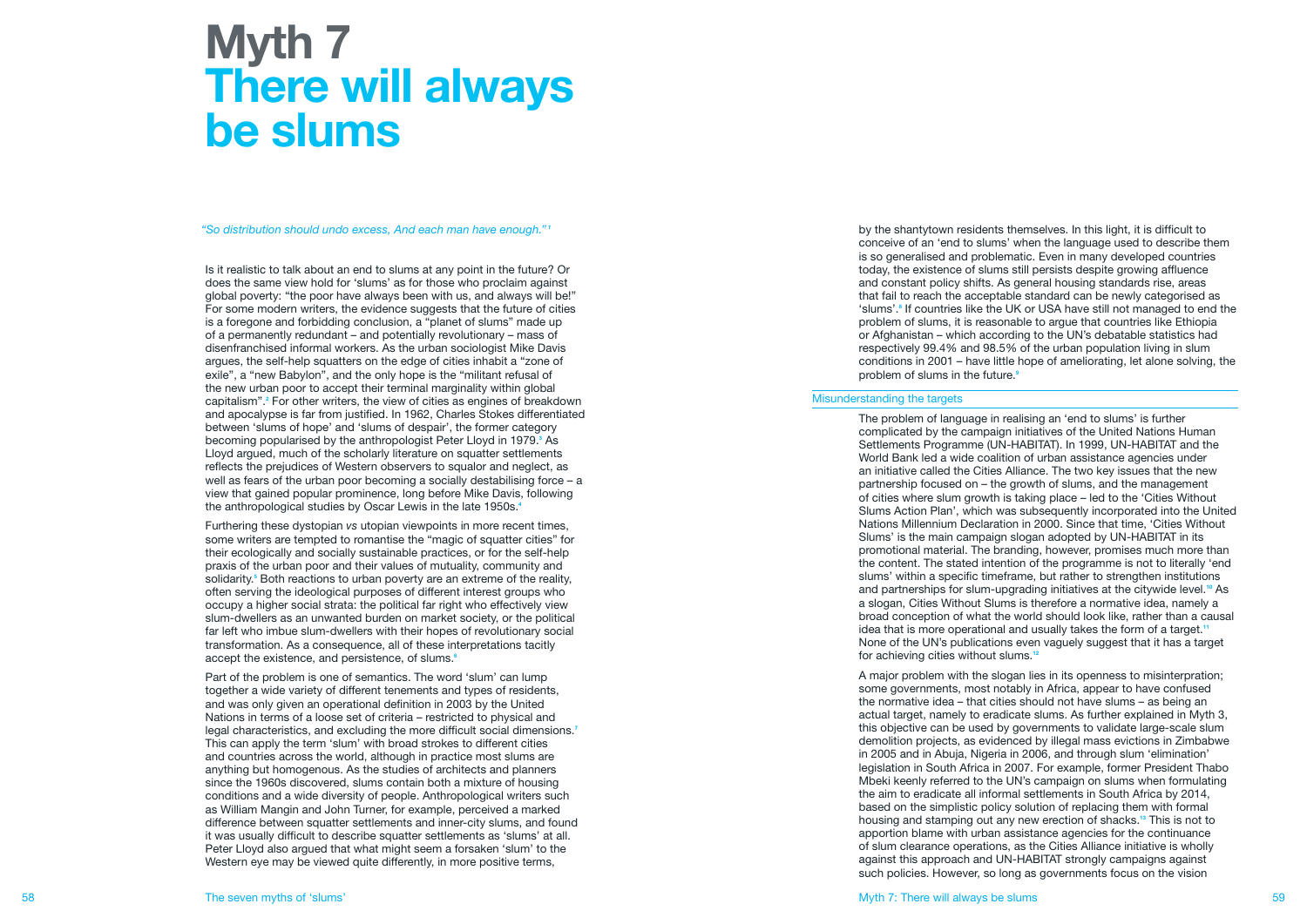of a globally competitive city free of visible squalor, thereby making them prone to slum removal projects, the use of language in calling for an 'end to slums' can help justify anti-poor policies and lead to tragic consequences. The housing policy expert Marie Huchzermeyer argues that a more appropriate objective than the eradication of slums is therefore an official policy of recognition, one that seeks to manage and understand today's and future informal settlements instead of clearing them away and trying to prevent them from re-emerging. In this respect, the Cities Without Slums campaign would be more appropriately named "Cities Recognising Slums".**<sup>14</sup>**

The Cities Without Slums slogan is also sharply contradicted by its operational target, as embodied in the Millennium Development Goal (MDG ) on slums. This goal, tucked away as "Target 11" of the seventh MDG on ensuring environmental sustainability, aims merely to "significantly improve the lives of 100 million slum-dwellers by 2020".**<sup>15</sup>** Not only does this reflect the unacceptably low priority that the problem of inadequate housing receives in comparison to other development concerns, but it also tacitly accepts the existence of slums as an enduring reality – as achieving the target would hardly result in 'cities without slums'. One hundred million slum-dwellers comprised only about one in 10 of the total number of people who lived in slums in 2000 (according to the statistics in *The Challenge of Slums* report ). The goal effectively ignores the needs of the remaining 1.3 billion people who, according to previous estimates, will be living in slums by 2020.**16** Also, the target date of 2020 is five years later than the end point of all the other MDGs. And unlike most of the MDGs, it doesn't set out to halve or substantially reduce the slum population. As UN-HABITAT recognises, this makes it difficult, if not outright impossible, to set country-specific targets so that governments can know the numbers of slum-dwellers whose conditions they must improve as part of the global MDG.**17** Moreover, the target was poorly defined and failed to specify what a "significant improvement" in the lives of slum-dwellers would entail.**18** The fact remains that many upgrading and new house development programmes have "significantly improved" the lives of slum-dwellers, but almost never on a scale that significantly reduces the problem.**<sup>19</sup>**

#### Questioning the global statistics

If the only way of measuring progress towards achieving the "slums target" is the number of slum-dwellers worldwide, the efficacy of UN-HABITAT's statistics – as the only provider of global slum data – also gives cause for great concern. When the Millennium Development Goal on slums was set in 2000, it was not actually known how many slum-dwellers existed in the world.**20** It wasn't until *The Challenge of Slums* was published in 2003 that the first-ever estimate of slum-dwellers was given as a global figure, reported as 924 million in 2001, or 31.6 percent of the world's urban population.**21** This was a historic UN statistic, and its grim predictions made headlines across the media: that the "number of people living out their days in the squalor of a slum is almost one billion", a number that could double in 30 years "without radical changes".**22** In a subsequent

*State of the World's Cities* report published in 2006, the number of slumdwellers worldwide was estimated at 998 million – expected to cross the one billion mark some time in 2007. The Report's authors predicted that if nothing is done to improve the lives of slum-dwellers or prevent slum formation, the global slum population could grow to 1.4 billion by 2020 (when the MDG on slums is scheduled to be met ) . **<sup>23</sup>** Since that time, the former Executive Director of UN-HABITAT, Anna Tibaijuka, has declared the number of slum-dwellers worldwide to have broken the one billion mark.**24** It was therefore a surprise when the latest biennial *State of the World's Cities* report for 2010/11 stated that the number of slum-dwellers in the developing world stood at 828 million – and that governments have collectively exceeded the MDG on slums by at least 2.2 times already!**<sup>25</sup>**

Although this might be considered good news, there were reasons to question the validity of these claims. In contradicting earlier statistics, the baseline total of slum-dwellers was downward revised to 767 million people in 2000 (not 912 million as estimated in the 2006 report ), but *without any qualification* (such as an explanation for a change in measurement, as the World Bank has repeatedly done with global poverty data – resulting in massive revisions to its statistics each time ) . **<sup>26</sup>** This gave the misleading impression that the number of slum-dwellers in the developing world was reduced from over a billion people in 2007/8 (as previously reported ) to 828 million people in 2010 – a remarkable achievement, considering that the numbers were expected to dramatically increase.**27** Even if an explanation for the downward revision in baseline figures had been provided, such an enormous fluctuation would be unacceptable for most economic statistics and make them unfit for use.**<sup>28</sup>** Indeed, a meticulous study by the International Institute for Environment and Development (IIED ) suggests that the scale of urban poverty could be *under-stated* in official statistics used by governments and international agencies in most low- and middle-income nations, which could lead the UN to report inaccurate data on the extent of poverty in many cities.**29** The number of people living without adequate shelter could, in this regard, be far beyond 828 million people. At the very least, the lack of clarity and reliability over the measurement of slum-dwellers worldwide highlights the difficulty in realising an 'end to slums'. If we cannot be sure how many slum residents there are in the world, or how to measure our progress in improving their lives, then it is unlikely that the UN's "Cities Without Slums" campaign can turn its slogan into a reality.

#### Where the world is headed

Setting aside all of these analytical and conceptual problems, some straightforward observations can be made about where the world stands in relation to the slums challenge. Firstly, no statistics are required to reveal what every urbanite in the developing world must realise: that the problem of slums is a growing reality. Although the UN's data on slums is contestable and probably underestimated on many counts, the latest figures revealed that "the urban divide still exists" and is expected to increase in coming years. Even according to UN-HABITAT's significantly downward-revised figures, the global slum population will probably grow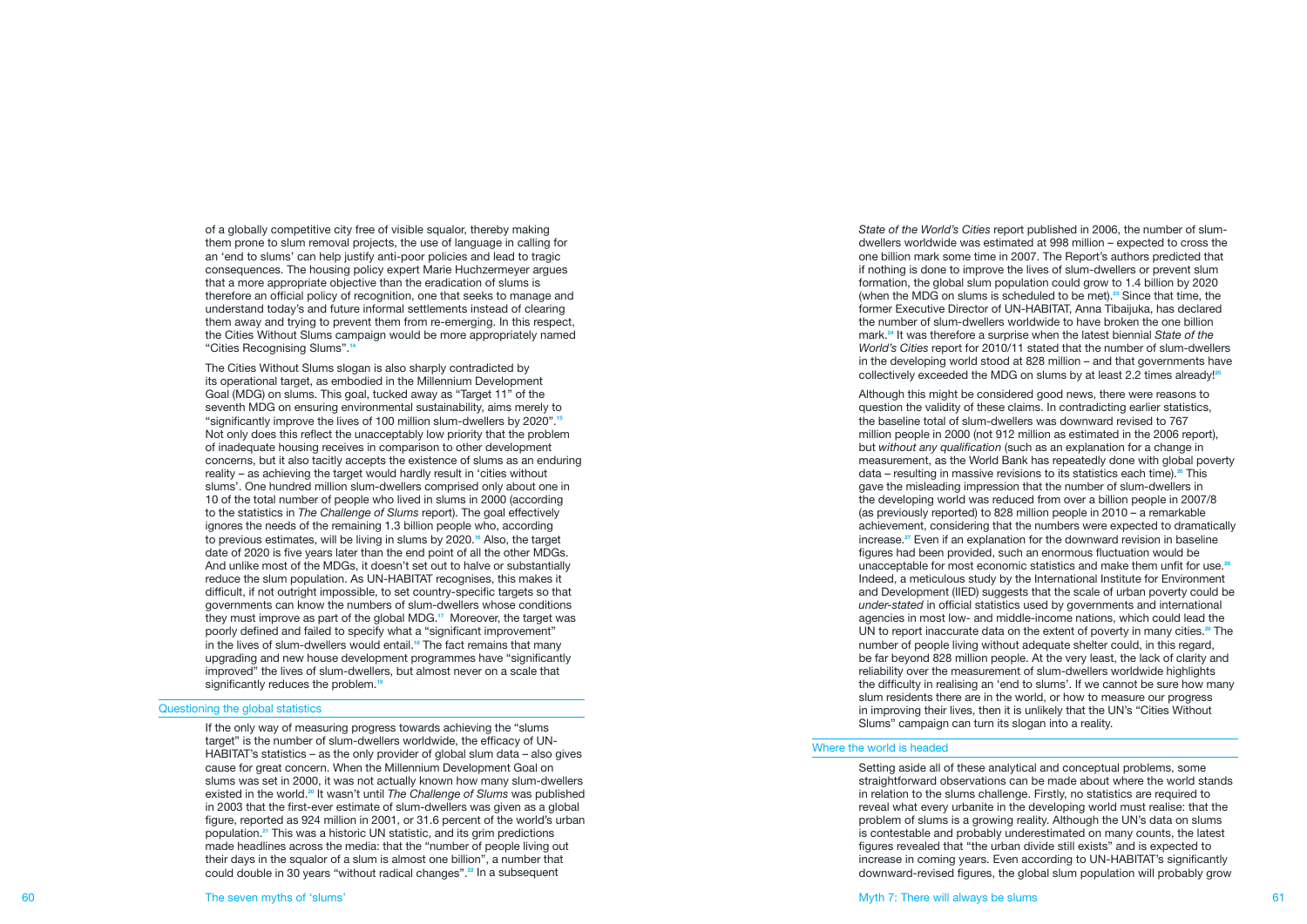by six million people each year unless drastic action is taken. Put bluntly, the absolute number of slum-dwellers across the world is expected to increase, and keep on increasing.**30** The number of town and city-dwellers is expected to rise to two-thirds of humanity by 2030, and in the case of sub-Saharan Africa it is likely "that nearly half of the growth in sub-Saharan Africa's urban population will take place against a background of poverty and deprivation between now and 2020."**31** If present trends continue over the coming decades, we can expect the same things as forewarned in the 1989 classic *Squatter Citizen*: "…tens of millions more households living in squatter settlements or in very poor quality and overcrowded rented accommodation owned by highly exploitative landlords. Tens of millions more households will be forcibly evicted from their homes… The quality of many basic services (water, sanitation, garbage disposal, health care ) will deteriorate still further, and there will be a rise in the number of diseases related to poor and contaminated living environments."**<sup>32</sup>**

In the second decade of the new millennium, as the world economy reels from the impact of a global financial crisis, the outlook is increasingly pessimistic. As in previous economic recessions since the 1980s, many governments in Latin America, Asia and Africa face large deficits in their balance of payments and insuperable problems with national debt. Application for loans from the International Monetary Fund still leads to pressure to reduce public spending, especially in social programmes. As a result, government subsidies for basic goods and services (such as staple foods and transport ) are more likely to be cut, while the provision of basic services and new investments in city infrastructure are more likely to be postponed. And as always, it is the urban poor who are among the hardest hit, with little or no safety margin to allow them to absorb or survive the impacts of the crisis. As millions more people migrate from rural areas to the cities, where the lack of employment and declining real incomes is affecting the middle-class as well as the lowerincome groups, increasing numbers of urban-dwellers will be forced to organise the construction of their own shelters.**33** This depressing outlook is reinforced by The Millennium Development Goals Report 2010, which states that the recent crisis in housing markets may offset the progress made in lifting people out of slums since 1990: "Although the crisis did not originate in developing regions, it has hit their populations and cities, where millions continue to live in precarious conditions... In many cases, public authorities have exacerbated the housing crisis through failures on four major counts: lack of land titles and other forms of secure tenure; cutbacks in funds for subsidized housing for the poor; lack of land reserves earmarked for low-income housing; and an inability to intervene in the market to control land and property speculation. Low incomes in the face of rising land prices virtually rule out the possibility that the working poor can ever own land, contributing to the problem of urban slums."**<sup>34</sup>**

Another observation is that few, if any, governments have development plans that sufficiently address the housing demands of urban growth and development in developing countries. As urbanisation continues

apace, few of these governments are even attempting to put in place the infrastructure and services that are needed to make cities liveable for all low-income residents. Even when investments are made, they tend to be in high-end infrastructure projects to attract foreign capital rather than to provide services to the poor, or to make cities more attractive to domestic investors.**35** As mentioned in Myths 2, 3 and 5, city 'beautification' programmes continue to result in the mass dislocation of squatters and slum-dwellers – an ongoing phenomenon that is making news headlines, at the time of writing, in Durban (South Africa ) and Delhi (India ) for the 2010 World Cup and Commonwealth Games respectively.**36** There is also little evidence to suggest that a framework has evolved to adequately address the problems of slums at the global level, let alone shape a clear vision of a future without any incidence of urban poverty and inadequate housing. For many fast-expanding mega-cities, the pressing concern is not the longer-term sustainability of rapid urbanisation and its social and environmental consequences for generations to come, but the short-term viability of the continued divide between rich and poor – especially in the context of an economic crisis and food price volatility that led to riots across the developing world in 2007 and 2008.**37** The impasse in urban policy is exacerbated by the ideological belief that states as well as cities have no alternative but to accelerate headlong in the same direction, relentlessly driven by the pressure to compete for high-class tourism, foreign investment, largescale development projects and all other hallmarks of the 'world class city'. As urban leaders seek their own bit of competitive advantage over the others, the very poor living in illegal squatter communities represent the unwelcome shadow side of globalisation.

Although faith in deregulated markets has been jolted by the world stock market crash in 2008, there are few world leaders who question the trajectory of the privatised and globalised market economy, based on the assumption that further and higher growth is the speediest and most effective route to alleviate poverty, despite all evidence to the contrary.**<sup>38</sup>** In the corridors of power, turning back on the export-oriented, growthled model is seen as neither practical nor viable. Yet there is nothing inevitable about the current processes that result in an uncontrolled form of urbanisation that is resource depleting, polluting and exploitative of the urban poor. The choice rests with governments and decisionmakers to either accept the social instability and rising slum growth that accompanies current trends, or forge a new path with different policies to achieve more inclusive and sustainable outcomes. If urbanisation trends and cities are to change, the economic model that sustains them must be wholly reformed and reimagined. A first step lies in recognising the impossibility of continuing in the same direction of urban development, and the possibility of achieving a new vision of human progress based upon a fundamental reordering of global priorities – beginning with the immediate securing of universal basic needs. Only then can the twin goals enshrined in the Habitat Agenda of 1996 be translated into a concrete programme of action: "adequate shelter for all" and "sustainable human settlements development in an urbanising world".**<sup>39</sup>**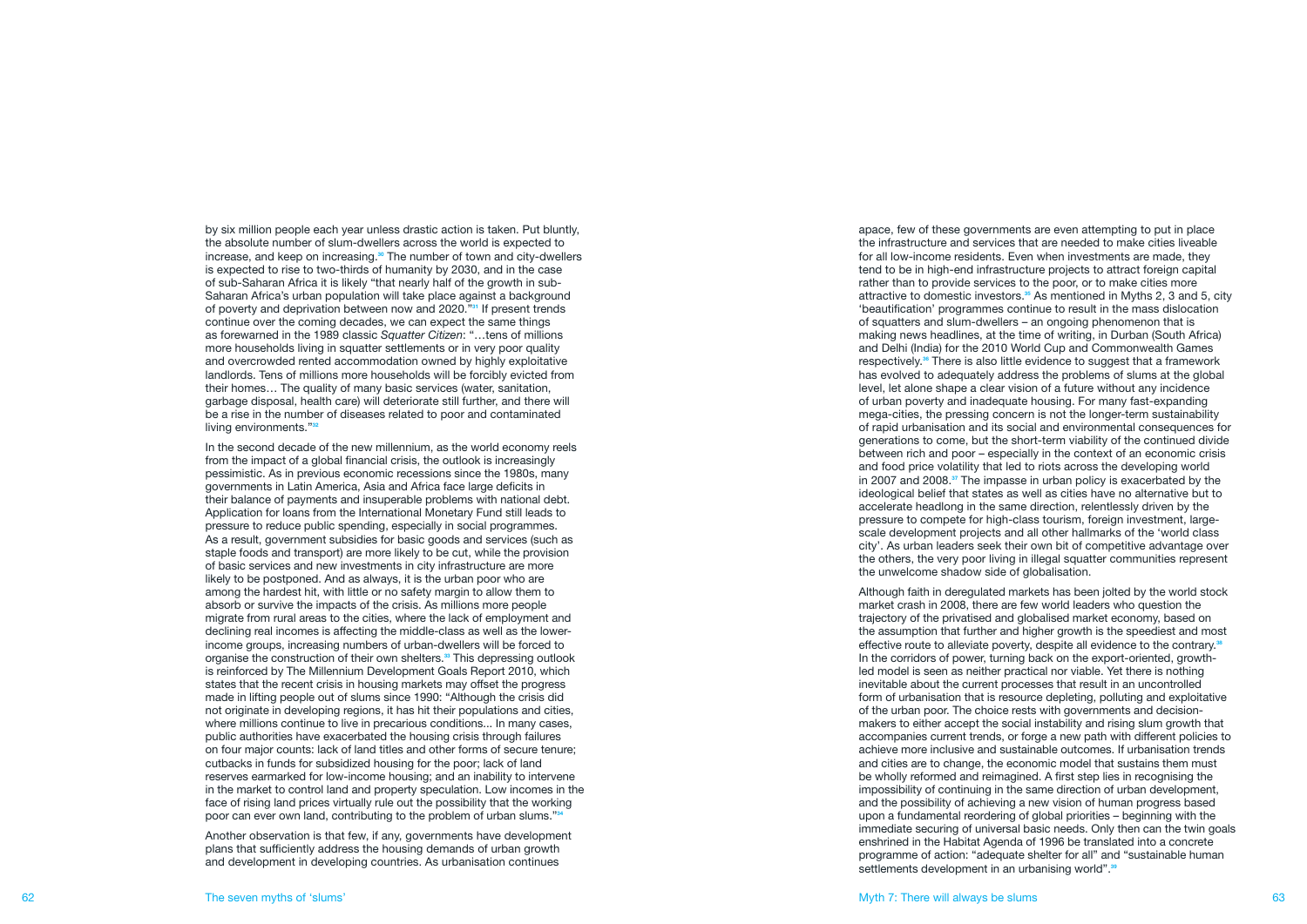approach' to slum improvement cannot therefore be reduced to simply restraining governments from intervening in housing and land markets, and allowing markets to function more efficiently – based on the orthodox policy prescriptions of privatisation, decentralisation and deregulation (as promoted by the World Bank and other bilateral and multilateral donors, Western governments and NGOs since the late 1980s).<sup>3</sup> In contrast, the truly bottom-up and demand-driven process entails a more humanised model of development that empowers grassroots movements, promotes social transformation, and curbs growing inequalities through redistribution and integration.<sup>4</sup> Overall, the approach of governments cannot focus exclusively on housing, which reduces the problems of squatters to merely the lack of adequate shelter and services, but must integrate actions in other sectors (such as food security, healthcare, education and employment ).

In broader terms, the envisioning of a world without slums begins with questioning many of the assumptions that drive international development: that migration to cities is an inevitable and unstoppable process, that small-scale and peasant agriculture in rural areas is inefficient and a thing of the past, that the Western model of industrial development and free-market capitalism is the only possible route to progress. While newspaper articles in recent years have repeatedly quoted the UN's statistics about half of the world becoming urban, this doesn't negate the hardships endured by the remaining population who are still rural-based – particularly in Africa and Asia where rural inhabitants are a majority.<sup>5</sup> There are still around 500 million small farms in developing countries, supporting almost 2 billion people – one third of humanity, most of whom are struggling to live and feed their families on less than US\$2 a day.<sup>6</sup> For these people, the push-factors for ruralurban migration are driven by a number of formidable forces that lead to poverty and unemployment, including the deteriorating productivity of the land, the cost of industrial inputs, declining prices for commodities produced for sale on the market, and the enclosure of agricultural land for airports, highways, resorts, or for development projects such as big damns.<sup>7</sup> The crisis in the agricultural sector continues to cause the disappearance and massive displacement of peasants and indigenous people. **8** As organisations and social movements from Asia and Africa stated in discussions for 'The World Charter on the Right to the City' in 2004/5, the "absence of policies of agrarian reform and support for family agriculture, and the lack of access to essential natural resources such as water and technology, has been a contributory reason for the constant migration to the cities". **9** To deal with the causes and not the effects of poverty in the South, and to reverse the trend of increasing slum growth in cities, inevitably requires new strategies to be envisioned that focus on rural development for smallholder farmers based on agro-ecological farming methods.**10** If policymakers are to take sustainable development and poverty eradication seriously in the future, a basic question will concern – as Mohandas Gandhi famously campaigned for 80 years ago in the context of India – the renaissance of farming and village life and the re-peasantisation of rural areas. This is not to de-emphasise

A new vision for cities clearly begins with a change in mindset by the business and political community and all those involved in the governance and construction of cities. This requires a rethinking of the entrepreneurial and 'marketing' approach to urban development in which the city is regarded as a product for exchange with the rest of the world, as if the city is a saleable commodity that can be made available to the best buyer on the global market. Since the 1990s, the main question that concerns decision-makers in almost all developing cities is how to apply the economic rationality of business to urban management in order to improve its efficiency and functionality. In the competitive race to attract resources and investments, public institutions continue to be opened to the private sector. Citizens are valued for their role as customers and consumers; the focus of policymakers is to minimise costs and maximise the quality of private enterprise; and the primary goal of urban development is to increase the city's prospects for unending GDP growth and material prosperity. The last concern is the living standards of the weaker social classes, or the social disintegration that accompanies rising affluence and growing levels of inequality. As the provision of urban housing and services is shifted from the public sphere to the market sector, those with insufficient purchasing power are further excluded. There is little or no incentive for business to produce assets for the urban poor who inhabit informal settlements, yet market-based solutions are still promoted as the only real solution to the global housing crisis [see Myth 5]. The withdrawal of the state from its social redistribution role, mirrored by the shirking of much of its regulatory functions, is a key factor in the growth of slums in most of the developing world [see Myth 1]. In relying upon the market to provide access to resources, few governments have made a concerted effort to build or subsidise the building of adequate supplies of low-income housing.

A reversal of current trends undoubtedly depends upon strong state involvement and a different role for governments. It may be a truism to assert that efforts to redistribute land are needed, but such state intervention in the land market – always opposed by powerful vested interests – is no longer a viable policy option since the advent of economic liberalisation. Considering the inability of the market alone to correct distortions in the distribution of land, it is inevitably up to city public authorities to establish subsidies and loan programs for the purchase of urban land or houses, to regularise land ownership, and to guarantee the right of immediate provision of an adequate, sufficient and independent living space to vulnerable and homeless groups.<sup>1</sup> It is also up to governments to give correct support to low-income groups in their direct attempts to upgrade informal housing and provide services, or to construct new buildings, or to negotiate land tenure agreements for informal settlements [see Myth 2]. The same holds true for international development assistance agencies, which often have no relationships at all with urban poor groups. In turn, the participation of community groups in government programmes requires a strengthened role for local governments, with the decentralisation of control and revenues from national governments based in the capital [see Myth 6]. **2** The 'enabling

# **Conclusion**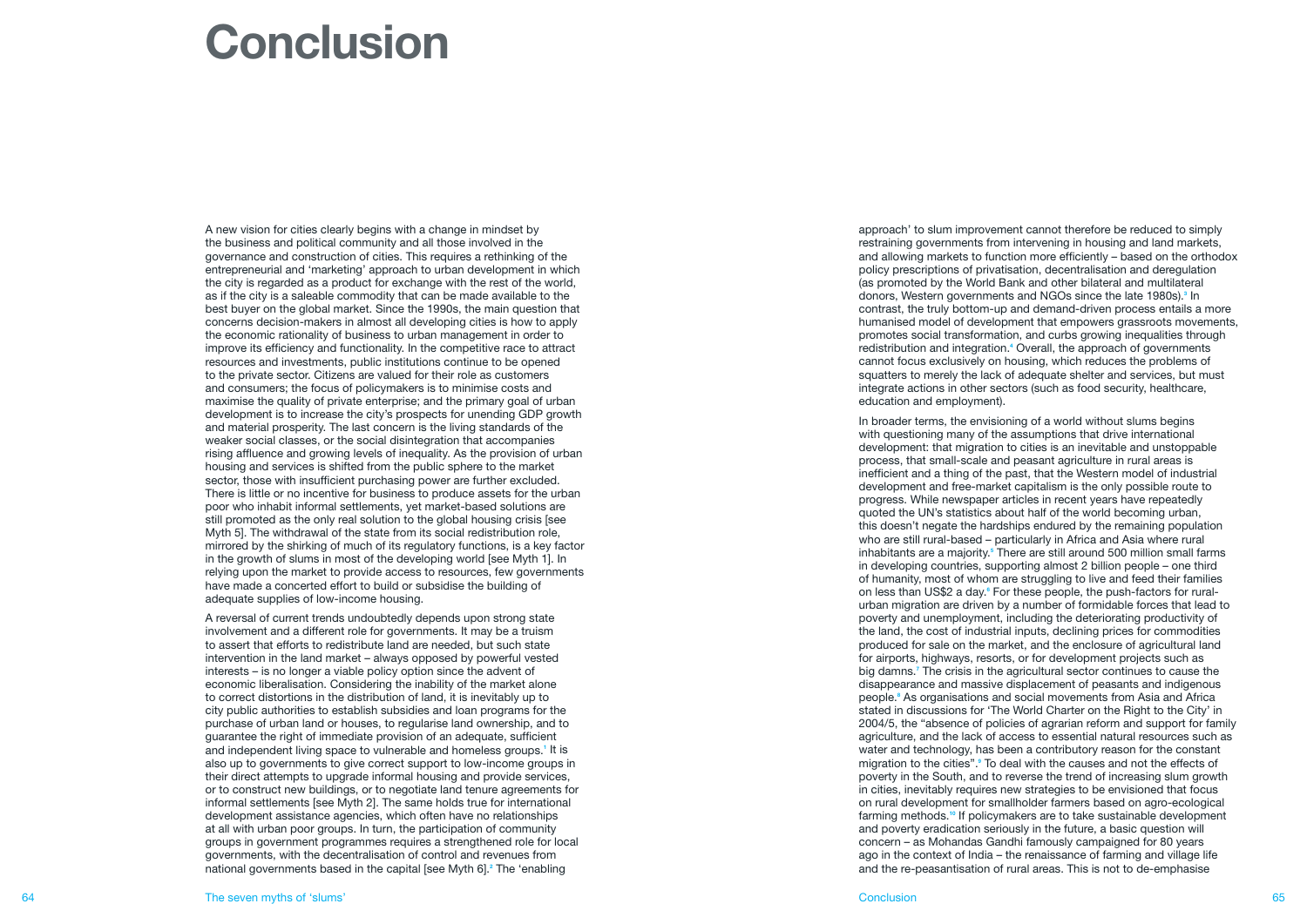the importance for governments and international agencies to prioritise securing the basic needs of informal communities and the poor in towns and cities, but to question more widely the exported-oriented model of industrial agriculture that has led to the destruction of local food systems and livelihoods across the developing world.**<sup>11</sup>**

#### Transforming the global economy

The more fundamental reasons for why poor groups in low-income countries lack access to adequate housing and basic services is about the explicitly political questions of a governments' orientation on broader social and economic issues, and the unequal distribution of resources between the richest and poorest nations. In the widest sense, a world without slums and poverty cannot be imagined without a transformation of our existing political, economic and social structures. This is to recognise that development is not synonymous with economic growth, and a higher standard of living in material terms is not the only yardstick of human progress. A new development paradigm must be based on a more moderate use of the world's resources, and the recognition that the earth's products must be shared more equitably between nations. For rich countries this requires accepting the need for simpler lifestyles and a reduction in overall consumption at the national level, which logically follows from a more holistic vision of man's relationship to the environment and a growing rejection of the work/consume treadmill. All this depends on evolving development strategies that incorporate moral, ethical and spiritual values, and that promote cooperative and non-economic relationships between public, private and social players – as opposed to the market-driven culture of today that places material acquisition and maximum profit at the centre of development.

Meanwhile, the daily struggle for survival continues for a major proportion of the world's population. So long as current trends continue, summed up by intense international competitiveness and the increasing centralisation of power and wealth through a globalised marketplace, the organised resistance of the urban poor remains critical. The response of many academics and development practioners is to rightly advocate for more community empowerment, participation, autonomy and devolution of control, but immense forces of state and market power are still arrayed against slum-dweller and civil society groups – forces that perpetuate an unjust global system which is rooted in the *disempowerment* of the urban poor, the *dispossession* of rural livelihoods, and *growing* extremes of inequality. The hope is not for the poor to rise up in revolution and reclaim their right to the city through violent social protest, a prospect that has long been deemed unlikely in light of the political conservatism that defines most of urban life, and the simple fact that squatters and the urban poor – despite their potential to outnumber police and paralyse such cities as Mumbai where they make up half the population – are largely characterised by a law-abiding quiescence that has yet to organise into a viable social movement or alternative political force.**<sup>12</sup>**

Yet signs of hope are found in the myriad experiments and new movements of recent years based on collective forms of democratic governance and communal decision-making, including participatory budgeting in Brazil,**13** the Agenda 21 ideals of sustainable cities undertaken by many municipalities, the formation of neighbourhood committees and voluntary associations, and not least the urban poor federations that have emerged from grassroots savings groups since the 1990s. Many of these inspiring examples highlight the social solidarities that already exist and underpin urban life, and the potential for rapid improvements when poor communities are included in development processes. Whether these movements and innovations can be scaled up to form a viable alternative to the current development paradigm, accompanied by reformed economic and political structures that can rapidly secure basic human needs in all nations, is a question that will determine the social stability and international security of the coming century. The hope not only rests with the mobilisation of sufficient power through political organisation in the South, but also with the willingness of those in affluent societies to join voices with the poor, to sense the urgency for justice and participation, and to strengthen the global movement for a fairer distribution of the world's resources.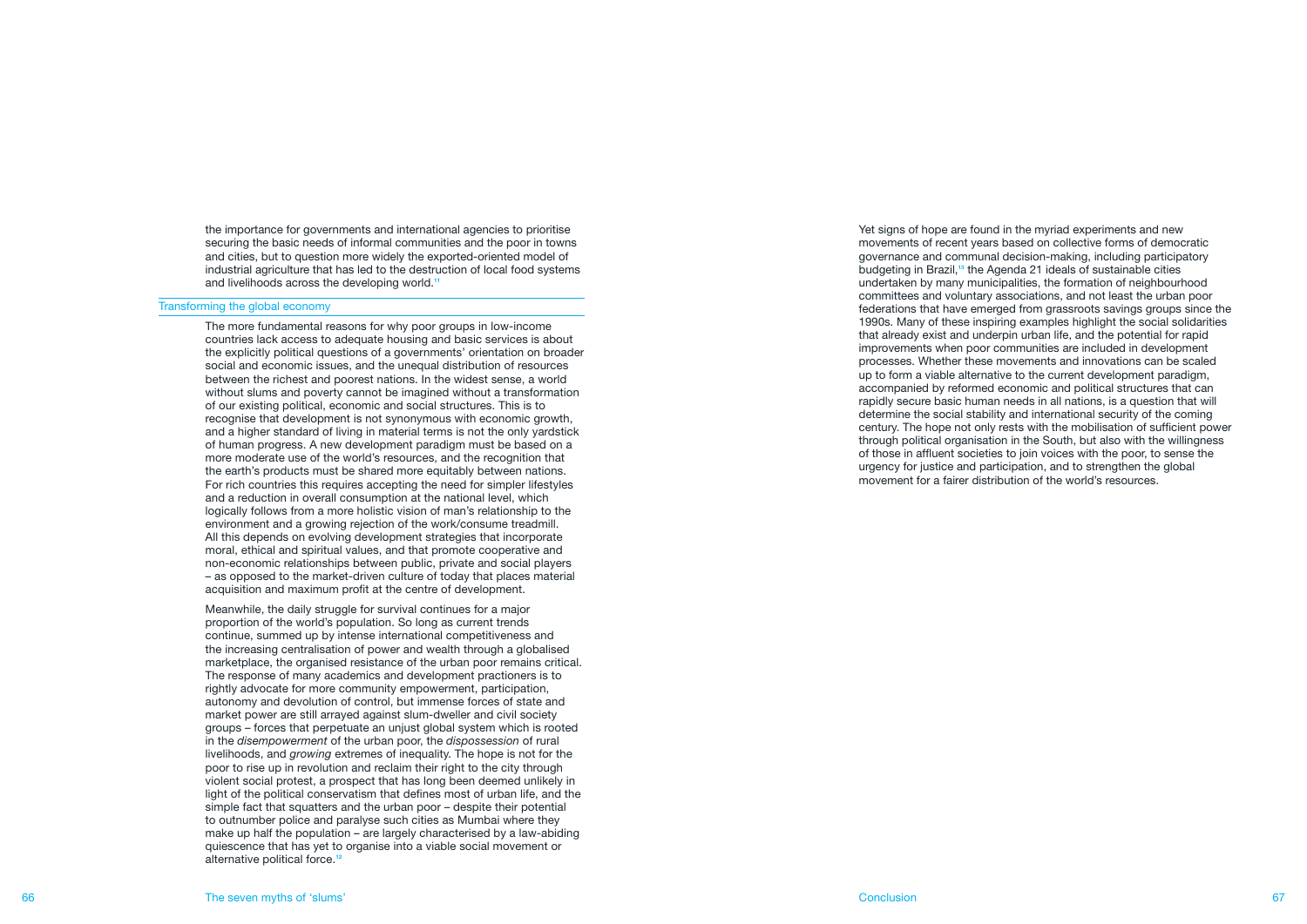# **Notes**

settlements on government land, and another 15 million live in the informal sub-division of agricultural land on the periphery of Pakistan's cities and towns. See Arif Hasan, 'Orangi Pilot Project: The Expansion of Work Beyond Orangi and the Mapping of Informal Settlements and Infrastructure', in *Environment & Urbanisation*, Vol 18 no. 2, October 2006, p. 454.

Movements and the Production of Housing in Buenos Aires; When Polices Are Effective', in *Environment & Urbanisation: City Governance and Citizen Action II*, Vol 21, No. 1, April 2009, pp. 119-123.

#### **21.** Ibid, pp. 451-2.

**22.** Mariano Scheinsohn and Cecilia Cabrera, 'Social

**26.** Mariano Scheinsohn and Cecilia Cabrera, op cit, p. 112. **27.** Ibid, pp. 113-119.

**28.** See 'The Habitat Agenda Goals and Principles Commitments and the Global Plan of Action', Habitat II conference in Istanbul, Turkey, 3-14 June 1996.

**23.** Somsook Boonyabancha, op cit, pp. 21-46.

#### **24.** Ibid.

**25.** The population living in very low-income informal settlements in Buenos Aires alone increased from under 20,000 people in 1982, to over 100,000 in 2001. See figure 1 in Mariano Scheinsohn and Cecilia Cabrera, op cit, p. 110.

**29.** Pietro Garau, Elliott D. Sclar and Gabriella Y. Carolini, *A Home in the City: Achieving the Millennium Development Goals*, Task Force on Improving the Lives of Slum Dwellers, Earthscan, 2005.

**30.** For example, see UN-HABITAT, *State of the World's Cities 2006/7*, Earthscan, 2006.

**31.** UN-HABITAT, 'Slums: Past, Present and Future – the Critical Role of Policy', paper prepared for the Secretary General's visit to Kibera, Nairobi 30-31 January, 2007.

**5.** UN-HABITAT, *Global Report on Human Settlements 2007: Enhancing Urban Safety and Security*, Earthscan, London, pp.  $54-55$ 

**7.** Adam Parsons, *Megaslumming: A Journey Through sub-Saharan Africa's Largest Shantytown*, Share The World's Sundram military Designations

**32.** Deanna Fowler et al, *Global Survey on Forced Evictions: Violations of Human Rights 2003-2006*, Centre on Housing Rights and Evictions (COHRE ), Geneva, December 2006.

#### **33.** Ibid, pp. 5-6.

**34.** Other causes of forced eviction may include tenure insecurity/absence of formal rights; development and infrastructure projects; large international events, such as the Olympic Games; urban redevelopment and 'beautification' initiatives: property market forces and 'gentrification': absence of state support for the poor; political conflict, ethnic cleansing; and war. See Deanna Fowler et al, op cit, p. 9.

**35.** Sandhya Srinivasan, 'Tsunami-Like Devastation Hits Mumbai Slum Dwellers', Inter Press Service, January 30, 2005, http://ipsnews.net

**18.** Kerry Chance, Marie Huchzermeyer and Mark Hunter 'Listen to the shack-dwellers: Tens of thousands of shackdwellers in South Africa are doomed to be evicted to transit camps', *Mail and Guardian*, South Africa, 24th June 2009.

**36.** Gautam Bhan, '"This is no longer the city I once knew". Evictions, the urban poor and the right to the city in millennial Delhi', in *Environment & Urbanisation: City Governance and Citizen Action II*, Vol 21, No. 1, April 2009, p. 135.

**37.** Ibid, p 140.

**38.** Sandhya Srinivasan, op cit.

**39.** See Sheela Patel and Jockin Arputham, 'Plans for Dharavi: negotiating a reconciliation between state-driven market redevelopment and residents' aspirations'', in *Environment & Urbanisation*, Vol 20 no 1., April 2008, pp. 243- 254.

#### **Myth 3**

**1.** Jeremy Seabrook, *In the Cities of the South: Scenes from a Developing World*, Verso, 1996, p. 174.

**2.** Robert Neuwirth, *Shadow Cities*, Routledge, New York, 2006, p. 252.

**3.** Ibid, pp. 258-9. **4.** Ibid, p. 280.

**6.** Kees Koonings and Dirk Kruijt (eds ), *Megacities: The Politics Of Urban Exclusion And Violence In The Global South*, Zed books, January 2010, p. 15.

**8.** Andrew Meldrum, 'A Tsunami of Demolitions', *New Internationalist*, Issue 386, January 2006.

**2.** cf. Luigi Fusco Girard, 'Introduction', in Luigi Fusco Girard et al (eds ) , *The human sustainable city: challenges and perspectives from the habitat agenda*, Ashgate Publishing, 2003, p. 4.

**9.** Human Rights Watch, *Easy Targets: Violence Against Children Worldwide*, September 2001; see also UN General Assembly, *Report of the Independent Expert for the United Nations Study on Violence Against Children*, 29th August 2006.

**10.** P. Gizewski and T. Homer-Dixon, *Urban Growth and Violence: Will the Future Resemble the Past?*, AAAS and University of Toronto: Project on Environment, Population and Security, 1995.

**11.** See Kees Koonings and Dirk Kruijt, op cit, p. 25.

**12.** Anthony S. Wohl, *The Eternal Slum: Housing and Social Policy in Victorian London*, Edward Arnold, New Jersey, 1977.

**13.** Alan Gilbert, 'The Return of the Slum: Does Language Matter?', *International Journal of Urban and Regional Research*, Volume 31.4, December 2007, pp. 702-703, 710.

**8.** Farshad Araghi, 'Peasants and the Agrarian Question', in Fred Magdoff *et al* (eds ), *Hungry for Profit: The Agribusiness Threat to Farmers, Food, and the Environment*, Monthly Review Press, New York, 2000.

**14.** For example, see Daniel Howden, 'Planet of the slums: UN warns urban populations set to double', *The Independent*,<br>UN warns urban populations set to double', *The Independent*,<br>27th June 2007: Jennifer Rowell 'The slums in the world's 27th June 2007; Jennifer Rowell, 'The slums in the world's teeming cities need an urgent solution', *The Guardian*, 28 March 2006.

**15.** Kees Koonings and Dirk Kruijt, op cit, p. 23.

**16.** Alan Gilbert, op cit, p. 38.

**17.** Ibid, pp. 608-9.

**19.** See David Smith, 'Life in 'Tin Can Town' for the South Africans evicted ahead of World Cup', *The Guardian (UK)*, 1st April 2010; see also War on Want, 'Write to the High Commissioner to demand justice for South Africa's poor', July 2010, www.waronwant.org

**20.** 'Eliminate the Slums Act – Original press statement and digital archive', 21st June 2007, www.abahlali.org

**21.** Jeremy Seabrook, *In the Cities of the South*, op cit, pp. 176-182.

- **22.** Ibid, p. 41.
- **23.** Ibid, pp. 3, 30.
- **24.** Ibid, p. 66
- **25.** Ibid, pp. 61-62.
- **26.** Ibid, p. 189.
- **27.** Ibid, pp. 200-201.

**7.** John Turner, 'Housing is a Verb', in John Turner and Robert Fichter (eds ), *Freedom to Build: Dweller Control of the Housing Process*, New York, 1972.

**8.** Rod Burgess, 'Petty commodity housing or dweller control? A critique of John Turner's views on housing policy', *World Development*, Vol 6., 1978, pp. 1105-1133.

> **28.** See Box 1, in Somsook Boonyabancha, 'Baan Mankong: Going to Scale with "Slum" and Squatter Upgrading in Thailand', in *Environment and Urbanization*, Vol. 17, No. 1, April 2005, p. 41.

- **29.** See Box 1, ibid, pp. 41-42.
- **30.** Ibid, pp. 42-43.
- **31.** Ibid, pp 38-39.
- **32.** Adam Parsons, op cit, p. 70.

**33.** Jeremy Seabook, 'The City, Our Stepmother: Ten Years in the Life of a Slum Community', *New Internationalist*, Issue 290, May 1997.

**34.** For example, the Bangladesh Demographic and Health Survey (BDHS ) discovered that female residents of slum areas tended to work as housekeepers, labourers or in the garment piecework, while male adults and children tended to work as rickshaw pullers, labourers, brick breakers, drivers or carpenters. See *Bangladesh Demographic and Health Survey 2007*, National Institute of Population Research and Training

the buildings were of poor quality and often inappropriately See David Satterthwaite, ibid, p. 313.

#### **Introduction**

**1.** Frances Moore Lappe and Joseph Collins, *World hunger: Twelve Myths, Grove Press, 1986. See introduction.* 

> **17.** As of September 2008. See Shack/Slum Dwellers International, About Us, www.sdinet.org/about-us/ (accessed May 2010 ) .

**20.** In 2006, the architect and planner Arif Hasan estimated that 9 million people in Pakistan live in unauthorised urban

**2.** The imperative need to raise awareness about slums is also stressed in the work of the United Nations Human Settlements Programme (UN-HABITAT). As stated by its Executive Director, Anna Tibaijuka: "Awareness of the magnitude of slums in the world is key. As awareness increases so openness to discuss this issue increases as well, and new ideas will inevitably expand." See UN-HARITAT *Slums of the World: The face of urban poverty in the new millennium*, Nairobi, 2003, foreword by Anna Tibaijuka.

**3.** Martin Wolf, 'The rescue of Bear Stearns marks liberalisation's limit', *Financial Times*, 26th March 2008.

#### **Myth 1**

**1.** E.F. Schumacher, *'Roots of Economic Growth',* Gandhian Institute of Studies, Varanasi, India, p. 38.

**3.** UN-HABITAT states that 22 million people in developing countries moved out of slum conditions each year between 2000 and 2010, but 55 million new slum-dwellers were added to the global urban population since 2000. Short of drastic action, the world slum population is expected to grow by six million people each year. These statistics are significantly downward-revised from previous estimates, as discussed in Myth 7. See UN-HABITAT, *State of the World's Cities 2010/2011: Bridging The Urban Divide*, Earthscan, Nairobi, March 2010.

**4.** Personal communication from David Satterthwaite to Jeremy Seabrook, in J. Seabrook, *In the Cities of the South: Scenes from a Developing World*, Verso, 1996, p. 10.

**5.** Jorge E. Hardoy and David Satterthwaite, *Squatter Citizen: Life in the Urban Third World*, Earthscan, 1989, p. 53.

**6.** 'Getting land for housing; what strategies work for lowincome groups?', *Environment and Urbanization – Brief 19*, International Institute for Environment and Development (IIED ), October 2009.

**7.** See *Squatter Citizen*, chapter one. See also Cecilia Tacoli *et al*, 'Urbanization, Poverty and Inequity: Is Rural-Urban Migration a Poverty Problem, or Part of the Solution?' in George Martine *et al* (eds )., *The New Global Frontier: Urbanization, Poverty and Environment in the 21st Century*, IIED, UNFPA and Earthscan Publishing, 2008.

**9.** Deborah Bryceson, 'Disappearing Peasantries? Rural Labour Redundancy in the Neoliberal Era and Beyond', in Deborah Bryceson *et al*, *Disappearing Peasantries?Rural Labour in Latin America, Asia and Africa*, Practical Action, 2000, pp. 304-5.

**10.** Frances Stewart, *Adjustment and Poverty: Options and Choices*, Routledge, New York, 1995.

**11.** Walden Bello et al, *Dark Victory: The United States, Structural Adjustment and Global Poverty*, Pluto Press, 1998; see also www.whirledbank.org

**12.** UN-HABITAT, *Global Report on Human Settlements 2003: The Challenge of Slums*, Earthscan, London, chapter 3, p. 45.

**13.** Ibid, p. 43.

**14.** For example, see Richard Peet, *Unholy Trinity: The IMF, World Bank and WTO*, Zed Books, 2009, chapter 4.

**15.** Myanmar is a notable exception in the case of neoliberalism, while Venezuala is a noted exception in the case of structural adjustment programmes across Latin America. See Alan Gilbert, 'Extreme Thinking About Slums and Slum Dweller: A Critique', *SAIS Review* vol. XXIX no. 1 (Winter-Spring 2009 ), pp. 37-38.

**16.** According to the European Network on Debt and Development, both the World Bank and the IMF are still making heavy use of economic policy conditionality, especially in sensitive areas such as privatisation and liberalisation. For example, see EURODAD, *Untying the Knots: How the World Bank is Failing to Deliver Real Changes on Conditionality*, 2007; and Nuria Molina and Javier Pereira, *Critical Conditions: The IMF Maintains its Grip on Low-Income Governments*, April 2008, www.eurodad.org

#### **Myth 2**

**1.** John F.C. Turner, *Housing by People*, Marion Boyers, 1976, pp. 23-26.

**2.** See Nandini Gooptu, *The Politics of the Urban Poor in Twentieth-Century India*, Cambridge University Press, 2001, p. 421.

**3.** Sue Jones and Nici Nelson. *Urban Poverty in Africa: From understanding to alleviation*, Immediate Technology Publications, London, 1999.

- **4.** *Squatter Citizen*, pp. 41-3.
- **5.** Ibid, pp. 43-4, 95.
- **6.** Ibid, pp. 106-117.

**9.** Janice E. Perlman and Molly O'Meara Sheehan, *State of the World 2007: Our Urban Future*, Worldwatch Institute, November 2006, see chapter 9.

**10.** Kirtee Shah, 'Agenda 21 for Sustainable Construction in Developing Cities', in Luigi Fusco Girard et al (eds ), *The human sustainable city: challenges and perspectives from the habitat agenda*, Ashgate Publishing, 2003, p. 291.

**11.** As of September 2008. See Shack/Slum Dwellers International, About Us, www.sdinet.org/about-us/ (accessed May 2010 ).

**12.** Robert Neuwirth, 'Bricks, Mortar and Mobilization', in *Ford Foundation Report*, vol.36, issue 2/3, Spring-Summer 2005, pp. 13-18.

**13.** 'Citizen Driven Action on Urban Poverty Reduction', *Environment & Urbanisation Brief 17*, International Institute for Environment and Development, October 2008, p2; see also David Satterthwaite, 'Editorial: The Social and Political Basis for Citizen Action on Urban Poverty Reduction', in *Environment & Urbanisation: City Governance and Citizen Action*, Vol 20 no. 2, October 2008, pp 311-313.

**14.** For example, the government of South Africa supported one of the world's largest and most generous subsidy programmes to support low-income households, but many of located owing to the lack of involvement of urban poor organisations in the management and design of the project.

**15.** Ibid, pp 311-313.

**16.** Jockin Arputham, 'Developing new approaches for people-centred development', in *Environment & Urbanisation: City Governance and Citizen Action*, Vol 20 no. 2, October 2008, p. 336.

**18.** See table 1: Examples of the savings and work programmes of the federations, in *Environment & Urbanisation Brief 17*, op cit, p. 3.

**19.** Somsook Boonyabancha, 'Baan Mankong: Going to Scale with "Slum" and Squatter Upgrading in Thailand', in *Environment & Urbanization*, Vol. 17 no. 1, April 2005, p. 34.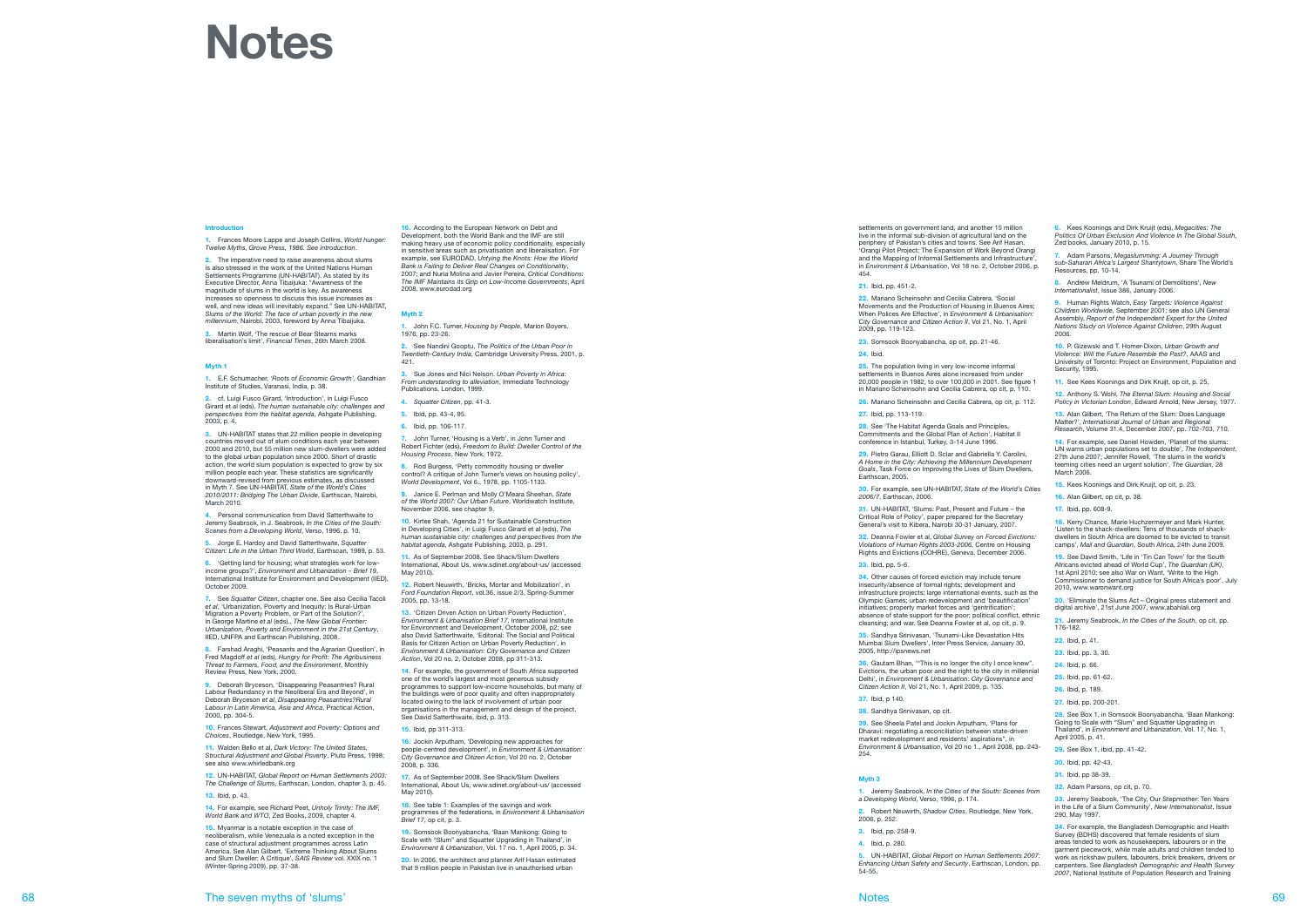**21.** 'Introduction', in Luigi Fusco Girard et al (eds ), *The human sustainable city: challenges and perspectives from the habitat agenda*, Ashgate Publishing, 2003.

**22.** Erminia Maricato, 'Fighting for Just Cities in Capitalism's Periphery', in *Searching for the Just City: Debates in Urban Theory and Practice*, Peter Marcuse et al (eds ), Routledge, 2009, p. 199.

**25.** UN-HABITAT, *Water and Sanitation in the World's Cities*, hscan, London, 200

**23.** World Bank and UN-HABITAT, *Cities Alliance for Cities Without Slums: Global Action Plan for Moving Slum Upgrading to Scale*, (undated, probably 1999 ) .

**24.** Jessica Budds and Gordon McGranahan, 'Are the debates on water privatization missing the point? Experiences from Africa, Asia and Latin America', in *Environment & Urbanization*, Vol 15 No 2, October 2003, pp. 102-103, 109- 110.

**31.** See Patrick Bond, 'Privatisation, Participation and Protest in the Restructuring of Munical Services: Grounds for Opposing World Bank Promotion of "Public-Private Partnerships"', presented at the World Bank/NGO Dialogue on Privatization, Washington DC, 1997, reproduced for *The Water Page*, www.thewaterpage.com

**26.** Jessica Budds and Gordon McGranahan, op cit, p. 106.

**32.** Michael B. Likosky, 'Who Should Foot the Bill?', in Richard Scholar (ed ), *Divided Cities: The Oxford Amnesty Lectures 2003*, Oxford University Press, 2003, p. 189.

**27.** Vandana Shiva, see 'Foreword', in Oscar Olivera and Tom Lewis, *Cochabamba: Water War in Bolivia*, South End Press, 2004.

**28.** See Maude Barlow, *Blue Gold: The Battle Against Corporate Theft of the World's Water*, Stoddart, Toronto, 2002.

**29.** Melissa Houskamp and Nicola Tynan, 'Private Infrastructure: Are the Trends in Low-income Countries Different?', Private Sector Viewpoint Note No 215, PPIAF, World Bank, Washington DC.

**30.** Jessica Budds and Gordon McGranahan, op cit, p. 111.

**33.** Peter Marcuse and Ronald van Kempen, 'Conclusions', in Peter Marcuse and Ronald van Kempen (eds ), *Of States and Cities: The Partitioning of Urban Space*, Oxford University Press, 2002, pp. 262-263.

#### **34.** Ibid.

**35.** The Kuantan Conference: A Citizen's Agenda, Meeting for the Asia Pacific Regional NGO Consultation on 'Our Cities, Our Homes' held in Kuantan, Malaysia, 9-13th April 1995, The People-Centred Development Forum. www.pcdf.org

#### **Myth 6**

**1.** David Korten, *Getting to the 21st Century: Voluntary Action and the Global Agenda*, Kumarian Press, West Hartford, CT, 1990, p. ix.

**2.** Michael Cohen, 'Urban Assistance and the Material World: Learning by Doing a the World Bank', *Environment & Urbanization*, Vol 13 No 1 April 2001, p. 37.

**15.** John F.C. Turner, *Housing by People*, Marion Boyars Publishers, 1976, p. 6.

**3.** Organisation for Economic Co-operation and Development (OECD ), 'Donors' Mixed Aid Performance for 2010 Sparks Concern', 17th February 2010, www.oecd.org **17.** For example, in the Kibera settlement in Nairobi, Kenya, an estimated 2,000 government organisations function alongside up to 15,000 community-based NGOs. See also David Satterthwaite, op cit.

**4.** Richard Stren, 'International Assistance for Cities in Low- and Middle-Income Countries: Do We Still Need It?', *Environment & Urbanisation*, Vol 20 No 2, October 2008, p. 377.

**5.** David Satterthwaite, 'Reducing Urban Poverty: Constraints on the Effectiveness of Aid Agencies and Development Banks and Some Suggestions for Change' *Environment & Urbanisation*, Vol 13 No 1, April 2001, see table 2, p. 154.

**6.** Care International UK, *Cities on the Brink: Urban Poverty in the 21st Century*, June 2006, p. 8, www.careinternational. org.uk/urban

**27.** 'Kenya begins huge slum clearance', *BBC News*, 16th September 2009, www.bbc.co.uk

**7.** A leading scholar of the urban bias thesis since the 1970s was Michael Lipton, whose ideas were developed in many

World Bank documents by analysts such as Robert Bates and Elliott Berg. See Stuart Corbridge and Gareth A. Jones, 'The Continuing Debate About Urban Bias: The Thesis, Its Critics, Its Influence, and Implications for Poverty Reduction Strategies', *Progress in Development Studies*, vol. 10 no. 1, January 2010.

**8.** Richard Stren, op cit, pp. 378, 382.

**9.** *Challenge of Slums*, pp. 136-145.

**10.** *Squatter Citizen*, pp. 106-113.

**11.** Cedric Pugh, 'The Role of the World Bank in Housing', in Brian Aldrich and Ranvinder Sandhu, *Housing the Urban Poor: Policy and Practice in Developing Countries*, Zed Books, 1995, p. 64.

**12.** Cities Alliance, *Cities Alliance: Cities Without Slums*, Home Page, 2007, accessed June 2010, www.citiesalliance. org/ca/about-cities-alliance

**15.** Arthur Lewis's article entitled 'Economic Development with Unlimited Supplies of Labour', published in The Manchester School in May 1954, is widely regarded as the single most influential contribution to the establishment of development economics as an academic discipline. According to the Lewis Model, there is a large 'reserve army' of labour in unlimited supply in the rural areas (i.e. the non-capitalist and 'backward' subsistence sector), which means that the industrial capitalist sector can expand in urban areas without the need to raise wages

**13.** 'Sites-and-Services' schemes are the provision of plots of land (ie. sites ), either on ownership or land lease tenure, along with a bare minimum of essential infrastructure needed for habitation (ie. services such as roads, water supply, drainage and electricity). In most projects, the beneficiaries were left to construct and develop the actual houses using their own and the community's resources. Although many serviced-site projects have faced considerable opposition and failure, this concept received widespread support by the World Bank and was taken up by many countries in Asia, Africa and Latin America. A key departure from earlier housing schemes was the recognition that low-income groups are able to build their own houses, as long as appropriate support is provided by government agencies. See, for example, World Bank, *Sites and Services Projects*, Washington DC, 1974; World Bank, *Shelter*, Washington DC, 1980.

**14.** John F.C. Turner and Robert Fichter (eds ), *Freedom to Build: Dweller Control of the Housing Process*, Collier Macmillan, New York, 1972.

**16.** *Squatter Citizen*, p. 139.

**18.** Diana Mitlin, 'Civil Society and Urban Poverty: Examing Complexity', *Environment & Urbanisation*, 13:2, October 2001, p. 164.

**19.** David Satterthwaite, op cit.

**20.** Ibid.

**21.** Environment & Urbanisation Brief 3, *Rethinking Aid to Urban Poverty Reduction: Lessons to Donors*, International Institute for Environment and Development, April 2001.

**22.** Ibid.

**23.** Countries/Kenya/Activities, 'Kenya Slum Upgrading Project (KENSUP )', UN-HABITAT, www.unhabitat.org (accessed June 2010 )

**24.** '30,000 Houses for Slum Dwellers on the Way', *Daily Nation*, Nairobi, 28th October 2008.

**25.** Kibiwott Koross, 'Move to 'paradise' for Kibera slum dwellers put off again', *Daily Nation*, Nairobi, 20th August 2009.

**26.** Note that estimates for the population of Kibera vary widely from around 170,000 residents to 1 million. See Muchiri Karanja, 'Myth shattered: Kibera numbers fail to add up', *Daily Nation*, 3rd September 2010; and Rasna Warah, 'How numbers game turned Kibera into 'the biggest slum in Africa'', *Daily Nation*, Kenya, 12th September 2010; see also Raakel Syrjänen, *UN-HABITAT and the Kenya Slum Upgrading Programme Strategy Document*, UN-HABITAT, May 2008.

**28.** Dan Okoth, New Dawn for Kibera but Poverty Persists, *The Standard*, Nairobi, 16th September 2009.

(NIPORT), Dhaka, Bangladesh, March 2009. See also Rasna Warah, 'Slums Are the Heartbeat of Cities', *East African*, 6th October 2003.

#### **Myth 4**

**1.** Peter Lloyd, *Slums of Hope? Shanty towns of the Third World*, Manchester University Press, 1979, p. 34.

**2.** See *Squatter Citizen*, chapter one.

**3.** Jeremy Seabrook, *Cities*, Oxfam GB publication, Pluto Press, 2007.

**4.** cf. 'The elusive fruits of inclusive growth', *The Economist*, 13th May 2010.

**5.** cf. Rahul Goswami, 'Missing the slums for the cities', Energy Bulletin, Post Carbon Institute, 21st May 2010.

**6.** Ha-Joon Chang, *Kicking Away the Ladder: Development Strategy in Historical Perspective*, Anthem Press, London, 2003.

**7.** Ibid, pp. 19-24. See also Erik Reinert, *How Rich Countries Got Rich … and Why Poor Countries Stay Poor*, PublicAffairs, 2007.

**8.** Jeremy Seabrook, op cit.

**9.** Ha-Joon Chang, 'Kicking Away the Ladder: Infant Industry Promotion in Historical Perspective', *Oxford Development Studies* 31:1, 2003.

**10.** For example, see Christian Aid, *The economics of failure: The real cost of 'free' trade for poor countries*, Briefing paper, June 2005; Oxfam, *Signing Away The Future: How trade and investment agreements between rich and poor countries undermine development*, Briefing paper 101, March 2007.

**11.** For example, see Branko Milanovic, *Worlds Apart: Measuring International and Global Inequality*, Princeton University Press, 2005; United Nations Development Programme, *Human Development Report 2005*, New York, 2005; Robert Hunter Wade, 'Is Globalisation Reducing Poverty and Inequality?', *World Development*, vol. 32 no. 4, 2004; Ravi Kanbur, 'Economic Policy, Distribution, and Poverty: The Nature of Disagreements', *World Development*, vol. 29 no. 6, 2001.

**12.** Mike Davis, *Planet of Slums*, Verso, 2006, p. 178.

**13.** International Labour Office, 'Women and Men in the Informal Economy: A Statistical Picture', Geneva: Employment Sector, 2002; see also Kristina Flodman Becker, *The Informal Economy: Fact Finding Study*, Swedish International Development Cooperation Agency (SIDA), March 2004; and *The Challenge of Slums*, pp. 40, 46.

**14.** Women in Informal Employment Globalizing and Organizing (WIEGO ), 'Fact Sheets: The Informal Economy', www.wiego.org/main/fact1.shtml (acccessed June 2010 )

**16.** See M. Todaro, 'A Model of Labor Migration and Urban Unemployment in Less Developed Countries', *American Economic Review*, 59:1, 1969.

**17.** Hernando De Soto, *The Mystery of Capital, Black Swan, 2001* .

**18.** See also Democracy Now!, 'Microcredit: Solution to Poverty or False 'Compassionate Capitalism?'', Interview with Vandana Shiva and Susan Davis of the Grameen Foundation, 13th December 2006.

**19.** See Jan Breman, *The Labouring Poor in India: Patterns of Exploitation, Subordination, and Exclusion*, Oxford University Press, 2003; also Jan Breman and Arvind Das, *Down and Out: Labouring Under Global Capitalism*, New Delhi 2000, p. 56. Quoted in Mike Davis, *Planet of Slums*, pp. 179-185.

**20.** Ibid, pp. 181-182.

**21.** Ibid, p. 184.

**22.** Ibid, pp. 185-186.

**23.** *Squatter Citizen*, p. 29.

**24.** Patrick Barta, 'The Rise of the Underground', *Wall Street Journal*, 14th March 2009, quoted in Jan Breman, 'Myth of the Global Safety Net', *New Left Review*, No 59., September-October 2009.

**25.** Jan Breman, ibid.

**26.** Winin Pereira and Jeremy Seabrook, *Asking the Earth: The Spread of Unsustainable Development*, Earthscan, 1990, p. 5.

**27.** cf. Michael Cowen and Robert W. Shenton, *Doctrines of Development*, Taylor & Francis Ltd, 1996.

#### **Myth 5**

**1.** David Harvey, 'The Right to the City', *International Journal of Urban and Regional Research*, Volume 27, Issue 4, December 2003.

**2.** Helga Leitner et al., 'Contesting Urban Futures: Decentering Neoliberalism', in *Contesting Neoliberalism: Urban Frontiers*, The Guildford Press, 2007, p. 3.

**3.** Jamie Peck and Adam Tickell, 'Neoliberalising Space', in Neil Brenner and Nik Theodore (eds. ), *Spaces of Neoliberalism: Urban Restructuring in North America and Western Europe*, Malden, MA: Oxford's Blackwell Press.

**4.** Adalberto Aguirre, Jr., Volker Eick, and Ellen Reese, 'Introduction: Neoliberal Globalization, Urban Privatization, and Resistance', *Social Justice Journal*, Vol. 33, No. 3, 2006.

**5.** Jamie Peck and Adam Tickell, op cit, pp. 40-54.

**6.** World Bank, 'Overview : Social Capital', www.worldbank. org (accessed July 2010 ) .

**7.** See Sebastian Mallaby, *The World's Banker: A Story of Failed States, Financial Crises, and the Wealth and Poverty of Nations*, Yale University Press, 2006.

**8.** Margit Mayer, 'Contesting the Neoliberalization of Urban Governance', in Helga Leitner et al. (eds ), in *Contesting Neoliberalism: Urban Frontiers*, The Guildford Press, 2007, pp. 92-94.

**9.** Ibid.

**10.** H. Leitner and E. Sheppard, 'Economic Uncertainty, Inter-Urban Competition and the Efficacy of Entrepreneurial International International International International T. Hall and P. Hubbard (eds ), *The Entrepreneurial City*, London: John Wiley & Sons, pp. 285-308.

**11.** Saskia Sassen, *The Global City: New York, London, Tokyo*, Princeton University Press, 2001.

**12.** James Defilipis, 'On Globalisation, Competition and Economic Justice in Cities', in *Searching for the Just City: Debates in Urban Theory and Practice*, Peter Marcuse et al (eds ), Routledge, 2009, p. 145.

**13.** Thomas Friedman, *The World is Flat: A Brief History of the Twenty-First Century*, Farrar, Straus & Giroux, 2005; quoted in James Defilipis, op cit, p. 145.

**14.** David Harvey, *Justice, Nature and the Geography of Difference*, Blackwell, 1996, p. 420.

**15.** Helga Leitner et al., op cit, p. 4.

**16.** Gautam Bhan, op cit, pp. 137-138.

**17.** The French intellectual Henri Lefebvre laid out the vision for a more inclusive and socially just city in *The Right to the City*, 1968 (*Le Droit à la ville*, Paris: Anthropos, 2nd ed., 1968 ).

**18.** Gautam Bhan, op cit, p. 141.

**19.** 'The City: 10 years in the life of a Mumbai slum', *New Internationalist*, Issue 290, May 1997.

**20.** David Satterthwaite, *The Underestimation of Urban Poverty in Low- and Middle-income Nations*, Poverty Reduction in Urban Areas Series, Working Paper 14, IIED, London, 2004.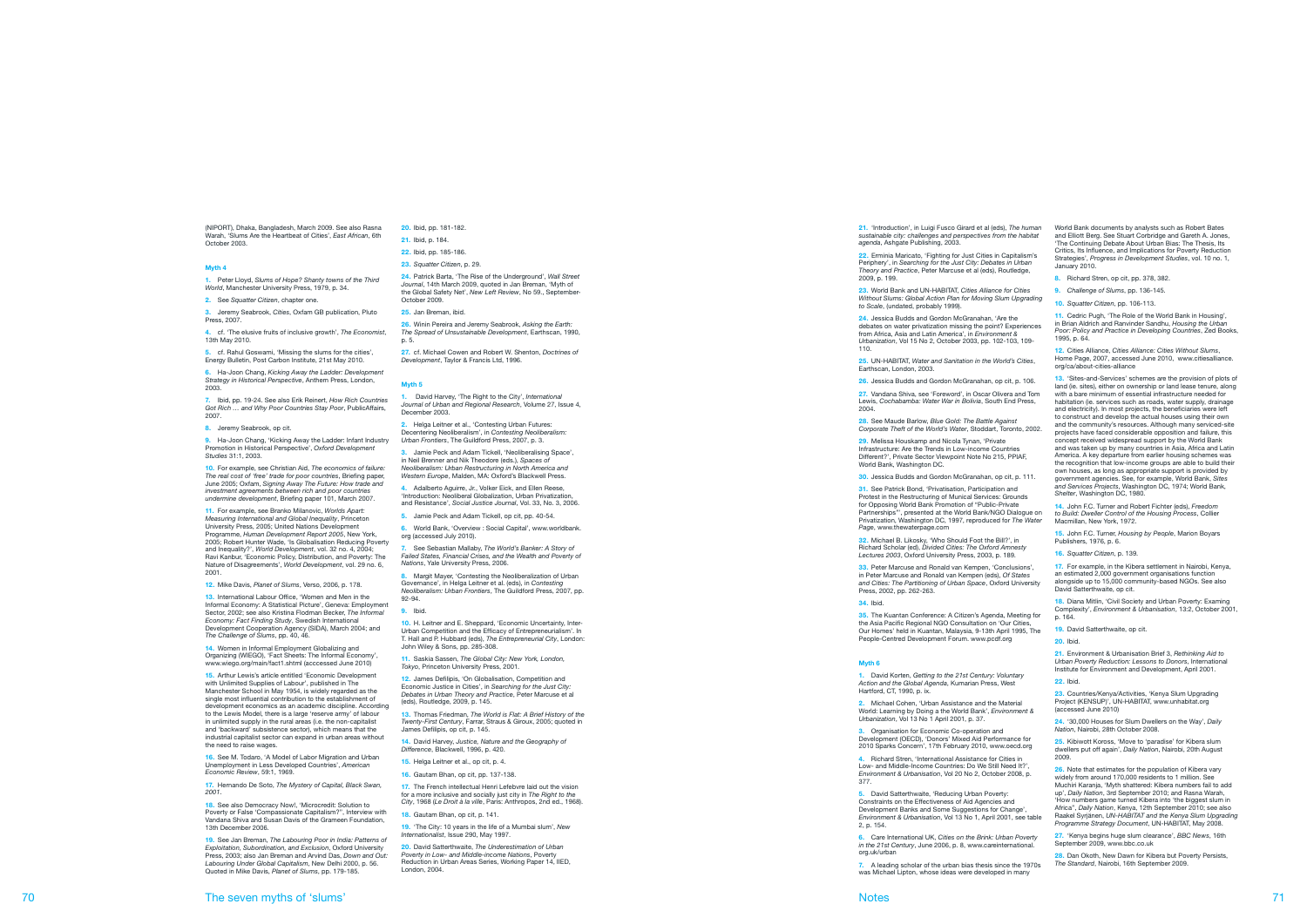statitician of the Global Urban Observatory Section (GUO ) under the City Monitoring Branch, but despite several further requests it was never forthcoming.

**29.** David Satterthwaite, *The under-estimation of urban poverty in low- and middle-income nations*, International Institute for Environment and Development, Poverty Reduction in Urban Areas Series: Working Paper 14, April 2004.

**30.** According to The Millennium Development Goals Report 2010; "...in absolute terms, the number of slum dwellers in the developing world is actually growing, and will continue to rise in the near future. The progress made on the slum target has not been sufficient to offset the growth of informal settlements in the developing world... Redoubled efforts will be needed to improve the lives of the growing numbers of urban poor in cities and metropolises across the developing world." See pp. 62-3.

**31.** *State of the World's Cities 2010/2011: Bridging The Urban Divide*, op cit, p. 42.

**32.** *Squatter* Citizen, p. 301. **33.** cf. *Squatter Citizen*, p. 60.

**34.** United Nations, *The Millennium Development Goals Report 2010*, New York, pp. 62-3.

**35.** cf. UN-HABITAT, *State of the World's Cities 2006/7: The Millennium Development Goals and Urban Sustainability – 30 Years of Shaping the Habitat Agenda*, Earthscan, London, 2006.

**3.** For example, see World Bank, *Housing: Enabling Markets to Work*, A World Bank Policy Paper, Washington DC, 1993; see also Vinit Mukhija, 'Enabling Slum Redevelopment in<br>Mumbai: Policy Paradox in Practice', *Housing Studies*, 18(4):<br>213-222, 2001.

**4.** See G. Gran, *Development by People: Citizen Construction of a Just World*, Praeger, New York, 1983; David Korten, *Getting to the 21st Century*, op cit; Elinor Ostrom, *Governing the Commons: The Evolution of Institutions for Collective Action*, Cambridge University Press, New York,  $1990$ 

**36.** Richard Lapper, 'Poor cry foul over World Cup in Durban', *Financial Times*, 7th June 2010; Jason Burke, ''Shining India' makes its poor pay price of hosting Commonwealth Games', *The Guardian*, 11th July 2010. In a report on the Commonwealth Games in Delhi, it was estimated that 100,000 familes had already been evicted due to Gamesrelated projects by June 2010, and a further 30,000-40,000 familes were estimated to be displaced before the Games commenced in October. It stated: "The goal of portraying Delhi as a 'world class' city and an international sports destination, has led the Indian government – both at the state and central level – to lose sight of its priorities and legal and moral commitments to its people." See Shalini Mishra, Shivani Chaudhry and Miloon Kothari, *The 2010 Commonwealth Games: Whose Wealth? Whose Commons?*, Housing and Land Rights Network (HLRN ), 13th June 2010.

**7.** Jeremy Seabrook, *Cities*, Oxfam GB publication, Pluto Press, 2007

**37.** cf. Eric Holt-Giménez, *The World Food Crisis: What's behind it and What we can do about it*, Food First, Policy Brief No. 16, October 2008.

**11.** For example, see GRAIN, 'Global agribusiness: Two Decades of Plunder', *Seedling Magazine*, July 2010, www. grain.org/seedling

**38.** For example, see David Woodward and Andew Simms, *Growth Isn't Working: The Unbalanced Distribution of Benefits and Costs from Economic Growth*, New Economics Foundation, January 2006.

**39.** The Habitat Agenda is the main political document that came out of the Habitat II conference in Istanbul, Turkey, 3rd to 14th June 1996. Adopted by 171 countries, it contains over 100 commitments and 600 recommendations on human settlements issues. See also Istanbul Declaration on Human Settlements: General Assembly resolutions 51/177 of 16 December 1996 and 53/242 of 28 July 1999.

#### **Conc**

**31.** Mwangi Muirur, 'Slum Upgrading Initiative Hits Snag', *The*  **Standard, Nairobi, 11th June 2009** 

> **1.** See 'World Charter on the Right to the City', elaborated at the Social Forum of the Americas (Quito, Ecuador – July 2004 ) and at the World Urban Forum (Barcelona, Spain – September 2004 ) .

**2.** See *Squatter Citizen*, pp. 270-274.

**5.** UN-HABITAT, 'Declaration on Cities and Other Human Settlements in the New Millennium', General Assembly: Special Session for an Overall Review & Appraisal of the Implementation of the Habitat Agenda, New York, 6-8 June 2001.

**6.** The International Fund for Agricultural Development (IFAD ), 'Food prices: smallholder farmers can be part of the solution', undated, www.ifad.org/operations/food/ $f$ 

**8.** La Via Campesina, 'Declaration of Rights of Peasants – Women and Men', June 2008, http://viacampesina.org/en/

**9.** Leticia Marques Osorio, *The World Charter on the Right to the City*, Centre on Housing Rights and Evictions, Paris, 2005.

**12.** Marie Huchzermeyer, 'Slums law based on flawed interpretation of UN goals', *Business Day* (South Africa ), 19th May 2008

> **10.** See *Agriculture at a Crossroads – Global Report*, International Assessment of Agricultural Knowledge, Science and Technology for Development (IAASTD ), April 2008.

**12.** Most researchers have found that urban protests in the developing world were against specific actions or policies, such as the IMF riots that broke out during the 1980s, and have not constituted a 'social movement' that posed a significant political challenge or sought any radical forms of change. See Alan Gilbert, *The Latin American City*, Latin American Bureau, London, 1990; also T. Evers, 'Identity: The Hidden Side of New Social Movements in Latin America', in D. Slater (ed. ), *New Social Movements and the State in Latin America*, Foris Publications, Amsterdam, pp. 43-71; also Manuel Castells, *The City and the Grassroots*, Edward Arnold, London, 1983.

**13.** See Hilary Wainwright, *Reclaim the State: Experiments in Popular Democracy*, Seagull, 2009.

**29.** Rasna Warah, 'Slum tourism may become history in this country', *Daily Nation*, Nairobi, 20th September 2009.

**30.** Joy Wanja, 'Former Kibera Slum-Dwellers Find Life in New Houses Not As Blissful', *Daily Nation*, Nairobi, 2nd October 2009.

**32.** Kibiwott Koross, 'Move to 'paradise' for Kibera slum dwellers put off again', *Daily Nation*, Nairobi, 20th August 2009.

**33.** Jean-Christophe Servant, 'Africa: escaping the slums', *Le Monde diplomatique*, April 2010. For further background, see Marie Huchzermeyer, *Slum upgrading initiatives in Kenya within the basic services and wider housing market: A housing rights concern*, COHRE, 2006; COHRE, *Listening to the Poor: Housing Rights in Nairobi* (Fact-find mission to Nairobi – Final Report ), June 2006. See also the documentary *Good Fortune* by Landon Van Soest, Transient Pictures, Public Broadcasting Service (PBS ), May 2010.

> **28.** In a personal communication with the Press & Media Relations Unit at UN-HABITAT in April 2010, clarification was sought on why the total number of slum-dwellers in the eloping world had changed so markedly in compa to previous statistics. A reply was promised from the chief

**34.** Walden Bello, David Kinley, and Elaine Elinson, 'Development Debacle: The World Bank in the Philippinnes', in *The Paradox of Plenty*, Douglas H. Boucher (ed. ), Food First Books, 1994, pp. 221-225; see also David Korten, *Getting to the 21st Century: Voluntary Action and the Global Agenda*, op cit.

**35.** See Erhard Berner, 'Learning from Informal Markets: Innovative Approaches to Land and Housing Provision', in David Westendorff and Deborah Eade (eds ), *Development and Cities*, UN Research Institute for Social Development, Kumarian Press, Oxford, 2002.

**36.** Gita Verman, *Slumming India: A Chronicle of Slums and their Saviours*, Penguin, 2003, pp. 72-72.

**37.** For example, see Yash Tandon, *Ending Aid Dependence*, Fahamu Books, 2008.

**38.** Phil Vernon, 'Is Overseas Development Aid Working?', International Alert, 18th September 2008, www.internationalalert.org

#### **Myth 7**

**1.** William Shakespear, *King Lear*, Act IV, Scene 1. The words are spoken by the blinded and suicidal Earl of Gloucester as he hands a purse to the naked madman, 'Poor Tom'.

**2.** *Planet of Slums*, pp. 201-202.

**3.** Charles J. Stokes, 'A Theory of Slums', *Land Economics*, Vol 38 no. 5, August 1962; Peter Lloyd, *Slums of Hope? Shanty towns of the Third World*, Manchester University Press, 1979.

**4.** Oscar Lewis, *Five Families; Mexican Case Studies In The Culture Of Poverty*, 1959.

**5.** For example, see Stewart Brand, 'How slums can save the planet', *Prospect*, 27th January 2010.

**6.** Lebbeus Woods, 'Slums: The Problem', 8th January 2008, www.lebbeuswoods.wordpress.com

**7.** In 2003, the United Nations gave an operational definition of a slum for international usage in terms of the following characteristics: inadequate access to safe water; inadequate access to sanitation and other infrastructure; poor structural quality of housing; overcrowding; insecure residential status. See *Challenge of Slums*, pp. 10-13.

**8.** Alan Gilbert, 'The Return of the Slum: Does Language Matter?', op cit, pp. 704-708.

**9.** According to figures in *The Challenge of Slums*, 2003. See A. Gilbert, ibid.

**10.** World Bank and UN-HABITAT, *Cities Alliance for Cities Without Slums: Global Action Plan for Moving Slum Upgrading to Scale*, (undated – assumed 1999 ); see also United Nations Human Settlements Programme (UN-HABITAT), *UN-HABITAT's Strategy for the Implementation of the Millennium Development Goal 7, (Target 11: "By 2020, to have achieved a significant improvement in lives of at least 100 million slum dwellers")*, Nairobi, 2005.

**11.** Marie Huchzermeyer, 'How to improve the lives of 100 million slum dwellers by 2020', *UN Chronicle*, 1st July 2006.

**13.** Marie Huchzermeyer, 'Uplift slums, don't destroy them', *The Mercury* (South Africa ), 12th July 2007. See also Alan Gilbert, op cit, p. 708.

**14.** Marie Huchzermeyer, 'How to improve the lives of 100 million slum dwellers by 2020', op cit. Professor Alan Gilbert at University College London also notes: "If the key problem to be addressed is to improve the quality of people's housing, then a campaign entitled 'In search of better shelter' would be much more accurate and honest. Most importantly, it would represent a reasonable goal and would not convey the negative images evoked by the use of the word 'slum'. 'Better shelter' suggests a progression: that housing problems are so complicated and deep seated that they cannot easily be resolved, let alone eliminated. Improving shelter does not demand the end of 'slums', which is unachievable, but to produce better housing conditions, which is. The danger with the term 'cities without slums' is that it is just a slogan; rhetoric that carries with it an empty promise." See Alan Gilbert, op cit, p. 709.

**15.** See *UN-HABITAT's Strategy for the Implementation of the MDG 7, Target 11*, Nairobi, 25th November 2005.

**16.** Amnesty International, '*Slums: Human Rights Live Here'*, Briefing Paper, May 2009; see also Irene Khan, *The Unheard Truth: Poverty and Human Rights*, Amnesty International, 2009, p. 161. Note: the forecast of 1.4 billion slum-dwellers by 2020 was made in the UN-HABITAT report *State of the World's Cities 2006/7* .

**17.** The latest State of the World Cities report acknowledges the many conceptual problems with the Millennium Development Goal on slums, concluding that the "slum target" was achieved ten years early only because it was set too low at the outset. See UN-HABITAT, *State of the World's Cities 2010/2011: Bridging The Urban Divide*, Earthscan, March 2010, pp. 45-49

#### **18.** Ibid.

**19.** Somsook Boonyabancha, 'Baan Mankong: Going to Scale with "Slum" and Squatter Upgrading in Thailand', op cit.

**20.** UN-HABITAT, *State of the World's Cities 2010/2011: Bridging The Urban Divide*, Earthscan, March 2010, p. 40.

**21.** *The Challenge of Slums* . **22.** For example, see Alex Kirby, 'Slum growth 'shames the

world'', *BBC News*, 6th October 2003; John Vidal, 'Every third person will be a slum dweller within 30 years, UN agency warns: Biggest study of world's cities finds 940 million already living in squalor', *The Guardian,* 4th October 2003.

**23.** UN-HABITAT, *State of the World's Cities 2006/7: The Millennium Development Goals and Urban Sustainability – 30 Years of Shaping the Habitat Agenda*, Earthscan, London, 2006, p. vi.

**24.** For example, in a statement given by Mrs Anna Tibaijuka on World Habitat Day 2008, she said: "[One] historic turning point is that the number of urban slum-dwellers worldwide has broken the 1 billion mark, making it clear that the urbanization of poverty is arguably one of the biggest challenges facing development today." See UN-HABITAT, 'Statement of the Executive Director of UN-HABITAT, Mrs. Anna Tibaijuka on the occasion of World Habitat Day 2008', 9th October 2008, www. unhabitat.org

**25.** *State of the World's Cities 2010/2011*, op cit.

**26.** For a short critique of the World Bank's global poverty statistics, see Adam Parsons, 'World Bank Poverty Figures: What Do They Mean?', Share The World's Resources, 15th September 2008, www.stwr.org

**27.** Rasna Warah, 'UN-HABITAT's Slum Estimates: Fact or Fiction?', unpublished article, 23rd April 2010.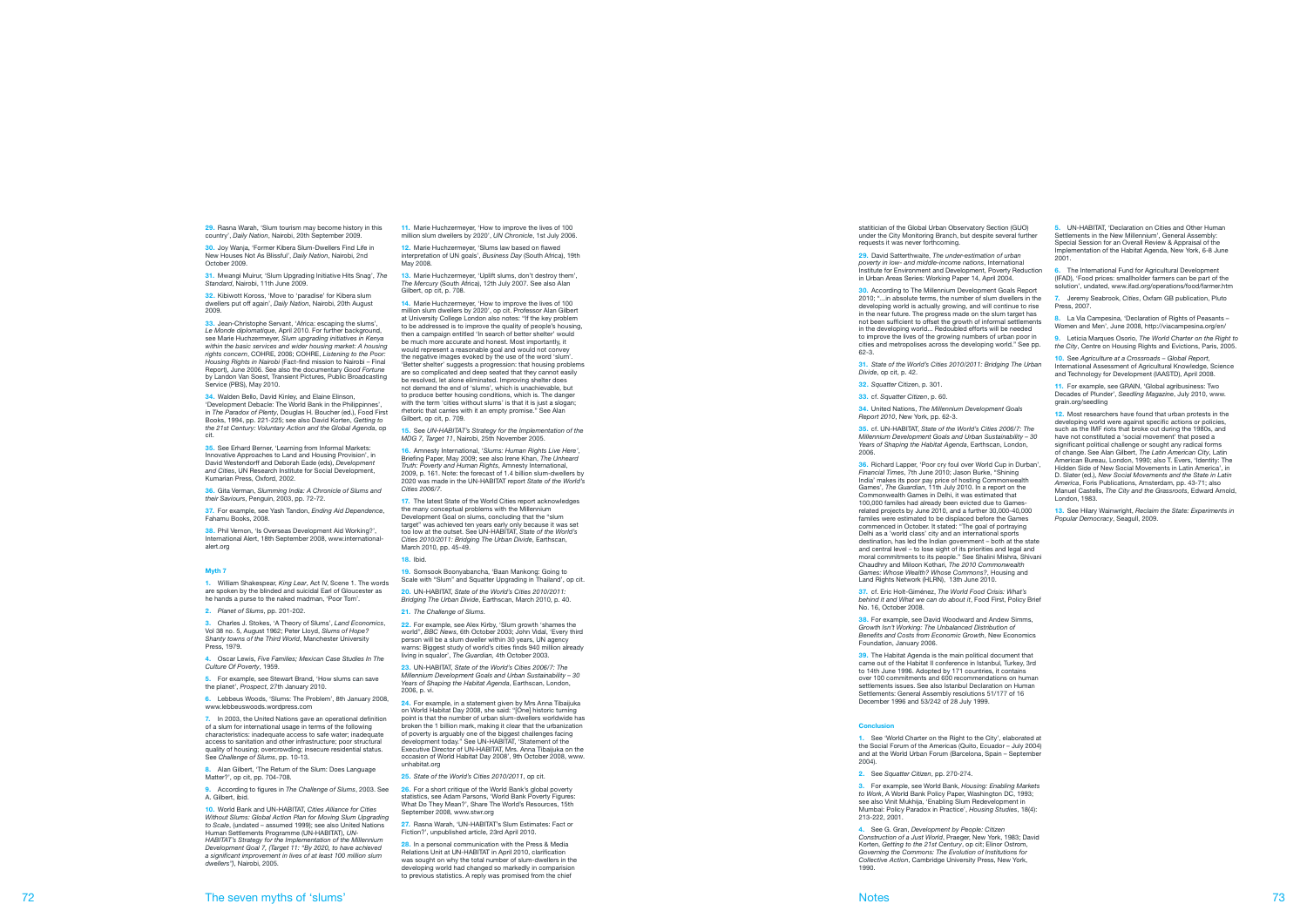

# **of slums**

Abahlali baseMjondolo (Shack Dwellers Movement, South Africa): www.abahlali.org

Amnesty International 'Demand Dignity' campaign: www.amnesty.org/en/campaigns/demand-dignity/issues/slums

Asian Coalition for Housing Rights, Thailand (ACHR): www.achr.net

Centre on Housing Rights and Evictions (COHRE): www.cohre.org

Community Organisation Resource Centre, South Africa (CORC): www.corc.co.za

International Institute for Environment and Development (IIED): www.iied.org/human-settlements

Landless Workers Movement, Brazil: www.mstbrazil.org

La Via Campesina (International Peasant Movement): www.viacampesina.org/en/

Megaslumming microsite, Share The World's Resources: www.stwr.org/megaslumming

People-Centred Development Forum: www.pcdf.org

Practical Action: www.practicalaction.org/shelter

The Society for the Promotion of Area Resource Centers, India (SPARC): www.sparcindia.org

UN-HABITAT (United Nations Human Settlements Programme): www.unhabitat.org

# **Further resources**

Researched and written by Adam Parsons December 2010

About Share The World's Resources

international trade, finance and agriculture.

- STWR advocates for governments to secure basic human needs by sharing essential resources such as water, energy and staple food.
- As an NGO with Consultative Status at the Economic and Social Council of the United Nations, we work to influence policy in areas such as
- Our publications provide analysis on key global justice issues, and explain how and why economic sharing can end poverty and promote
- The website presents a selection of the latest international news, articles and videos on a wide range of critical issues including globalisation, climate change, corporate power, alternative economics and people's
- You can find us on Facebook and Twitter, or sign up to our newsletters.

international peace and security.

movements.

#### Contact details

Share The World's Resources (STWR) PO Box 52662, London N7 8UX, United Kingdom Phone +44 (0) 20 7609 3034 Email info@stwr.org Website www.stwr.org

STWR is a not for profit organisation registered in England, no.4854864

#### Designed by Studio Blackburn

www.studioblackburn.com